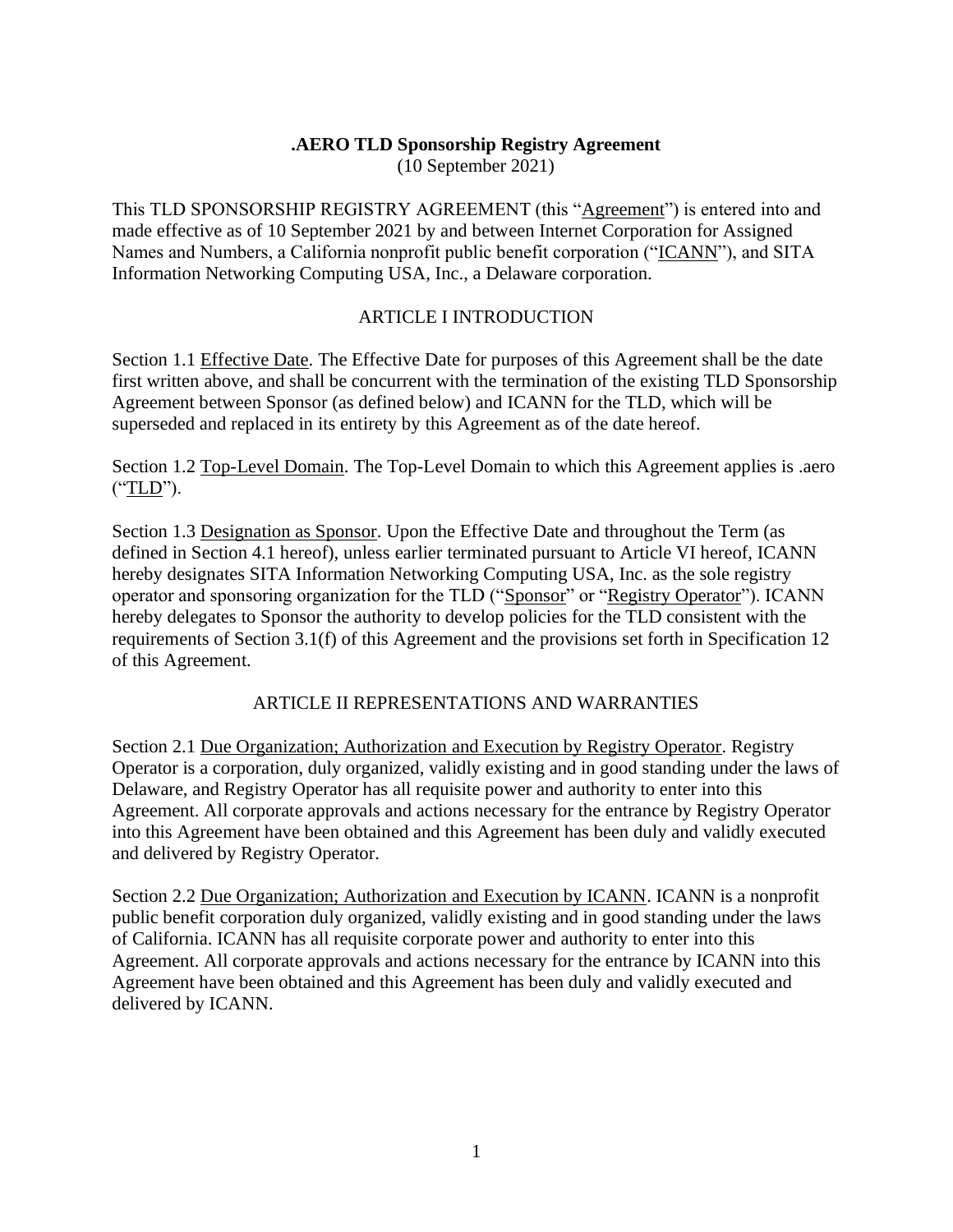#### ARTICLE III COVENANTS

#### Section 3.1 Covenants of Registry Operator. Registry Operator covenants and agrees with ICANN as follows:

(a) Compliance with Consensus Policies and Temporary Policies. Registry Operator shall comply with and implement all Consensus Policies and Temporary Policies found at <http://www.icann.org/general/consensus-policies.htm>, as of the Effective Date and as may in the future be developed and adopted in accordance with the ICANN Bylaws, provided such future Consensus Polices and Temporary Policies are adopted in accordance with the procedure and relate to those topics and subject to those limitations set forth in Specification 1 attached hereto ("Specification 1").

#### (b) Handling of Registry Data.

(i) Data Escrow. Registry Operator shall comply with the registry data escrow procedures set forth in Specification 2 attached hereto ("Specification 2").

(ii) Personal Data. Registry Operator shall (i) notify each ICANN-accredited registrar that is party to the Registry-Registrar Agreement for the TLD of the purposes of which data about any identified or identifiable natural person ("Personal Data") submitted to Registry Operator by such registrar is collected and used under this Agreement or otherwise and the intended recipients (or categories of recipients) of such Personal Data, and (ii) require such registrar to obtain the consent of each registrant in the TLD for such collection and use of Personal Data. Registry Operator shall take reasonable steps to protect Personal Data collected from such registrar from loss, misuse, unauthorized disclosure, alteration or destruction. Registry Operator shall not use or authorize the use of Personal Data in a way that is incompatible with the notice provided to registrars.

(iii) Monthly Reporting. Within twenty (20) calendar days following the end of each calendar month, commencing with the first calendar month in which the TLD is delegated in the root zone, Registry Operator shall deliver to ICANN reports in the format set forth in Specification 3 attached hereto ("Specification 3").

(iv) Publication of Registration Data. Registry Operator shall provide access to registration data in accordance with Specification 4 attached hereto ("Specification 4").

#### (c) Registry Operator's Registry Operations.

(i) Registration Restrictions.

(A) Registry Operator shall establish registration policies with respect to the TLD for (i) naming conventions within the TLD, (ii) requirements for registration by members of the TLD community, and (iii) use of registered domain names in conformity with the stated purpose of the community-based TLD. Registry Operator shall operate the TLD in a manner that allows the TLD community to discuss and participate in the development and modification of policies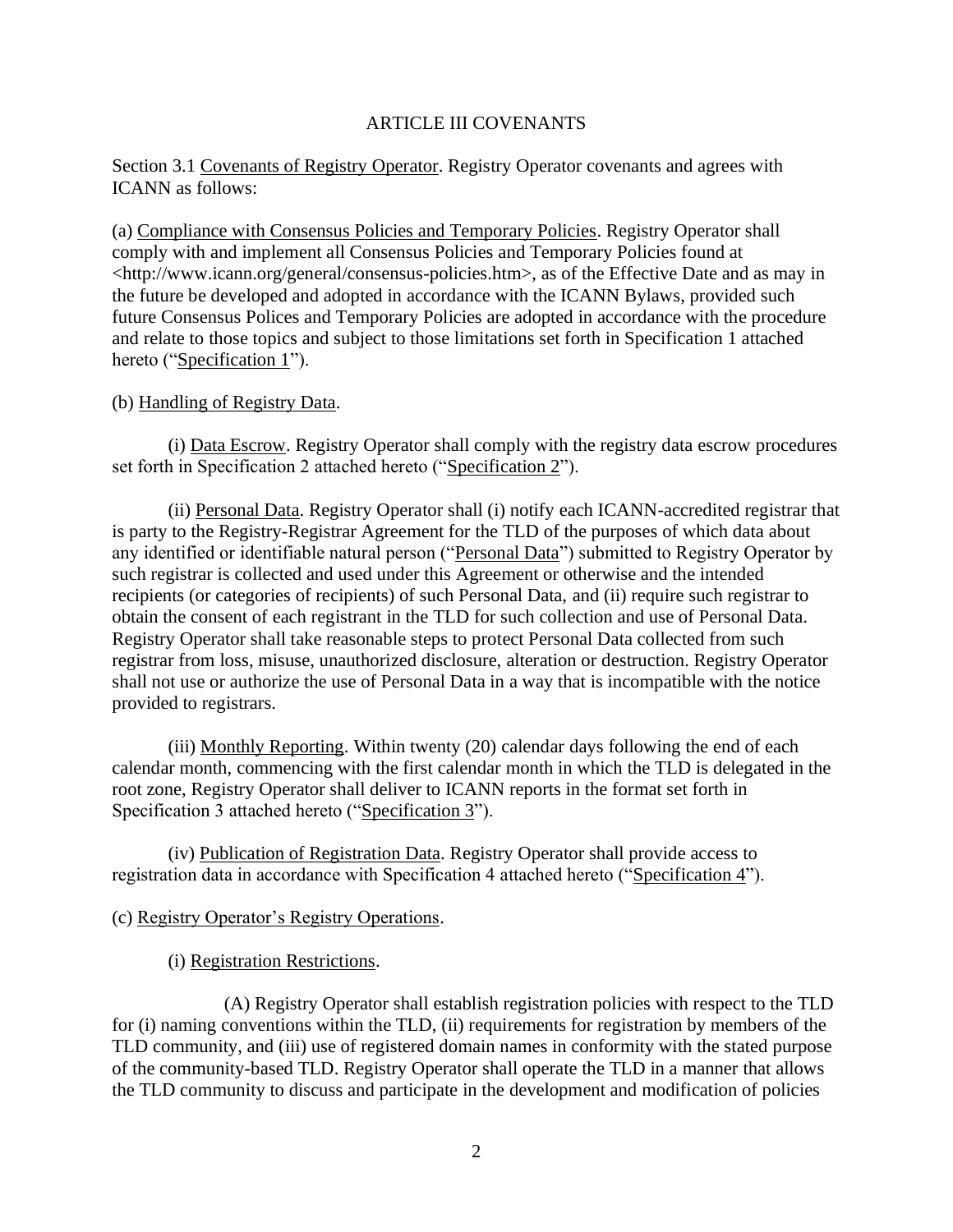and practices for the TLD. Registry Operator shall establish procedures for the enforcement of registration policies for the TLD, and resolution of disputes concerning compliance with TLD registration policies, and shall enforce such registration policies. Registry Operator agrees to implement and be bound by the Registry Restrictions Dispute Resolution Procedure as set forth at http://www.icann.org/en/resources/registries/rrdrp, with respect to disputes arising pursuant to this Section 3.1(c)(i)(A). Registry Operator shall implement and comply with the community registration policies and other terms set forth on Specification 12 attached hereto.

(B) Registry Operator shall reserve, and not register any TLD strings appearing on the list of reserved TLD strings attached as Specification 5 hereto ("Specification 5"). Except to the extent ICANN otherwise authorizes in writing, Registry Operator shall comply with the requirements of Specification 5. Registry Operator may at any time establish or modify policies concerning Registry Operator's ability to reserve (i.e., withhold from registration or allocate to Registry Operator, but not register to third parties, delegate, use, activate in the DNS or otherwise make available) or block additional character strings within the TLD at its discretion. Except as specified in Specification 5, if Registry Operator is the registrant for any domain names in the registry TLD, such registrations must be through an ICANN accredited registrar, and will be considered transactions for purposes of calculating the Registry-Level Transaction Fee to be paid to ICANN by Registry Operator pursuant to Section 7.2.

(ii) Use of ICANN-Accredited Registrars. Registry Operator shall ensure that all Approved Services are provided through one or more ICANN-Accredited Registrars, except to the extent that (a) Specification 12 – Part II delegates to Registry Operator the authority to provide or to arrange for the provision of ENS Services by means other than ICANN-Accredited Registrars or (b) the Registry Operator provides for a different means of providing Approved Services in accordance with its delegation of authority and with the consent of its community and ICANN, such consent not being unreasonably withheld. Registry Operator shall ensure that Registry-Registrar Agreements are in conformance with Section 7.1 of this Agreement.

(iii) Registry Services; Additional Services. Registry Operator shall be entitled to provide the Registry Services described in clauses (a) and (b) of the first paragraph of Section 2.1 in the Specification 6 attached hereto ("Specification 6") and such other Registry Services set forth on Exhibit A (collectively, the "Approved Services"). If Registry Operator desires to provide any Registry Service that is not an Approved Service or is a material modification to an Approved Service (each, an "Additional Service"), Registry Operator shall submit a request for approval of such Additional Service pursuant to the Registry Services Evaluation Policy at http://www.icann.org/en/registries/rsep/rsep.html, as such policy may be amended from time to time in accordance with the bylaws of ICANN (as amended from time to time, the "ICANN Bylaws") applicable to Consensus Policies (the "RSEP"). Registry Operator may offer Additional Services only with the written approval of ICANN, and, upon any such approval, such Additional Services shall be deemed Approved Services under this Agreement. In its reasonable discretion, ICANN may require an amendment to this Agreement reflecting the provision of any Additional Service which is approved pursuant to the RSEP, which amendment shall be in a form reasonably acceptable to the parties.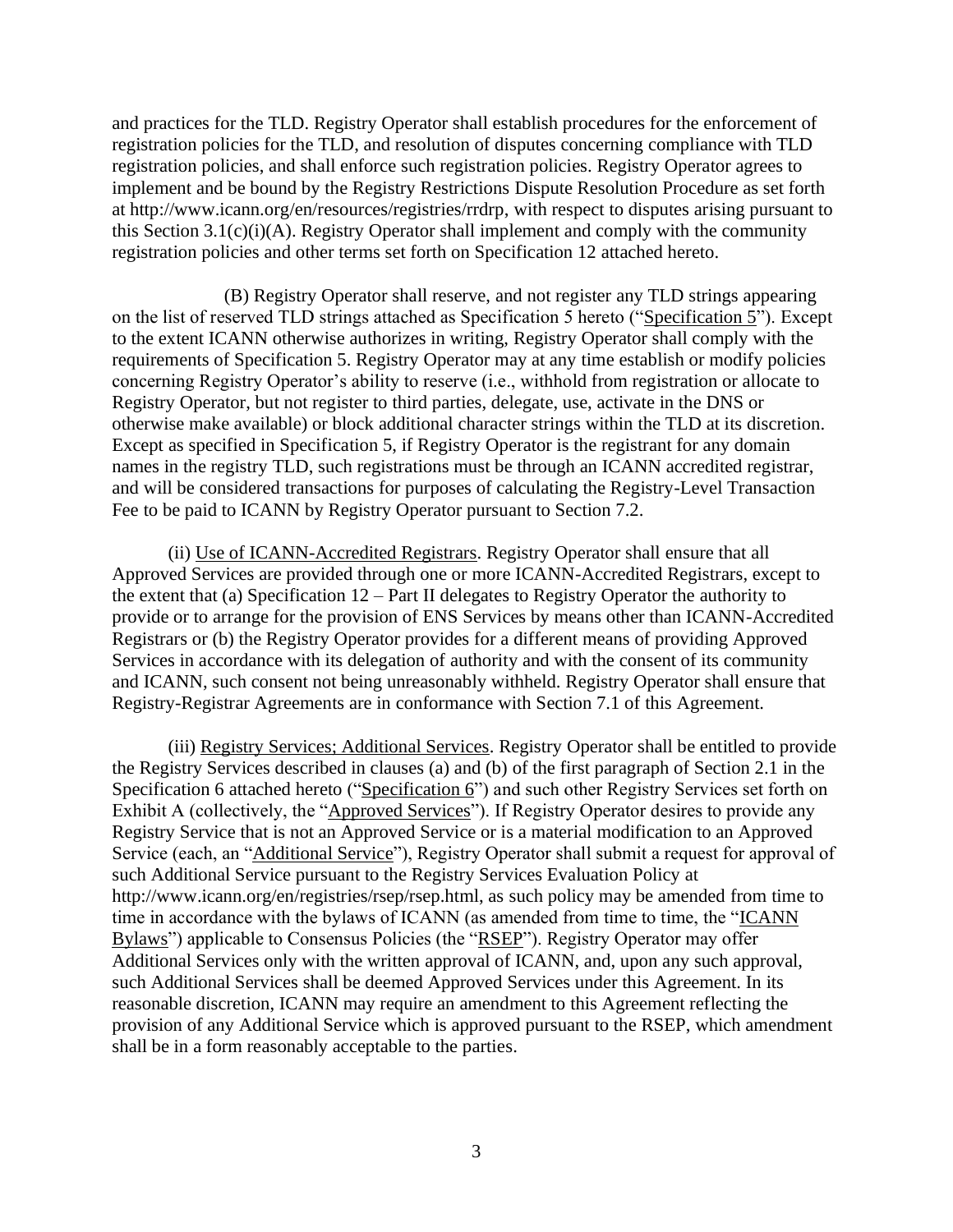(iv) Registry Interoperability and Continuity. Registry Operator shall comply with the Registry Interoperability and Continuity Specifications as set forth in Specification 6.

(v) Protection of Legal Rights of Third Parties. Registry Operator must comply with, the processes and procedures for ongoing protections of the legal rights of third parties as set forth Specification 7 attached hereto ("Specification 7"). Registry Operator may, at its election, implement additional protections of the legal rights of third parties. Any changes or modifications to the process and procedures required by Specification 7 following the Effective Date must be approved in advance by ICANN in writing. Registry Operator must comply with all remedies imposed by ICANN pursuant to Section 2 of Specification 7, subject to Registry Operator's right to challenge such remedies as set forth in the applicable procedure described therein. Registry Operator shall take reasonable steps to investigate and respond to any reports from law enforcement and governmental and quasi-governmental agencies of illegal conduct in connection with the use of the TLD. In responding to such reports, Registry Operator will not be required to take any action in contravention of applicable law.

(vi) Code of Conduct. In connection with the operation of the registry for the TLD, Registry Operator shall comply with the Registry Code of Conduct as set forth in Specification 9 attached hereto ("Specification 9").

(vii) Registry Performance Specifications. Registry Performance Specifications for operation of the TLD will be as set forth in Specification 10 attached hereto ("Specification 10"). Registry Operator shall comply with such Performance Specifications and, for a period of at least one (1) year, shall keep technical and operational records sufficient to evidence compliance with such specifications for each calendar year during the Term.

(viii) Additional Public Interest Commitments. Registry Operator shall comply with the public interest commitments set forth in Specification 11 attached hereto ("Specification 11").

(ix) Emergency Transition. Registry Operator agrees that, in the event that any of the emergency thresholds for registry functions set forth in Section 6 of Specification 10 is reached, ICANN may designate an emergency interim registry operator of the registry for the TLD (an "Emergency Operator") in accordance with ICANN's registry transition process (available at <http://www.icann.org/en/resources/registries/transition-processes>) (as the same may be amended from time to time, the "Registry Transition Process") until such time as Registry Operator has demonstrated to ICANN's reasonable satisfaction that it can resume operation of the registry for the TLD without the reoccurrence of such failure. Following such demonstration, Registry Operator may transition back into operation of the registry for the TLD pursuant to the procedures set out in the Registry Transition Process, provided that Registry Operator pays all reasonable costs incurred (i) by ICANN as a result of the designation of the Emergency Operator and (ii) by the Emergency Operator in connection with the operation of the registry for the TLD, which costs shall be documented in reasonable detail in records that shall be made available to Registry Operator. In the event ICANN designates an Emergency Operator pursuant to this Section 3.1(d)(ix) and the Registry Transition Process, Registry Operator shall provide ICANN or any such Emergency Operator with all data (including the data escrowed in accordance with Section 3.1(b)(i)) regarding operations of the registry for the TLD necessary to maintain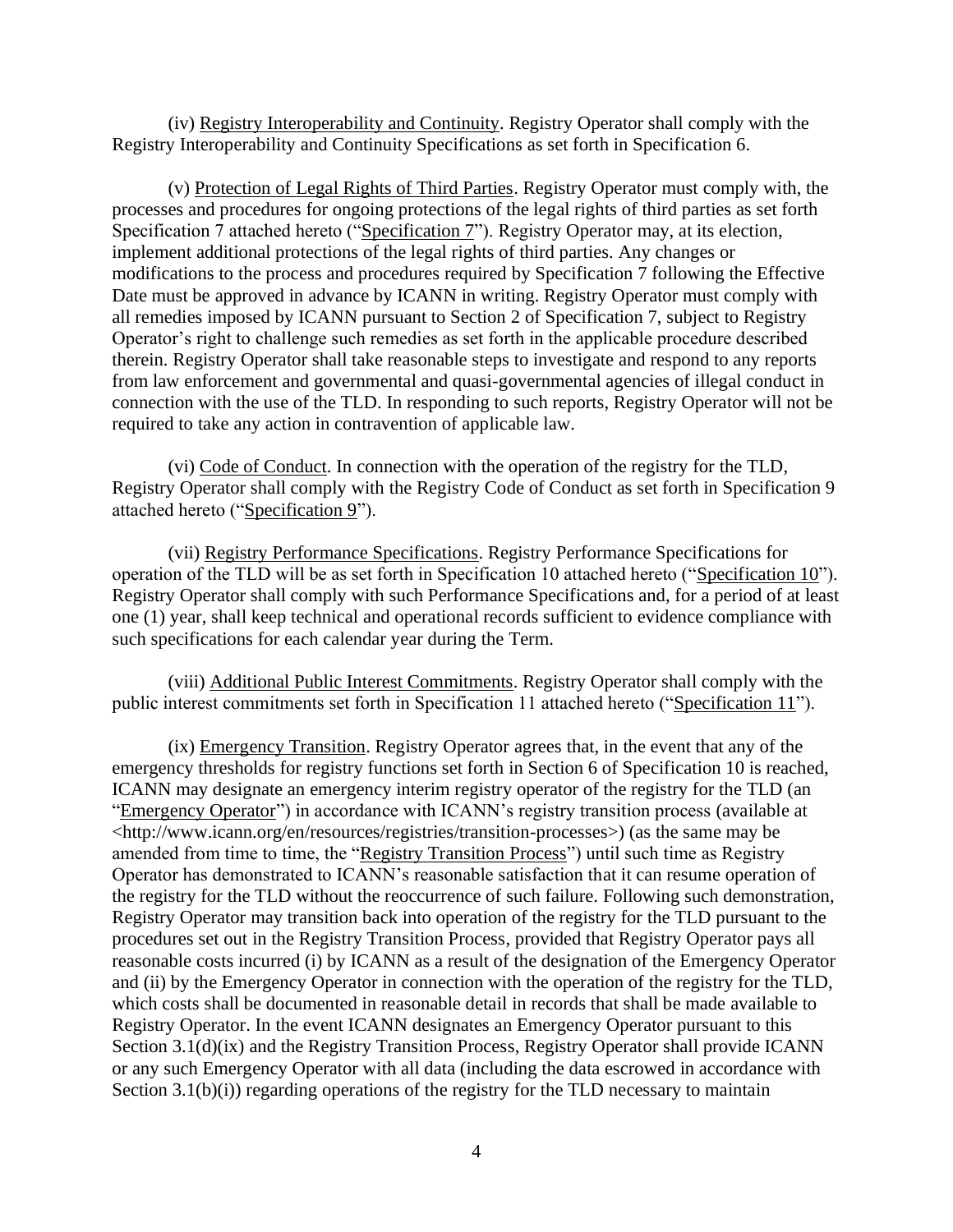operations and registry functions that may be reasonably requested by ICANN or such Emergency Operator. Registry Operator agrees that ICANN may make any changes it deems necessary to the IANA database for DNS and WHOIS records with respect to the TLD in the event that an Emergency Operator is designated pursuant to this Section 3.1(c)(ix).

(d) Fees and Payments. Registry Operator shall pay the Registry-Level Fees to ICANN on an annual basis in accordance with Section 7.2 hereof.

(e) Cooperation. Registry Operator shall cooperate with ICANN in efforts to promote and facilitate the Security and Stability of the Internet and maintain a reliable and stable DNS. To this end, Registry Operator shall provide such data and assistance to ICANN as it may reasonably request from time to time.

(f) General Obligations of Registry Operator / Sponsor to TLD Community. During the Term of this Agreement, Registry Operator / Sponsor shall, in developing or enforcing standards, policies, procedures, or practices within the scope of its delegated authority with respect to the TLD:

(i) publish such standards, policies, procedures, and practices so they are available to members of the TLD community;

(ii) conduct its policy-development activities in a manner that reasonably provides opportunities for members of the TLD community to discuss and participate in the development of such standards, policies, procedures, or practices;

(iii) maintain the representativeness of its policy-development and implementation process by establishing procedures that facilitate participation by a broad cross-section of the TLD community; and

(iv) ensure, through published procedures, adequate opportunities for members of the TLD community to submit their views on and objections to the establishment or revision of standards, policies, procedures, and practices or the manner in which standards, policies, procedures, and practices are enforced.

Section 3.2 Covenants of ICANN. ICANN covenants and agrees with Registry Operator as follows:

(a) Open and Transparent. Consistent with ICANN's expressed mission and core values, ICANN shall operate in an open and transparent manner.

(b) Equitable Treatment. ICANN shall not apply standards, policies, procedures or practices arbitrarily, unjustifiably, or inequitably and shall not single out Registry Operator for disparate treatment unless justified by substantial and reasonable cause.

(c) TLD Nameservers. ICANN will use commercially reasonable efforts to ensure that any changes to the TLD nameserver designations submitted to ICANN by Registry Operator (in a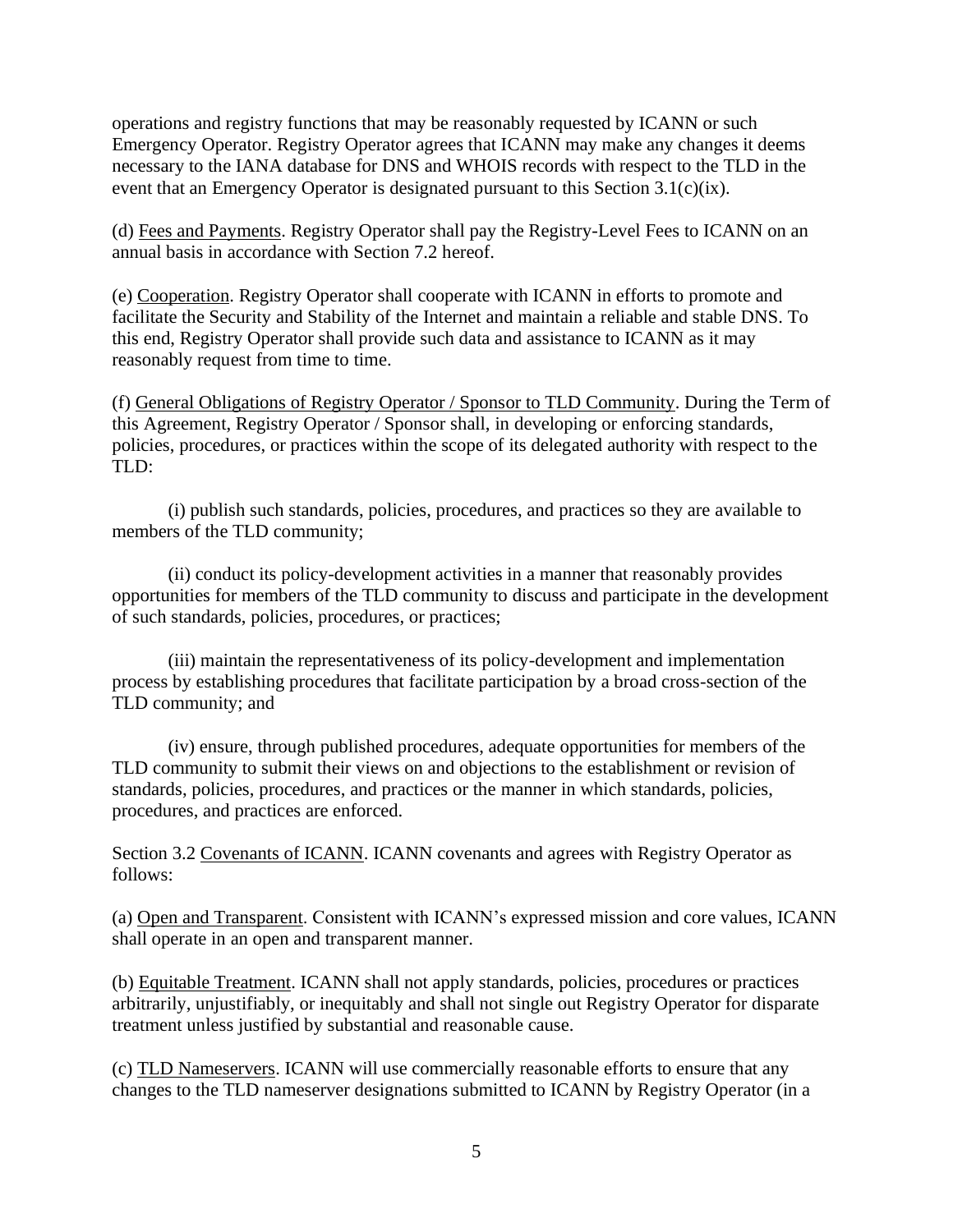format and with required technical elements specified by ICANN at http:/www.iana.org/domains/root/) will be implemented by ICANN within seven (7) calendar days or as promptly as feasible following technical verifications.

(d) Root-zone Information Publication. ICANN's publication of root-zone contact information for the TLD will include Registry Operator and its administrative and technical contacts. Any request to modify the contact information for the Registry Operator must be made in the format specified from time to time by ICANN at http://www.icann/org/domains/root.

(e) Authoritative Root Database. To the extent that ICANN is authorized to set policy with regard to an authoritative root server system (the "Authoritative Root Server System"), ICANN shall use commercially reasonable efforts to (i) ensure that the authoritative root will point to the top-level domain nameservers designated by Registry Operator for the TLD, (ii) maintain a stable, secure, and authoritative publicly available database of relevant information about the TLD, in accordance with ICANN publicly available policies and procedures, and (iii) coordinate the Authoritative Root Server System so that it is operated and maintained in a stable and secure manner; provided, that ICANN shall not be in breach of this Agreement and ICANN shall have no liability in the event that any third party (including any governmental entity or internet service provider) blocks or restricts access to the TLD in any jurisdiction.

### Section 3.3 Contractual and Compliance Audits.

(a) ICANN may from time to time (not to exceed twice per calendar year) conduct, or engage a third party to conduct, contractual compliance audits to assess compliance by Registry Operator with its representations and warranties contained in Article II of this Agreement and its covenants contained in Article III and Section 7.1 of this Agreement. Such audits shall be tailored to achieve the purpose of assessing compliance, and ICANN will (i) give reasonable advance notice of any such audit, which notice shall specify in reasonable detail the categories of documents, data and other information requested by ICANN and (ii) use commercially reasonable efforts to conduct such audit in such a manner as to not unreasonably disrupt the operations of Registry Operator. As part of such audit and upon request by ICANN, Registry Operator shall timely provide all responsive documents, data and any other information necessary to demonstrate Registry Operator's compliance with this Agreement. Upon no less than ten (10) calendar days' notice (unless otherwise agreed to by Registry Operator), ICANN may, as part of any contractual compliance audit, conduct site visits during regular business hours to assess compliance by Registry Operator with its representations and warranties contained in Article II of this Agreement and its covenants contained in Article III and Section 7.1.

(b) Any audit conducted pursuant to Section 3.3(a) will be at ICANN's expense, unless (i) Registry Operator (A) controls, is controlled by, is under common control or is otherwise Affiliated with, any ICANN accredited registrar or registrar reseller or any of their respective Affiliates, or (B) has subcontracted the provision of Registry Services to an ICANN accredited registrar or registrar reseller or any of their respective Affiliates, and, in either case of (A) or (B) above, the audit relates to Registry Operator's compliance with Section 3.1(c)(vi), in which case Registry Operator shall reimburse ICANN for all reasonable costs and expenses associated with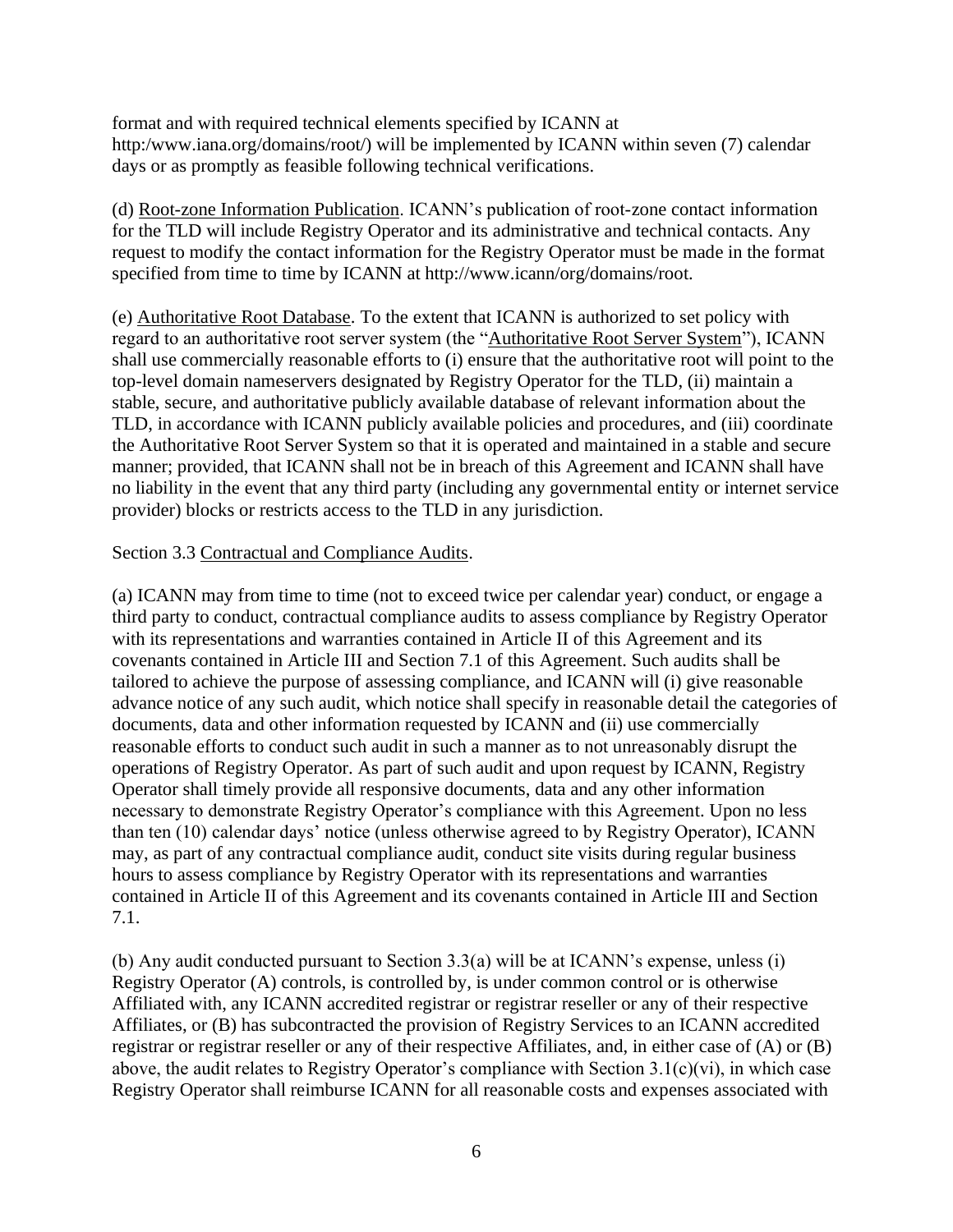the portion of the audit related to Registry Operator's compliance with Section  $3.1(c)(vi)$ , or (ii) the audit is related to a discrepancy in the fees paid by Registry Operator hereunder in excess of 5% to ICANN's detriment, in which case Registry Operator shall reimburse ICANN for all reasonable costs and expenses associated with the entirety of such audit. In either such case of (i) or (ii) above, such reimbursement will be paid together with the next Registry-Level Fee payment due following the date of transmittal of the cost statement for such audit.

(c) Notwithstanding Section 3.3(a), if Registry Operator is found not to be in compliance with its representations and warranties contained in Article II of this Agreement or its covenants contained in Article III or Section 7.1 of this Agreement in two consecutive audits conducted pursuant to Section 3.3(a), ICANN may increase the number of such audits to one per calendar quarter.

(d) Registry Operator will give ICANN immediate notice of Registry Operator's knowledge of the commencement of any of the proceedings referenced in Section 6.1(b) or the occurrence of any of the matters specified in Section 6.1(d).

# ARTICLE IV TERM OF AGREEMENT

Section 4.1 Term. The initial term of this Agreement shall be ten (10) years from the Effective Date (the "Expiration Date"). Registry Operator agrees that upon the earlier of (i) termination of this Agreement by ICANN in accordance with Article VI below or (ii) the Expiration Date, it will cease to be the registry operator for the TLD, unless, with respect to termination under the foregoing clause (ii), Registry Operator and ICANN agree on terms for renewal of the Agreement as set forth in Section 4.2 below prior to the Expiration Date (together, the initial and any renewal terms shall constitute the "Term.")

Section 4.2 Renewal. This Agreement shall be renewed upon the expiration of the initial term set forth in Section 4.1 above, and following any renewal term, unless: (i) an arbitrator or court has determined that Registry Operator has been in fundamental and material breach of Registry Operator's obligations set forth in Sections 3.1; Section 3.3; Section 5.2; Section 7.1; or Section 7.2 despite notice and an opportunity to cure in accordance with Article VI hereof and (ii) following the final decision of such arbitrator or court, Registry Operator has failed to correct the conduct found to constitute such breach; provided, however, that Registry Operator agrees that any renewal of this Agreement is conditioned on its negotiation of renewal terms acceptable to ICANN, including, but not limited to, provisions relating to Registry-Level Fees. The parties agree to initiate negotiations with respect to renewal of this Agreement at least six (6) months prior to the Expiration Date or the expiration of any renewal term thereafter, as applicable, then, unless the parties mutually agree to extend the Term and continue negotiations, the matter shall be determined pursuant to the dispute resolution provisions of Article V hereto.

Section 4.3 Changes. While this Agreement is in effect, the parties agree to engage in good faith negotiations at regular intervals (at least once every three calendar years following the Effective Date) regarding possible changes to the terms of the Agreement, including to Section 7.2 regarding fees and payments to ICANN.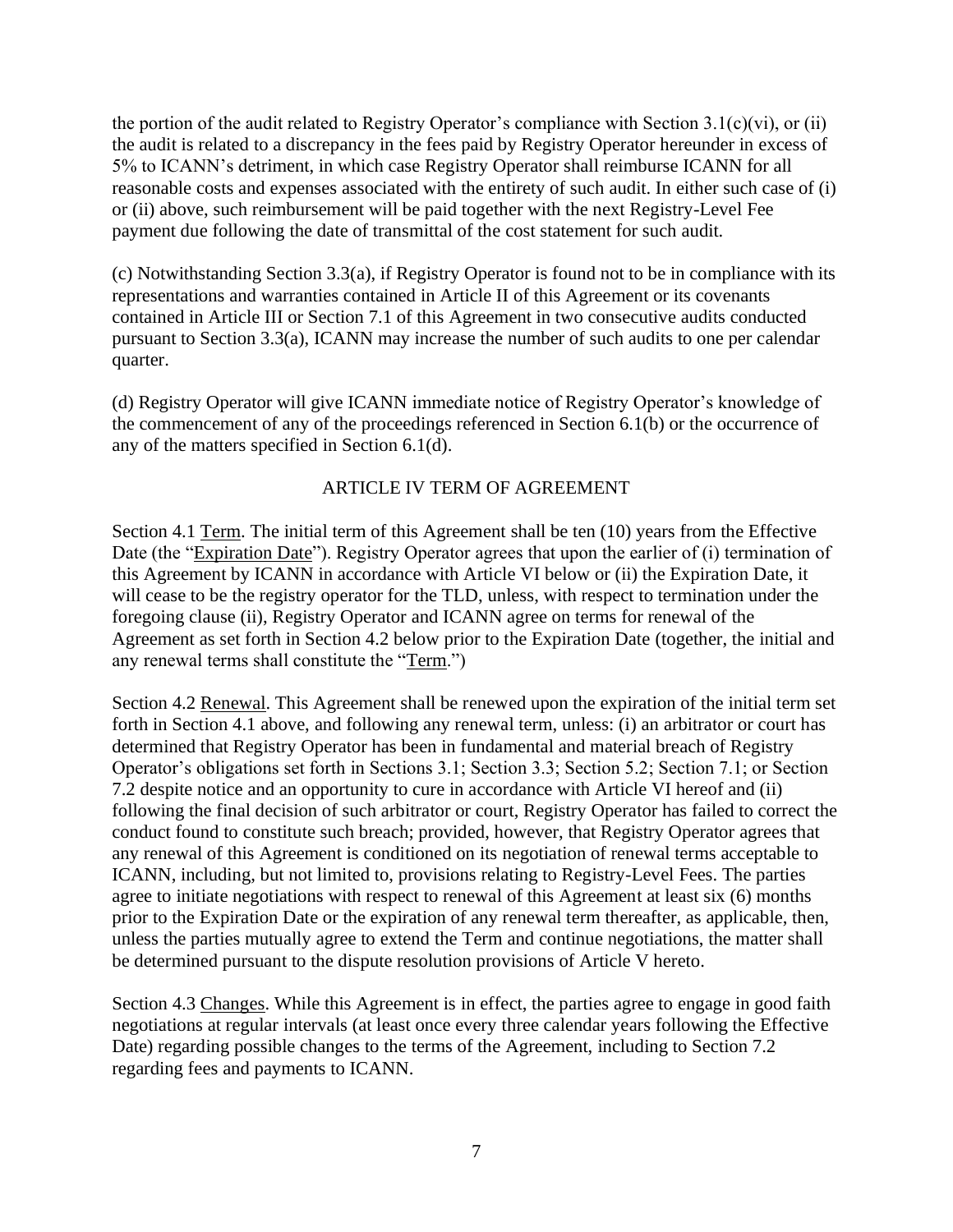Section 4.4 Failure to Perform in Good Faith. In the event Registry Operator shall have been repeatedly and willfully in fundamental and material breach of Registry Operator's obligations set forth in Sections 3.1; Section 3.3; Section 5.2; Section 7.1; or Section 7.2, and arbitrators in accordance with Section 5.1(b) of this Agreement repeatedly have found Registry Operator to have been in fundamental and material breach of this Agreement, including in at least three separate awards, then ICANN may request the arbitrators award such punitive, exemplary or other damages as they may believe appropriate under the circumstances.

#### ARTICLE V DISPUTE RESOLUTION

Section 5.1 Resolution of Disputes.

(a) Mediation. In the event of any dispute arising under or in connection with this Agreement, before either party may initiate arbitration pursuant to Section 5.1(b) below, ICANN and Registry Operator must attempt to resolve the dispute through mediation in accordance with the following terms and conditions:

(i) A party shall submit a dispute to mediation by written notice to the other party. The mediation shall be conducted by a single mediator selected by the parties. If the parties cannot agree on a mediator within fifteen (15) calendar days of delivery of written notice pursuant to this Section 5.1(a), the parties will promptly select a mutually acceptable mediation provider entity, which entity shall, as soon as practicable following such entity's selection, designate a mediator, who is a licensed attorney with general knowledge of contract law, has no ongoing business relationship with either party and, to the extent necessary to mediate the particular dispute, general knowledge of the domain name system. Any mediator must confirm in writing that he or she is not, and will not become during the term of the mediation, an employee, partner, executive officer, director, or security holder of ICANN or Registry Operator. If such confirmation is not provided by the appointed mediator, then a replacement mediator shall be appointed pursuant to this Section 5.1(a)(i).

(ii) The mediator shall conduct the mediation in accordance with the rules and procedures that he or she determines following consultation with the parties. The parties shall discuss the dispute in good faith and attempt, with the mediator's assistance, to reach an amicable resolution of the dispute. The mediation shall be treated as a settlement discussion and shall therefore be confidential and may not be used against either party in any later proceeding relating to the dispute, including any arbitration pursuant to Section 5.1(b). The mediator may not testify for either party in any later proceeding relating to the dispute.

(iii) Each party shall bear its own costs in the mediation. The parties shall share equally the fees and expenses of the mediator. Each party shall treat information received from the other party pursuant to the mediation that is appropriately marked as confidential as the confidential information of such other party.

(iv) If the parties have engaged in good faith participation in the mediation but have not resolved the dispute for any reason, either party or the mediator may terminate the mediation at any time and the dispute can then proceed to arbitration pursuant to Section 5.1(b) below. If the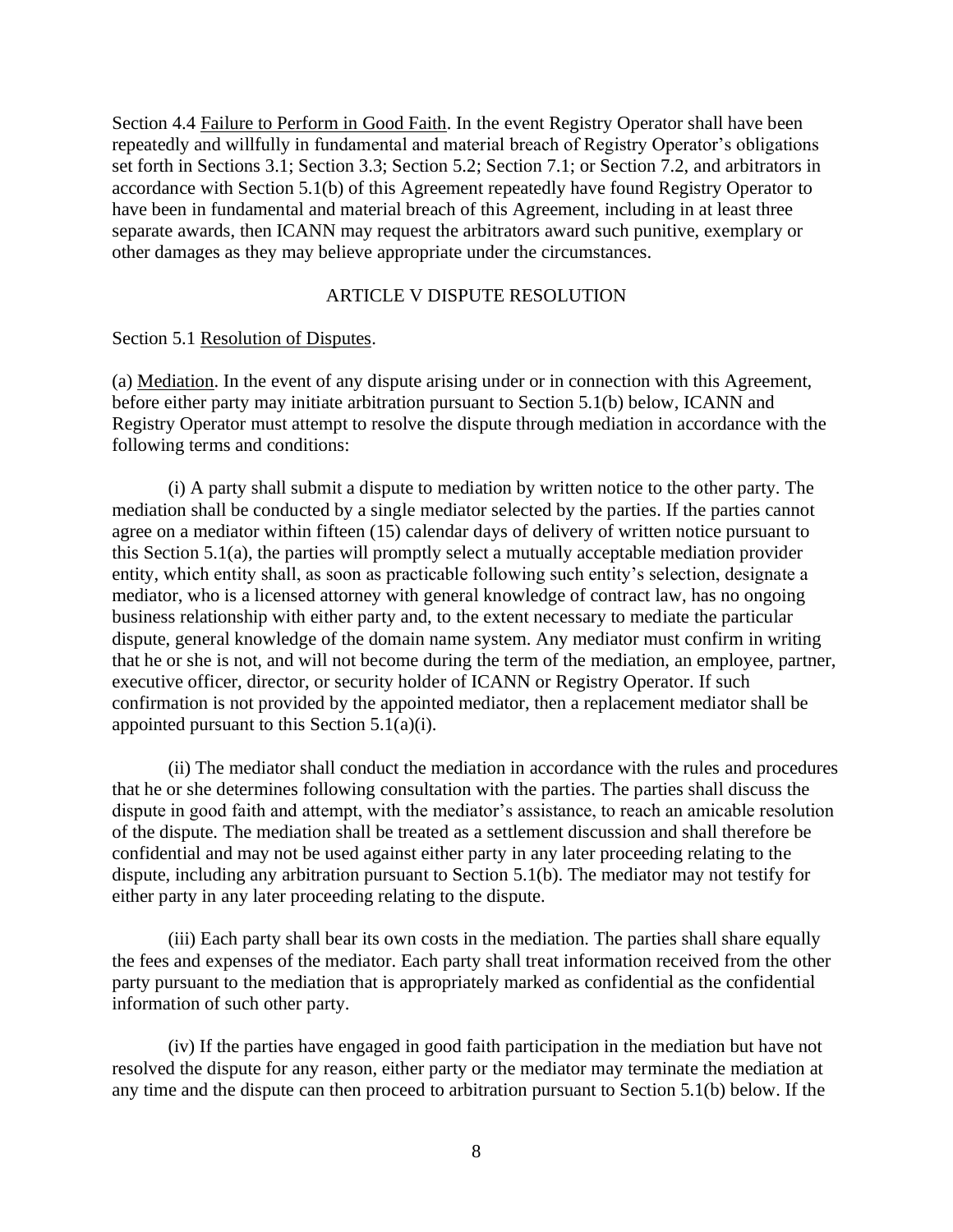parties have not resolved the dispute for any reason by the date that is ninety (90) calendar days following the date of the notice delivered pursuant to Section  $5.1(a)(i)$ , the mediation shall automatically terminate (unless extended by agreement of the parties) and the dispute can then proceed to arbitration pursuant to Section 5.1(b) below.

(b) Arbitration. Disputes arising under or in connection with this Agreement that are not resolved pursuant to Section 5.1(a), including requests for specific performance, will be resolved through binding arbitration conducted pursuant to the rules of the International Court of Arbitration of the International Chamber of Commerce (the "ICC"). The arbitration will be conducted in the English language and will occur in Los Angeles County, California. Any arbitration will be in front of a single arbitrator, unless (i) ICANN is seeking punitive or exemplary damages, or operational sanctions or (ii) the parties agree in writing to a greater number of arbitrators. In the case of clauses (i) or (ii) in the preceding sentence, the arbitration will be in front of three arbitrators with each party nominating one arbitrator for confirmation by the ICC and the two selected arbitrators nominating the third arbitrator for confirmation by the ICC. For an arbitration in front of a sole arbitrator, Registry Operator and ICANN may, by mutual agreement, nominate the sole arbitrator for confirmation by the ICC. If the parties fail to nominate a sole arbitrator or, in the case of an arbitration in front of three arbitrators, either party fails to nominate an arbitrator, in each case within thirty (30) calendar days from the date when a party's request for arbitration has been received by the other party, or within such additional time as may be allowed by the Secretariat of the Court of the ICC, the arbitrator(s) shall be appointed by the ICC. If any nominated arbitrator is not confirmed by the ICC, the party or persons that appointed such arbitrator shall promptly nominate a replacement arbitrator for confirmation by the ICC. In order to expedite the arbitration and limit its cost, the arbitrator(s) shall establish page limits for the parties' filings in conjunction with the arbitration, and should the arbitrator(s) determine that a hearing is necessary, the hearing shall be limited to one (1) calendar day, provided that in any arbitration in which ICANN is seeking punitive or exemplary damages, or operational sanctions, the hearing may be extended for one (1) additional calendar day if agreed upon by the parties or ordered by the arbitrator(s) based on the arbitrator(s) independent determination or the reasonable request of one of the parties thereto. The prevailing party in the arbitration will have the right to recover its costs and reasonable attorneys' fees, which the arbitrator(s) shall include in the awards. In the event the arbitrators determine that Registry Operator has been repeatedly and willfully in fundamental and material breach of its obligations set forth in Section 3.1, Section 3.3, Section 5.2, Section 7.1 or Section 7.2 of this Agreement, ICANN may request the arbitrators award punitive or exemplary damages, or operational sanctions (including without limitation an order temporarily restricting Registry Operator's right to sell new registrations). Each party shall treat information received from the other party pursuant to the arbitration that is appropriately marked as confidential as the confidential information of such other party. In any litigation involving ICANN concerning this Agreement, jurisdiction and exclusive venue for such litigation will be in a court located in Los Angeles County, California; however, the parties will also have the right to enforce a judgment of such a court in any court of competent jurisdiction.

Section 5.2 Specific Performance. Registry Operator and ICANN agree that irreparable damage could occur if any of the provisions of this Agreement was not performed in accordance with its specific terms. Accordingly, the parties agree that they each shall be entitled to seek from the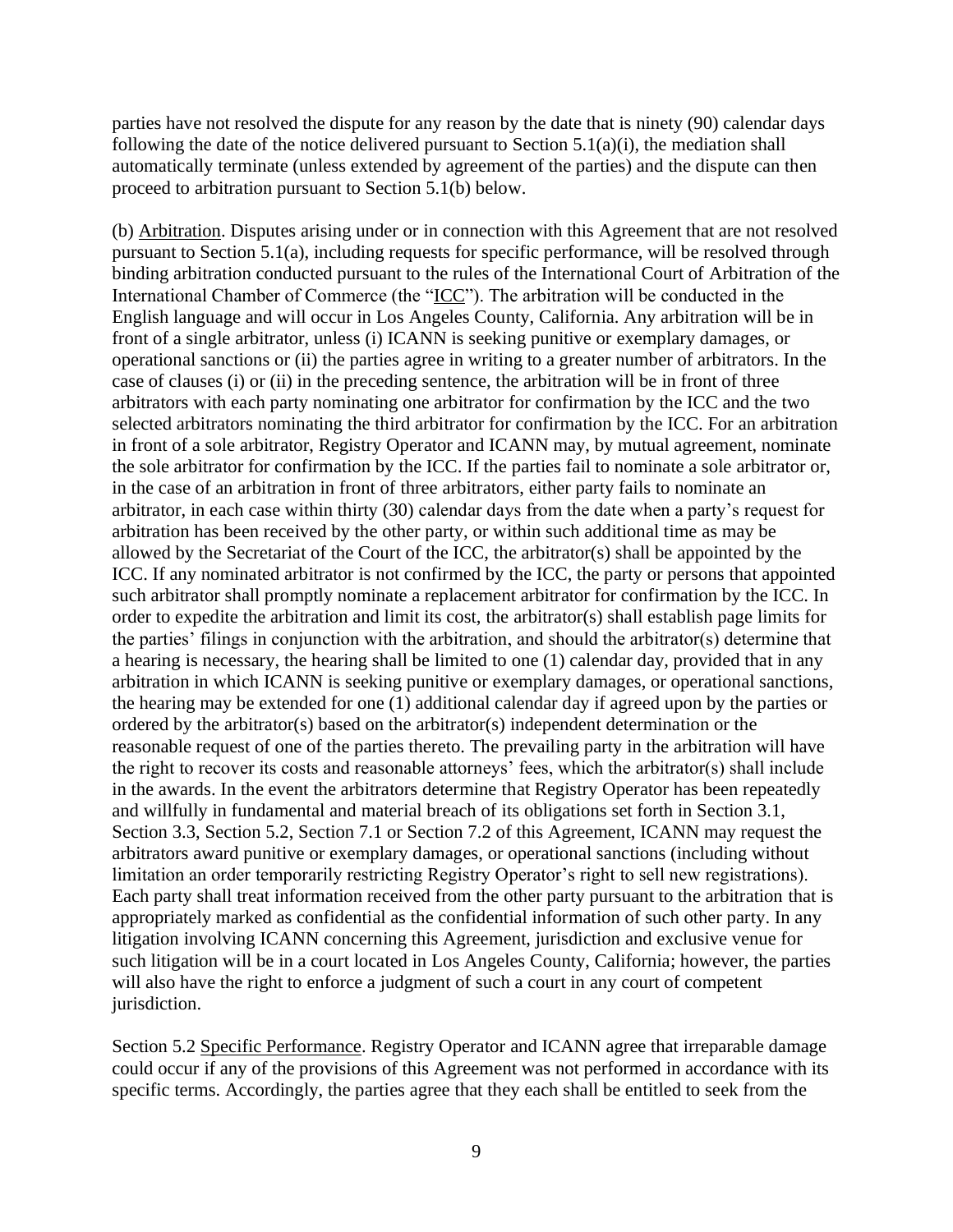arbitrators specific performance of the terms of this Agreement (in addition to any other remedy to which each party is entitled).

Section 5.3 Limitation of Liability. ICANN's aggregate monetary liability for violations of this Agreement shall not exceed an amount equal to the Registry-Level Fees paid by Registry Operator to ICANN within the preceding twelve-month period pursuant to this Agreement. Registry Operator's aggregate monetary liability to ICANN for violations of this Agreement shall be limited to an amount equal to the fees, and monetary damages under Section 4.4, if any, due and owing to ICANN under this Agreement within the preceding twelve-month period. In no event shall either party be liable for special, indirect, incidental, punitive, exemplary, or consequential damages arising out of or in connection with this Agreement or the performance or nonperformance of obligations undertaken in this Agreement, except as provided pursuant to Section 4.4 of this Agreement. EXCEPT AS OTHERWISE EXPRESSLY PROVIDED IN THIS AGREEMENT, NEITHER PARTY MAKES ANY WARRANTY, EXPRESS OR IMPLIED, WITH RESPECT TO THE SERVICES RENDERED BY ITSELF, ITS SERVANTS, OR ITS AGENTS OR THE RESULTS OBTAINED FROM THEIR WORK, INCLUDING, WITHOUT LIMITATION, ANY IMPLIED WARRANTY OF MERCHANTABILITY, NON-INFRINGEMENT, OR FITNESS FOR A PARTICULAR PURPOSE.

# ARTICLE VI TERMINATION PROVISIONS

### Section 6.1 Termination by ICANN.

(a) ICANN may terminate this Agreement if Registry Operator fails to cure (i) any fundamental and material breach of Registry Operator's representations and warranties or obligations set forth in Section 2.1; Section 3.1; Section 3.3; Section 5.2 or Section 7.1 or (ii) any breach of Section 7.2, in each case, despite notice and an opportunity to cure in accordance with Section 6.3 after ICANN delivers to Registry Operator written notice of the breach, which notice shall include with specificity the details of the alleged breach.

(b) ICANN may, upon notice to Registry Operator, terminate this Agreement if (i) Registry Operator makes an assignment for the benefit of creditors or similar act, (ii) attachment, garnishment or similar proceedings are commenced against Registry Operator, which proceedings are a material threat to Registry Operator's ability to operate the registry for the TLD, and are not dismissed within sixty (60) calendar days of their commencement, (iii) a trustee, receiver, liquidator or equivalent is appointed in place of Registry Operator or maintains control over any of Registry Operator's property, (iv) execution is levied upon any material property of Registry Operator that, if levied, would reasonably be expected to materially and adversely affect Registry Operator's ability to operate the registry for the TLD, (v) proceedings are instituted by or against Registry Operator under any bankruptcy, insolvency, reorganization or other laws relating to the relief of debtors and such proceedings are not dismissed within sixty (60) calendar days of their commencement (if such proceedings are instituted by Registry Operator or its Affiliates) or one hundred and eighty (180) calendar days of their commencement (if such proceedings are instituted by a third party against Registry Operator), or (vi) Registry Operator files for protection under the United States Bankruptcy Code, 11 U.S.C. Section 101, et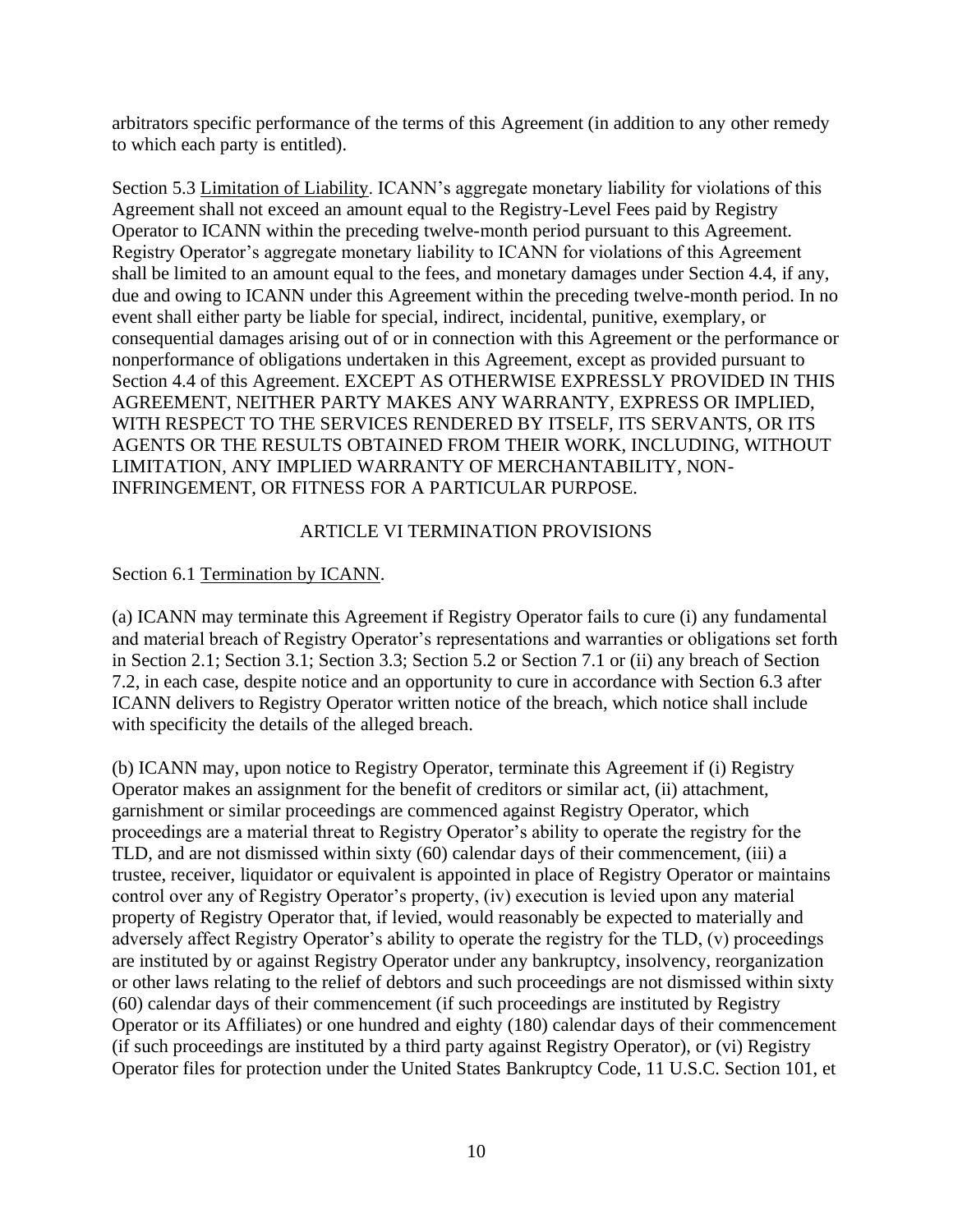seq., or a foreign equivalent or liquidates, dissolves or otherwise discontinues its operations or the operation of the TLD.

(c) ICANN may, upon thirty (30) calendar days' notice to Registry Operator, terminate this Agreement pursuant to a determination by any PDDRP panel or RRDRP panel under Section 2 of Specification 7 or a determination by any PICDRP panel under Section 3, or any other applicable Section, of Specification 11, subject to Registry Operator's right to challenge such termination as set forth in the applicable procedure described therein.

(d) ICANN may, upon notice to Registry Operator, terminate this Agreement if (i) Registry Operator knowingly employs any officer who is convicted of a misdemeanor related to financial activities or of any felony, or is judged by a court of competent jurisdiction to have committed fraud or breach of fiduciary duty, or is the subject of a judicial determination that ICANN reasonably deems as the substantive equivalent of any of the foregoing and such officer is not terminated within thirty (30) calendar days of Registry Operator's knowledge of the foregoing, or (ii) any member of Registry Operator's board of directors or similar governing body is convicted of a misdemeanor related to financial activities or of any felony, or is judged by a court of competent jurisdiction to have committed fraud or breach of fiduciary duty, or is the subject of a judicial determination that ICANN reasonably deems as the substantive equivalent of any of the foregoing and such member is not removed from Registry Operator's board of directors or similar governing body within thirty (30) calendar days of Registry Operator's knowledge of the foregoing.

(e) ICANN may, upon thirty (30) calendar days' notice to Registry Operator, terminate this Agreement as specified in Section 8.5.

Section 6.2 Termination by Registry Operator. Registry Operator may terminate this agreement and its designation as Registry Operator for the TLD pursuant to 120 days prior notice in writing to ICANN, and subject to compliance with Section 6.4 hereof.

Section 6.3 Notice; Opportunity to Cure. This Agreement may be terminated in the circumstances described in Section 6.1(a) above only following written notice to Registry Operator and Registry Operator's failure to cure within thirty (30) days after the date ICANN gives such notice of such breach, with Registry Operator being given a reasonable opportunity during that time to initiate arbitration under Section 5.1(b) to determine the appropriateness of such termination under this Agreement. In the event Registry Operator initiates arbitration concerning the appropriateness of such termination by ICANN, Registry Operator may at the same time request that the arbitration panel stay such termination until the arbitration decision is rendered, and that request shall have the effect of staying such termination until the decision or until the arbitration panel has granted an ICANN request for lifting of the stay.

Section 6.4 Transition of Registry Operator upon Termination of Agreement. Upon expiration of the Term pursuant to Section 4.1 or Section 4.2 or any termination of this Agreement pursuant to Sections 6.1 or 6.2, the parties agree to work cooperatively to facilitate and implement the transition of the registry for the TLD in accordance with this Section 6.4. Registry Operator shall provide ICANN or any successor registry operator that may be designated by ICANN for the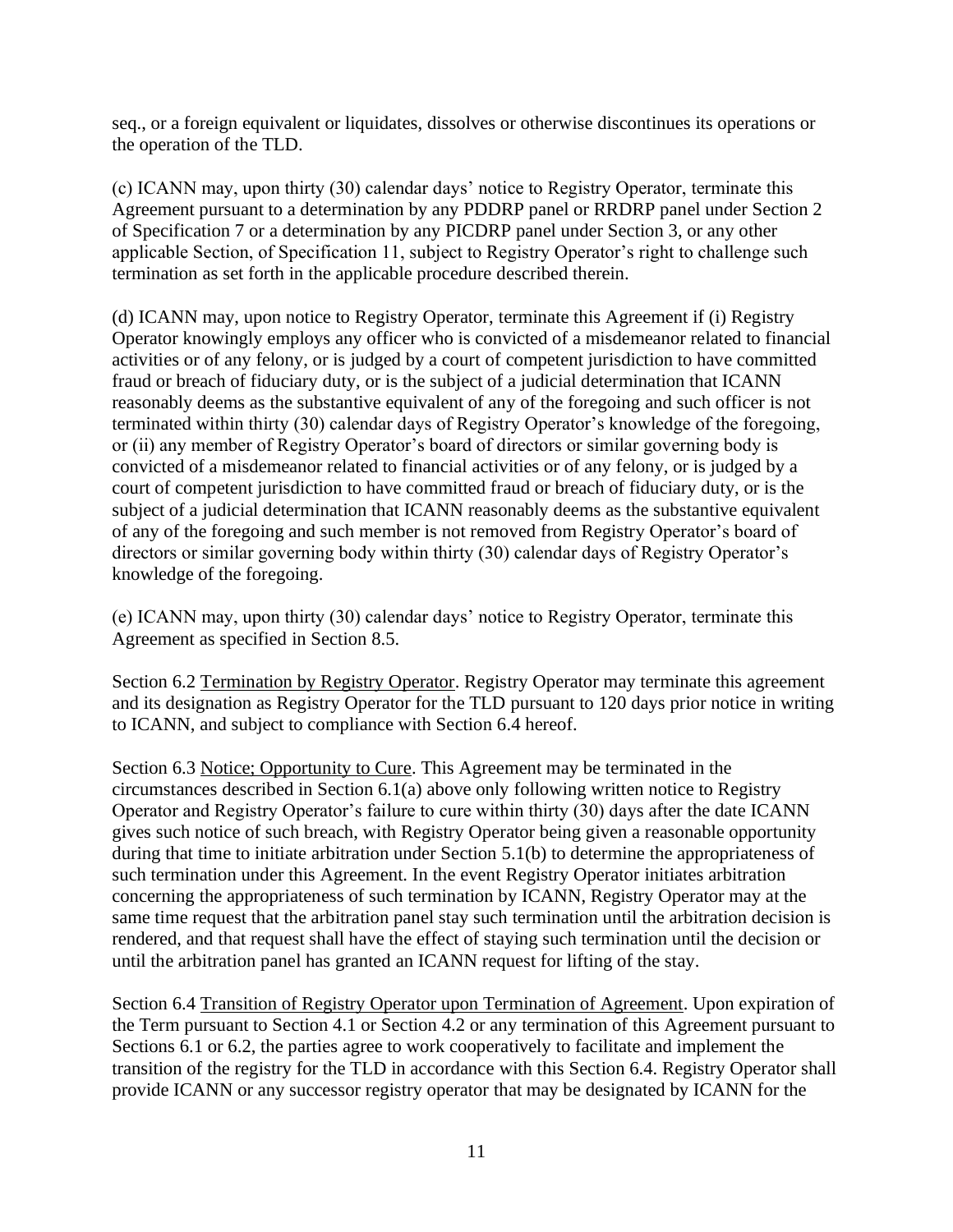TLD in accordance with this Section 6.4 with all data (including the data escrowed in accordance with Section 3.1(b)(i) hereof) regarding operations of the registry for the TLD necessary to maintain operations and registry functions that may be reasonably requested by ICANN or such successor registry operator. After consultation with Registry Operator, ICANN shall determine whether or not to transition operation of the TLD to a successor registry operator in its sole discretion and in conformance with the Registry Transition Process; provided, however, that (i) ICANN will take into consideration any intellectual property rights of Registry Operator (as communicated to ICANN by Registry Operator) in determining whether to transition operation of the TLD to a successor registry operator and (ii) if Registry Operator demonstrates to ICANN's reasonable satisfaction that (A) all domain name registrations in the TLD are registered to, and maintained by, Registry Operator or its Affiliates for their exclusive use, (B) Registry Operator does not sell, distribute or transfer control or use of any registrations in the TLD to any third party that is not an Affiliate of Registry Operator, and (C) transitioning operation of the TLD is not necessary to protect the public interest, then ICANN may not transition operation of the TLD to a successor registry operator upon the expiration or termination of this Agreement without the consent of Registry Operator (which shall not be unreasonably withheld, conditioned or delayed). For the avoidance of doubt, the foregoing sentence shall not prohibit ICANN from delegating the TLD pursuant to a future application process for the delegation of top-level domains, subject to any processes and objection procedures instituted by ICANN in connection with such application process intended to protect the rights of third parties. Registry Operator agrees that ICANN may make any changes it deems necessary to the IANA database for DNS and WHOIS records with respect to the TLD in the event of a transition of the TLD pursuant to this Section 6.4.

Section 6.5 Ownership Rights. Nothing contained in this Agreement shall be construed as (a) establishing or granting to Registry Operator any property ownership rights or interests of Registry Operator in the TLD or the letters, words, symbols or other characters making up the TLD string or any Registry Data, or (b) affecting any existing intellectual property or ownership rights of Registry Operator.

Section 6.6 No Reimbursement. Any and all expenditures, capital investments or other investments made by Registry Operator in connection with this Agreement shall be at Registry Operator's own risk and ICANN shall have no obligation to reimburse Registry Operator for any such expense, capital expenditure or investment. Registry Operator shall not be required to make any payments to a successor registry operator by reason of registry fees paid to Registry Operator prior to the effective date of (i) any termination or expiration of this Agreement or (ii) transition of the registry, unless any delay in transition of the Registry Operator to a successor operator shall be due to the actions of Registry Operator. Resolution of any dispute concerning such delays will be governed by the Rules of Dispute as described in Section 5.1.

Section 6.7 Effect of Termination. Upon any expiration of the Term or termination of this Agreement, the obligations and rights of the parties hereto shall cease, provided that such expiration or termination of this Agreement shall not relieve the parties of any obligation or breach of this Agreement accruing prior to such expiration or termination, including, without limitation, all accrued payment obligations arising under Section 7.2. In addition, Article V, Article VIII, Section 6.4, Section 6.5, Section 6.6, and this Section 6.7 shall survive the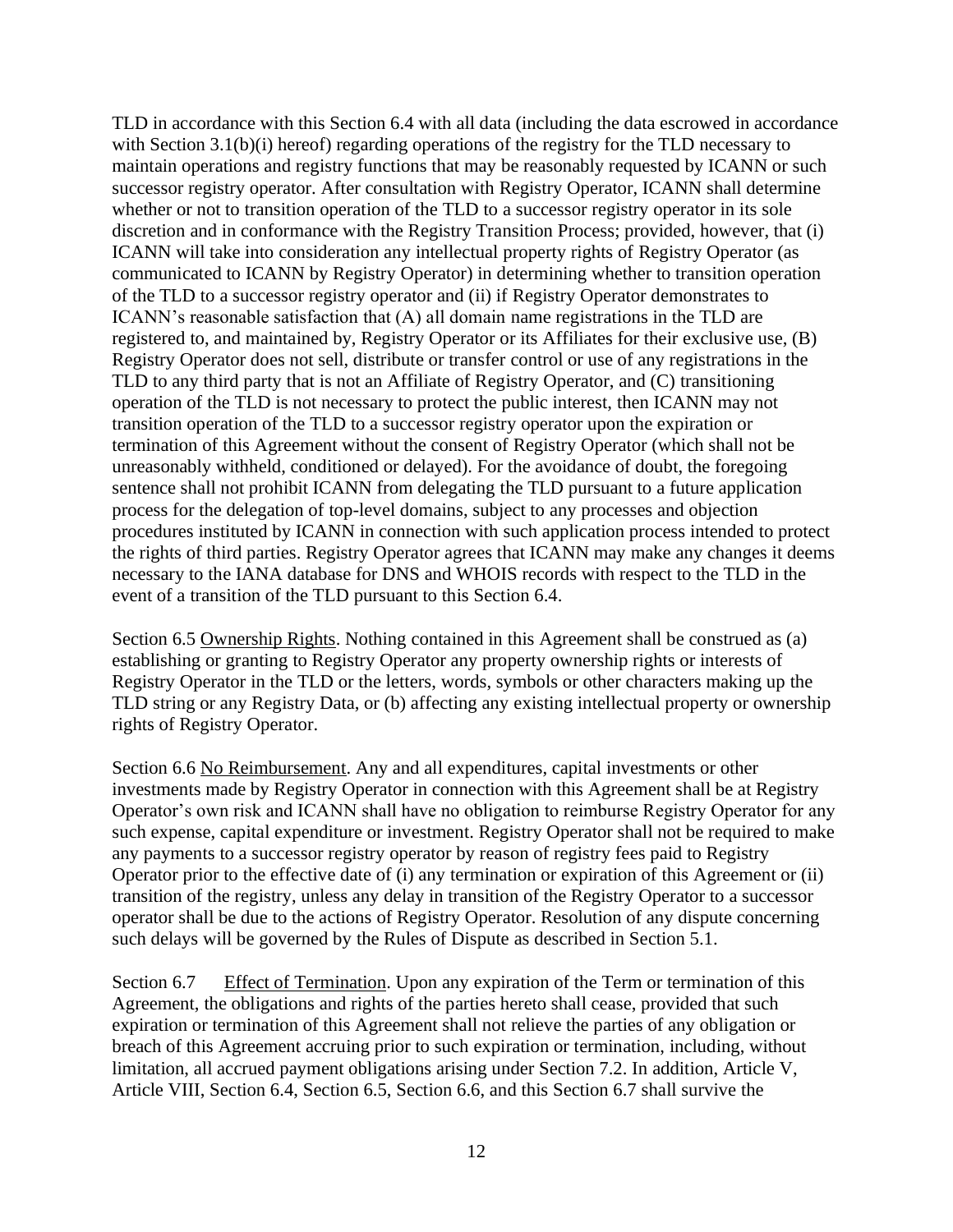expiration or termination of this Agreement. For the avoidance of doubt, the rights of Registry Operator to operate the registry for the TLD shall immediately cease upon any expiration of the Term or termination of this Agreement.

# ARTICLE VII SPECIAL PROVISIONS

#### Section 7.1 Registry-Registrar Agreement.

(a) Access to Registry Services. Registry Operator shall make access to Approved Services, including the shared registration system, available to ICANN-accredited registrars. The criteria for the selection of Registrars shall be set forth in Specification 12, Part IV. Following execution of the Registry-Registrar Agreement, provided registrars are in compliance with such agreement, Registry Operator shall provide nondiscriminatory access to Approved Services, including the shared registration system for the TLD. Such nondiscriminatory access shall include without limitation the following:

(i) All registrars (including any registrar affiliated with Registry Operator) can connect to the shared registration system gateway for the TLD via the Internet by utilizing the same maximum number of IP addresses and SSL certificate authentication;

(ii) Registry Operator has made the current version of the registrar toolkit software accessible to all registrars and has made any updates available to all registrars on the same schedule;

(iii) All registrars have the same level of access to customer support personnel via telephone, e-mail and Registry Operator's website;

(iv) All registrars have the same level of access to registry resources to resolve registry/registrar or registrar/registrar disputes and technical and/or administrative customer service issues;

(v) All registrars have the same level of access to data generated by Registry Operator to reconcile their registration activities from Registry Operator's Web and ftp servers;

(vi) All registrars may perform basic automated registrar account management functions using the same registrar tool made available to all registrars by Registry Operator; and

(vii) The shared registration system does not include, for purposes of providing discriminatory access, any algorithms or protocols that differentiate among registrars with respect to functionality, including database access, system priorities and overall performance.

Such Registry-Registrar Agreement may be revised by Registry Operator from time to time, provided however, that any such revisions must be approved in advance by ICANN.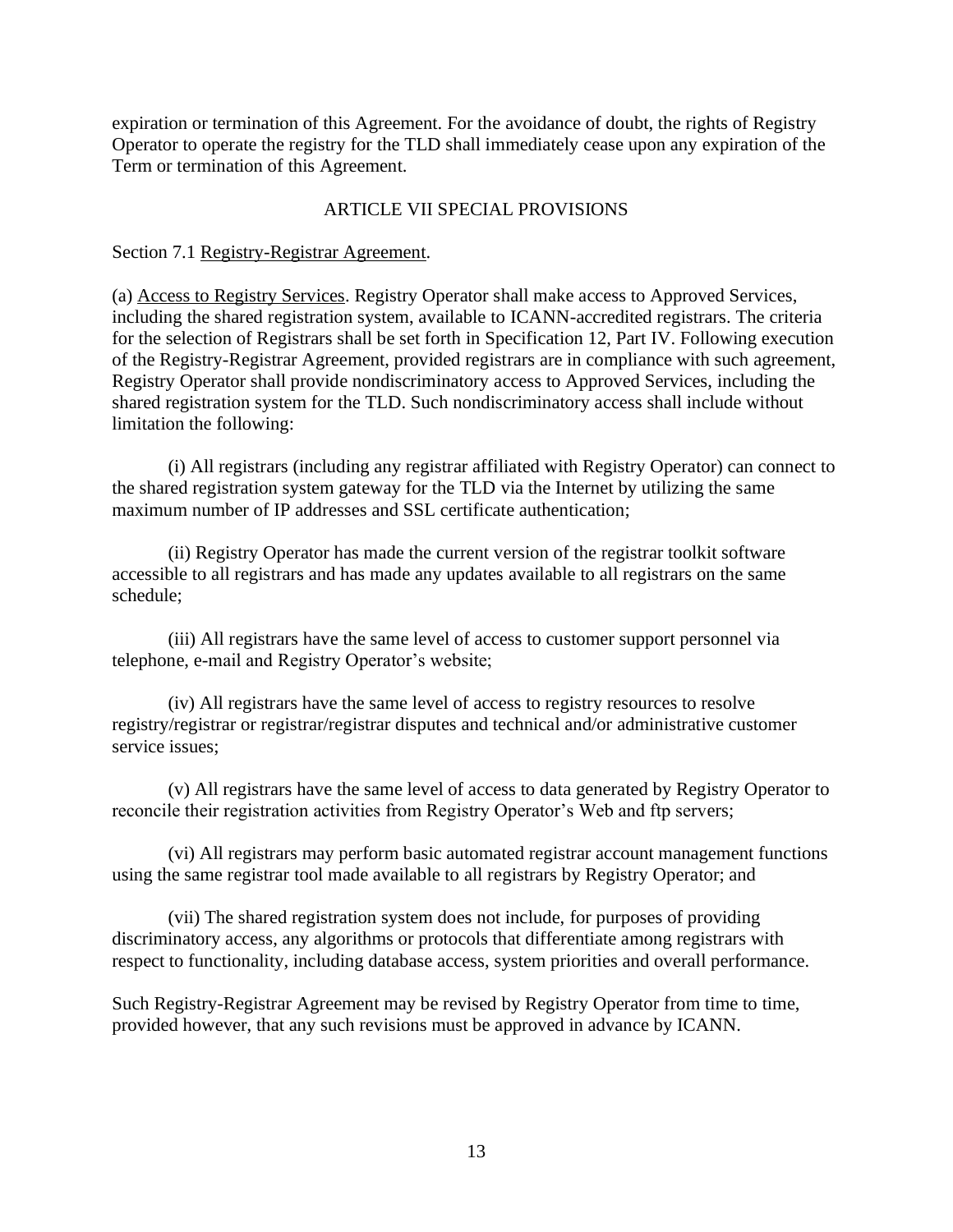(b) Registry Operator Shall Not Act as Own Registrar. Registry Operator shall not act as a registrar with respect to the TLD. This shall not preclude Registry Operator from registering names within the TLD to itself through a request made to an ICANN-accredited registrar.

(c) Restrictions on Acquisition of Ownership or Controlling Interest in Registrar. Registry Operator shall not acquire, directly or indirectly, control of, or a greater than fifteen percent ownership interest in, any ICANN-accredited registrar, without ICANN's prior approval in writing, which approval shall not be unreasonably withheld. If Registry Operator (i) becomes an Affiliate or reseller of an ICANN accredited registrar, or (ii) subcontracts the provision of any Approved Services to an ICANN accredited registrar, registrar reseller or any of their respective Affiliates, then, in either such case of (i) or (ii) above, Registry Operator will give ICANN prompt notice of the contract, transaction or other arrangement that resulted in such affiliation, reseller relationship or subcontract, as applicable, including, if requested by ICANN, copies of any contract relating thereto; provided, that ICANN will not disclose such contracts to any third party other than relevant competition authorities. ICANN reserves the right, but not the obligation, to refer any such contract, transaction or other arrangement to relevant competition authorities in the event that ICANN determines that such contract, transaction or other arrangement might raise competition issues. For the purposes of this Agreement: (i) "Affiliate" means a person or entity that, directly or indirectly, through one or more intermediaries, controls, is controlled by, or is under common control with, the person or entity specified, and (ii) "control" (including the terms "controlled by" and "under common control with") means the possession, directly or indirectly, of the power to direct or cause the direction of the management or policies of a person or entity, whether through the ownership of securities, as trustee or executor, by serving as an employee or a member of a board of directors or equivalent governing body, by contract, by credit arrangement or otherwise.

(d) Compliance Actions. Registry Operator acknowledges that all ICANN-accredited registrars must enter into a registrar accreditation agreement ("RAA") with ICANN and ICANN may take certain compliance actions in response to an emergency or in accordance with the terms of the RAA, including suspension or termination of a registrar's accreditation or suspension of a registrar's ability to create new registered names or initiate inbound transfers of registered names. ICANN may require Registry Operator to take specific actions consistent with ICANN's authority under the terms of the RAA to: (i) suspend or terminate a registrar's ability to create new registered names or (ii) transfer registered names to a registrar designated by ICANN.

#### Section 7.2 Fees to be Paid to ICANN.

(a) Payment Schedule. Registry Operator shall pay to ICANN either the annual Fixed Registry-Level Fee specified in Section 7.2(b) or the quarterly Registry-Level Transaction Fees specified in Section 7.2(c) to an account designated by ICANN. If applicable, the Fixed Registry-level Fee shall be paid by the 20th day following the end of the relevant fiscal year. Any Registry-Level Transaction Fees, and payments pursuant to Section 7.2(d), if any, shall be paid by the 20th day following the end of each calendar quarter of such year (i.e., on April 20, July 20, October 20 and January 20 for the calendar quarters ending March 31, June 30, September 30 and December 31) to an account designated by ICANN.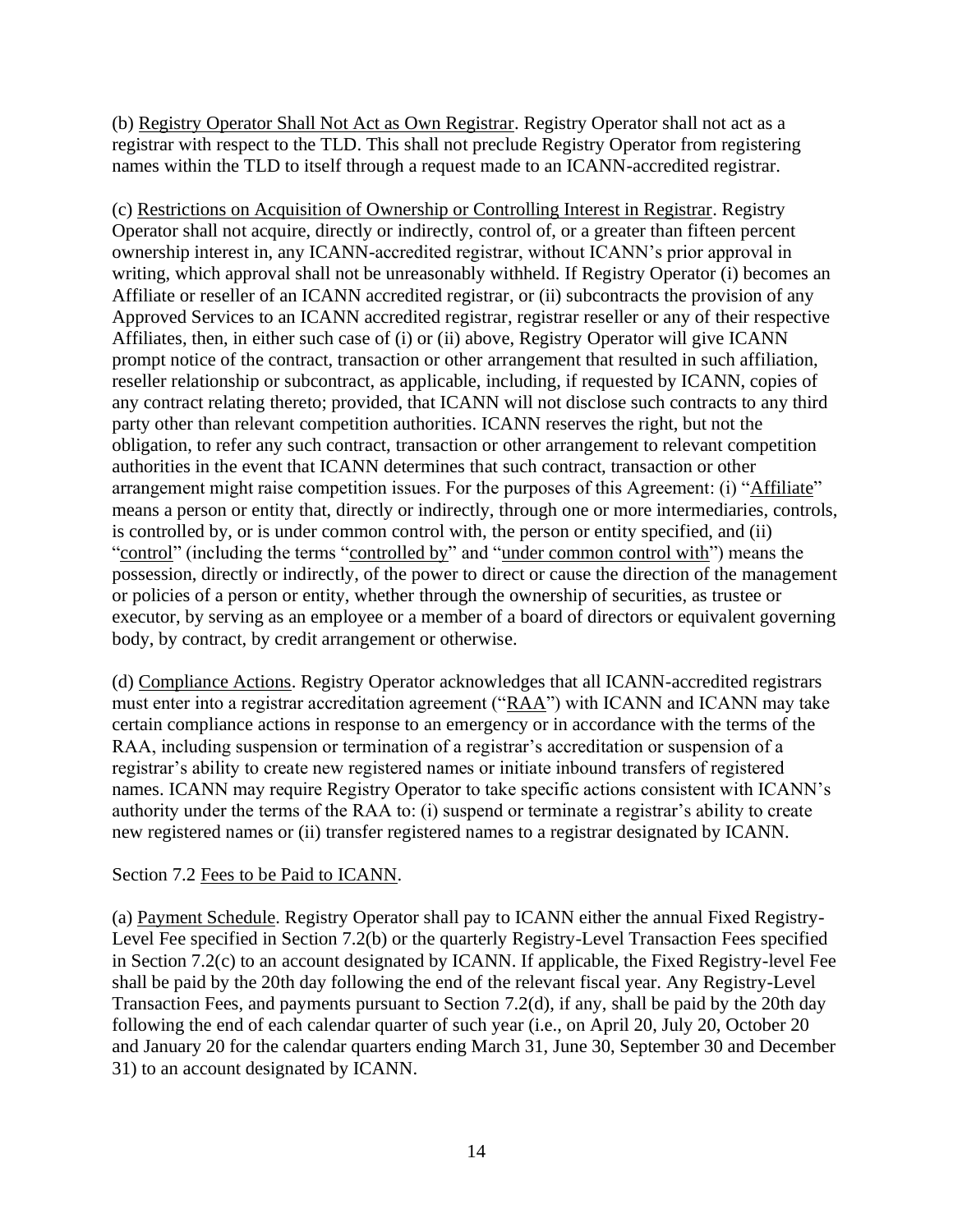(b) Fixed Registry-Level Fee. The fixed annual fee shall be based on the level of registered names within the TLD as of 30 June of each year as follows: if fewer than 5,000 registered names, the annual Registry-Level Fee is \$500; if 5,000 or more registered names, but fewer than 50,000, the annual Registry-Level Fee is \$5,000. If the registry for the TLD shall have 50,000 or more registered names as of such date, Registry Operator shall be subject to a Registry-Level Transaction Fee for each fiscal quarter as outlined in Section 7.2(c) below. As used in this Section 7.2, "registered names" shall mean each annual increment of an initial or renewal (including renewals associated with transfers from one ICANN-accredited registry to another) domain name registration.

(c) Registry-Level Transaction Fee. If Registry Operator has in excess of 50,000 registered names as of 30 June, it will be assessed a transaction fee for each fiscal quarter of the ICANN fiscal year. In such event, Registry Operator shall pay ICANN a Registry-Level transaction fee on the schedule provided in Section 7.2(a) in an amount equal to US\$0.25 for each annual increment of an initial or renewal (including renewals associated with transfers from one ICANN-accredited registry to another, each a "Transaction") domain name registration during the calendar quarter to which the Registry-Level Transaction Fee pertains.

(d) Variable Registry-Level Fee. If the ICANN accredited registrars (accounting, in the aggregate, for payment of two-thirds of all registrar-level fees (or such portion of ICANN accredited registrars necessary to approve variable accreditation fees under the then-current registrar accreditation agreement), do not approve, pursuant to the terms of their registrar accreditation agreements with ICANN, the variable accreditation fees established by the ICANN Board of Directors for any ICANN fiscal year, upon delivery of notice from ICANN, Registry Operator shall pay to ICANN a variable registry-level fee, which shall be paid on a fiscal quarter basis, and shall accrue as of the beginning of the first fiscal quarter of such ICANN fiscal year (the "Variable Registry-Level Fee"). The fee will be calculated and invoiced by ICANN on a quarterly basis, and shall be paid by Registry Operator within sixty (60) calendar days with respect to the first quarter of such ICANN fiscal year and within twenty (20) calendar days with respect to each remaining quarter of such ICANN fiscal year, of receipt of the invoiced amount by ICANN. The Registry Operator may invoice and collect the Variable Registry-Level Fees from the registrars that are party to a Registry-Registrar Agreement with Registry Operator (which agreement may specifically provide for the reimbursement of Variable Registry-Level Fees paid by Registry Operator pursuant to this Section 7.2(d)); provided, that the fees shall be invoiced to all ICANN accredited registrars if invoiced to any. The Variable Registry-Level Fee, if collectible by ICANN, shall be an obligation of Registry Operator and shall be due and payable as provided in this Section 7.2(d) irrespective of Registry Operator's ability to seek and obtain reimbursement of such fee from registrars. In the event ICANN later collects variable accreditation fees for which Registry Operator has paid ICANN a Variable Registry-Level Fee, ICANN shall reimburse the Registry Operator an appropriate amount of the Variable Registry-Level Fee, as reasonably determined by ICANN. If the ICANN accredited registrars (as a group) do approve, pursuant to the terms of their registrar accreditation agreements with ICANN, the variable accreditation fees established by the ICANN Board of Directors for a fiscal year, ICANN shall not be entitled to a Variable-Level Fee hereunder for such fiscal year, irrespective of whether the ICANN accredited registrars comply with their payment obligations to ICANN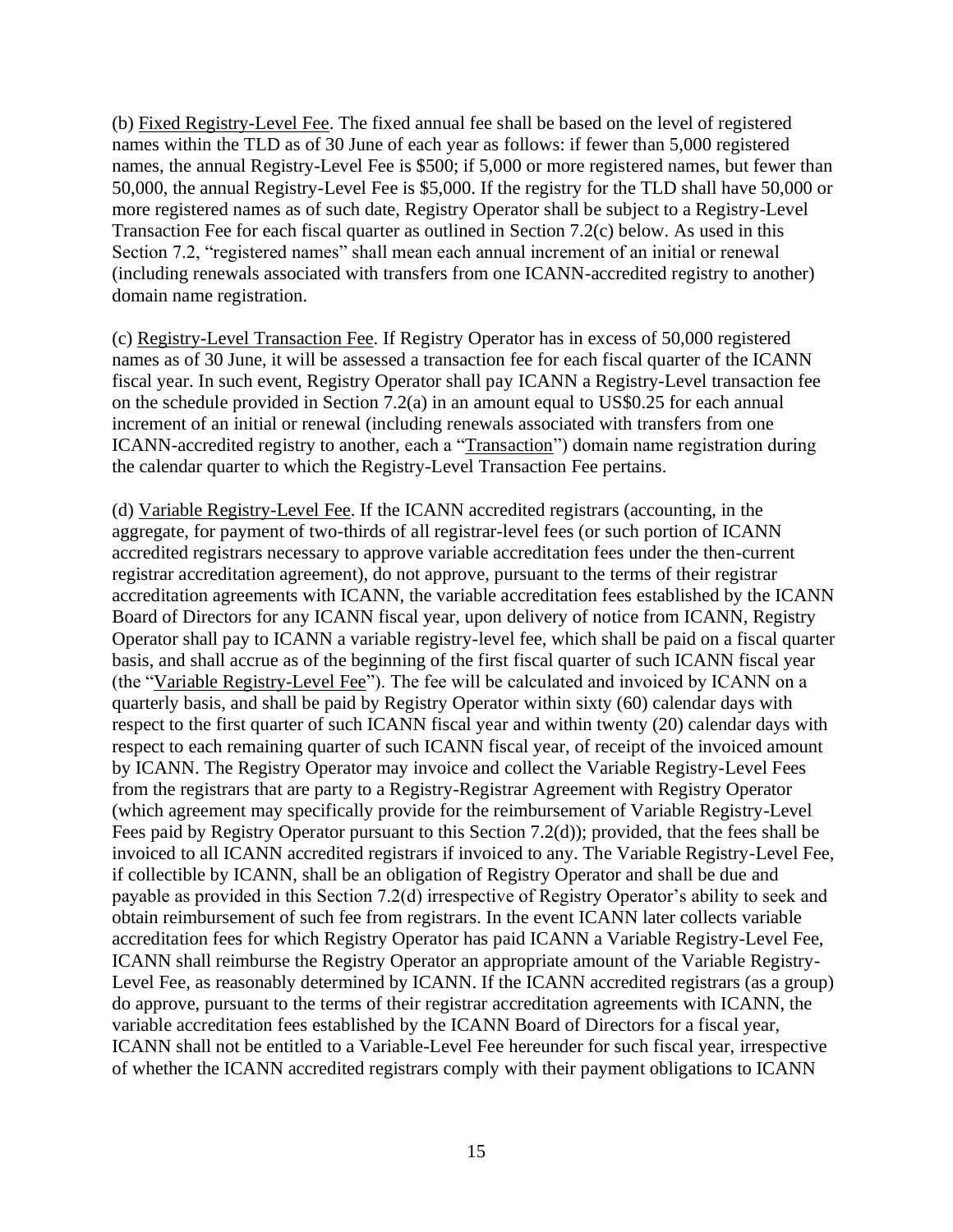during such fiscal year. The amount of the Variable Registry-Level Fee will be specified for each registrar, and may include both a per-registrar component and a transactional component.

(i) The transactional component of the Variable Registry-Level Fee shall be specified by ICANN in accordance with the budget adopted by the ICANN Board of Directors for each ICANN fiscal year but shall not exceed US\$0.25 per domain name registration (including renewals associated with transfers from one ICANN accredited registrar to another) per year.

(ii) The per-registrar component of the Variable Registry-Level Fee shall be specified by ICANN in accordance with the budget adopted by the ICANN Board of Directors for each ICANN fiscal year.

(e) Cost Recovery for RSTEP. Requests by Registry Operator for the approval of Additional Services pursuant to Section 3.1(c)(iii) may be referred by ICANN to the Registry Services Technical Evaluation Panel ("RSTEP") pursuant to that process at http://www.icann.org/en/registries/rsep/. In the event that such requests are referred to RSTEP, Registry Operator shall remit to ICANN the invoiced cost of the RSTEP review within fourteen (14) calendar days of receipt of a copy of the RSTEP invoice from ICANN, unless ICANN determines, in its sole and absolute discretion, to pay all or any portion of the invoiced cost of such RSTEP review.

(f) Interest on Late Payments. For any payments ten days or more overdue, Registry Operator shall pay interest on late payments at the rate of 1.5% per month or, if less, the maximum rate permitted by applicable law.

#### ARTICLE VIII MISCELLANEOUS

Section 8.1 Indemnification of ICANN.

(a) Registry Operator shall indemnify and defend ICANN and its directors, officers, employees, and agents (collectively, "Indemnitees") from and against any and all third-party claims, damages, liabilities, costs, and expenses, including reasonable legal fees and expenses, arising out of or relating to intellectual property ownership rights with respect to the TLD, the delegation of the TLD to Registry Operator, Registry Operator's operation of the registry for the TLD or Registry Operator's provision of Approved Services, provided that Registry Operator shall not be obligated to indemnify or defend any Indemnitee to the extent the claim, damage, liability, cost or expense arose: (i) due to the actions or omissions of ICANN, its subcontractors, panelists or evaluators specifically related to and occurring during the registry TLD application process (other than actions or omissions requested by or for the benefit of Registry Operator), or (ii) due to a breach by ICANN of any obligation contained in this Agreement or any willful misconduct by ICANN. This Section shall not be deemed to require Registry Operator to reimburse or otherwise indemnify ICANN for costs associated with the negotiation or execution of this Agreement, or with monitoring or management of the parties' respective obligations hereunder. Further, this Section shall not apply to any request for attorney's fees in connection with any litigation or arbitration between or among the parties, which shall be governed by Article V or otherwise awarded by a court of competent jurisdiction or arbitrator.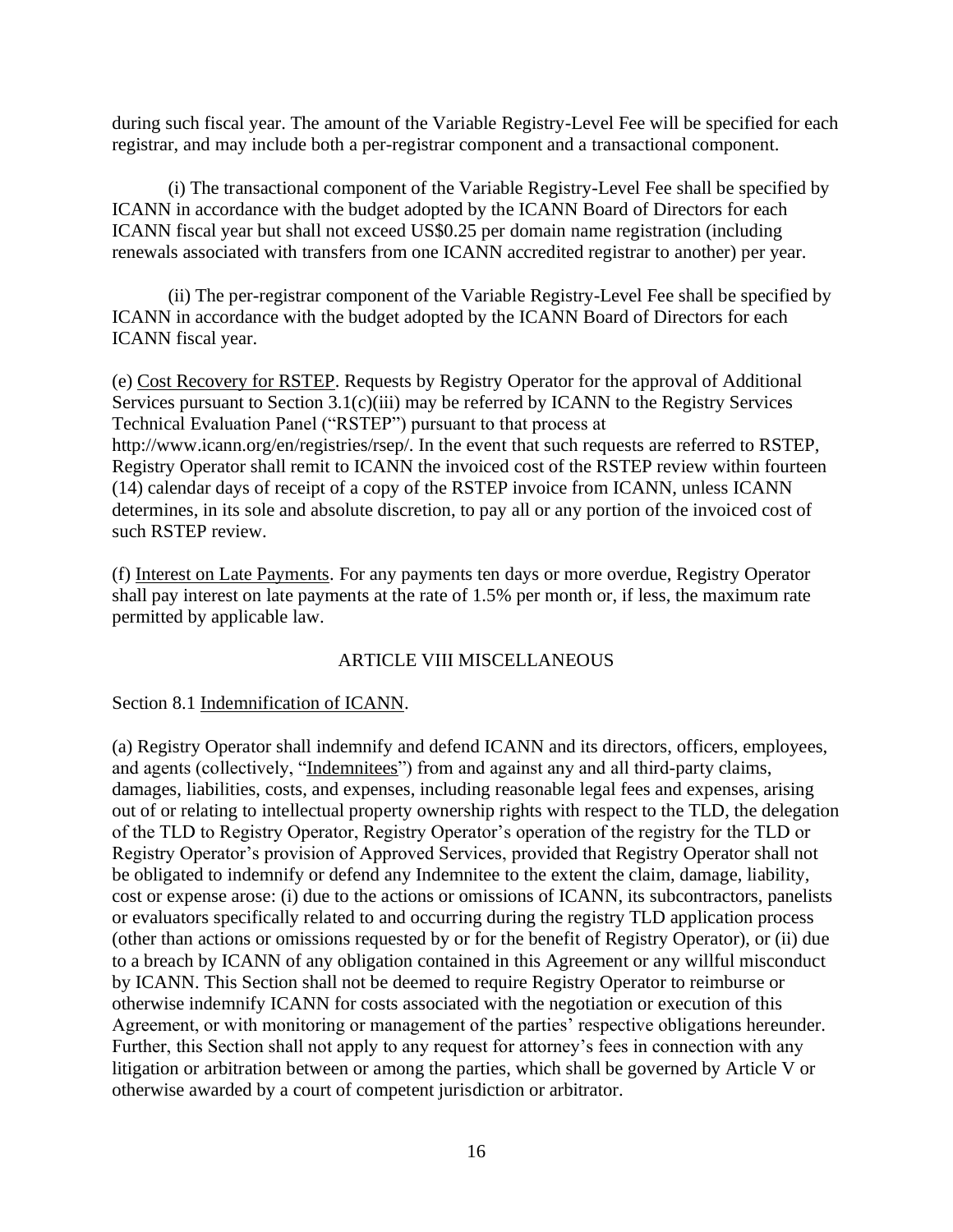(b) For any claims by ICANN for indemnification whereby multiple registry operators (including Registry Operator) have engaged in the same actions or omissions that gave rise to the claim, Registry Operator's aggregate liability to indemnify ICANN with respect to such claim shall be limited to a percentage of ICANN's total claim, calculated by dividing the number of total domain names under registration with Registry Operator within the TLD (which names under registration shall be calculated consistently with Article VI hereof for any applicable quarter) by the total number of domain names under registration within all top level domains for which the registry operators thereof are engaging in the same acts or omissions giving rise to such claim. For the purposes of reducing Registry Operator's liability under Section 8.1(a) pursuant to this Section 8.1(b), Registry Operator shall have the burden of identifying the other registry operators that are engaged in the same actions or omissions that gave rise to the claim, and demonstrating, to ICANN's reasonable satisfaction, such other registry operators' culpability for such actions or omissions. For the avoidance of doubt, in the event that a registry operator is engaged in the same acts or omissions giving rise to the claims, but such registry operator(s) do not have the same or similar indemnification obligations to ICANN as set forth in Section 8.1(a) above, the number of domains under management by such registry operator(s) shall nonetheless be included in the calculation in the preceding sentence.

Section 8.2 Indemnification Procedures. If any third-party claim is commenced that is indemnified under Section 8.1 above, notice thereof shall be given to ICANN as promptly as practicable. Registry Operator shall be entitled, if it so elects, in a notice promptly delivered to ICANN, to immediately take control of the defense and investigation of such claim and to employ and engage attorneys reasonably acceptable to the indemnified party to handle and defend the same, at the indemnifying party's sole cost and expense, provided that in all events ICANN shall be entitled to control at its sole cost and expense the litigation of issues concerning the validity or interpretation of ICANN policies or conduct. ICANN shall cooperate, at its own cost, in all reasonable respects with Registry Operator and its attorneys in the investigation, trial, and defense of such claim and any appeal arising therefrom; provided, however, that the indemnified party may, at its own cost and expense, participate, through its attorneys or otherwise, in such investigation, trial and defense of such claim and any appeal arising therefrom. No settlement of a claim that involves a remedy affecting ICANN other than the payment of money in an amount that is indemnified shall be entered into without the consent of ICANN. If Registry Operator does not assume full control over the defense of a claim subject to such defense in accordance with this Section, Registry Operator may participate in such defense, at its sole cost and expense, and ICANN shall have the right to defend the claim in such manner as it may deem appropriate, at the cost and expense of Registry Operator.

Section 8.3 No Offset. All payments due under this Agreement shall be made in a timely manner throughout the term of this Agreement and notwithstanding the pendency of any dispute (monetary or otherwise) between Registry Operator and ICANN.

Section 8.4 Use of ICANN Name and Logo. ICANN grants to Registry Operator a non-exclusive royalty-free license to state that it is designated by ICANN as the Registry Operator for the TLD and to use a logo specified by ICANN to signify that Registry Operator is an ICANN-designated registry authority. This license may not be assigned or sublicensed by Registry Operator.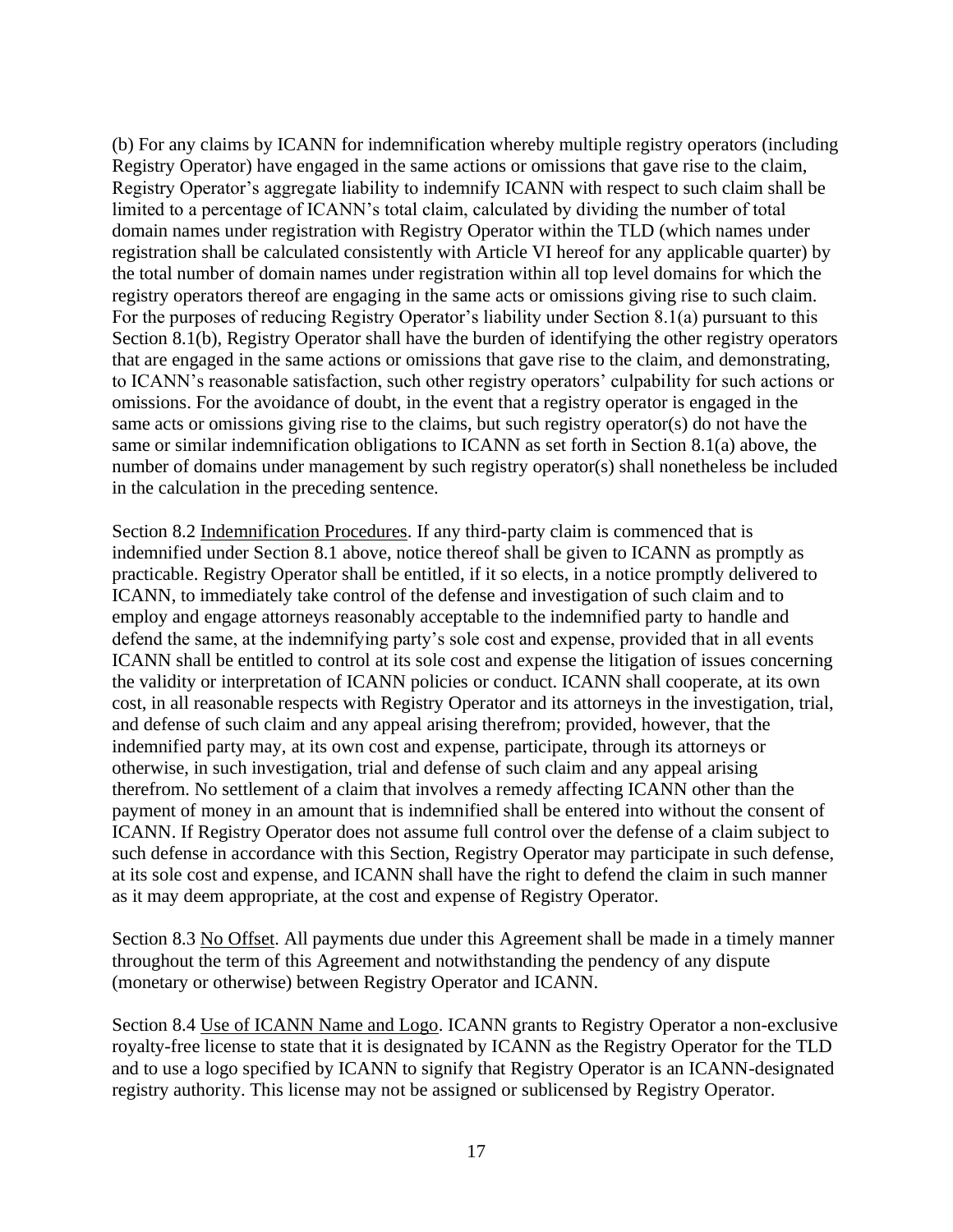Section 8.5 Assignment and Subcontracting. Except as set forth in this Section 8.5, neither party may assign any of its rights and obligations under this Agreement without the prior written approval of the other party, which approval will not be unreasonably withheld. For purposes of this Section 8.5, a direct or indirect change of control of Registry Operator or any subcontracting arrangement that relates to any Critical Function (as identified in Section 6 of Specification 10) for the TLD (a "Material Subcontracting Arrangement") shall be deemed an assignment.

(a) Registry Operator must provide no less than thirty (30) calendar days advance notice to ICANN of any assignment or Material Subcontracting Arrangement, and any agreement to assign or subcontract any portion of the operations of the TLD (whether or not a Material Subcontracting Arrangement) must mandate compliance with all covenants, obligations and agreements by Registry Operator hereunder, and Registry Operator shall continue to be bound by such covenants, obligations and agreements. Registry Operator must also provide no less than thirty (30) calendar days advance notice to ICANN prior to the consummation of any transaction anticipated to result in a direct or indirect change of control of Registry Operator.

(b) Within thirty (30) calendar days of either such notification pursuant to Section 8.5(a), ICANN may request additional information from Registry Operator establishing (i) compliance with this Agreement and (ii) that the party acquiring such control or entering into such assignment or Material Subcontracting Arrangement (in any case, the "Contracting Party") and the ultimate parent entity of the Contracting Party meets the ICANN-adopted specification or policy on registry operator criteria then in effect (including with respect to financial resources and operational and technical capabilities), in which case Registry Operator must supply the requested information within fifteen (15) calendar days.

(c) Registry Operator agrees that ICANN's consent to any assignment, change of control or Material Subcontracting Arrangement will also be subject to background checks on any proposed Contracting Party (and such Contracting Party's Affiliates).

(d) If ICANN fails to expressly provide or withhold its consent to any assignment, direct or indirect change of control of Registry Operator or any Material Subcontracting Arrangement within thirty (30) calendar days of ICANN's receipt of notice of such transaction (or, if ICANN has requested additional information from Registry Operator as set forth above, thirty (30) calendar days of the receipt of all requested written information regarding such transaction) from Registry Operator, ICANN shall be deemed to have consented to such transaction.

(e) In connection with any such assignment, change of control or Material Subcontracting Arrangement, Registry Operator shall comply with the Registry Transition Process.

(f) Notwithstanding the foregoing, (i) any consummated change of control shall not be voidable by ICANN; provided, however, that, if ICANN reasonably determines to withhold its consent to such transaction, ICANN may terminate this Agreement pursuant to Section 6.1(e), (ii) ICANN may assign this Agreement without the consent of Registry Operator upon approval of the ICANN Board of Directors in conjunction with a reorganization, reconstitution or reincorporation of ICANN upon such assignee's express assumption of the terms and conditions of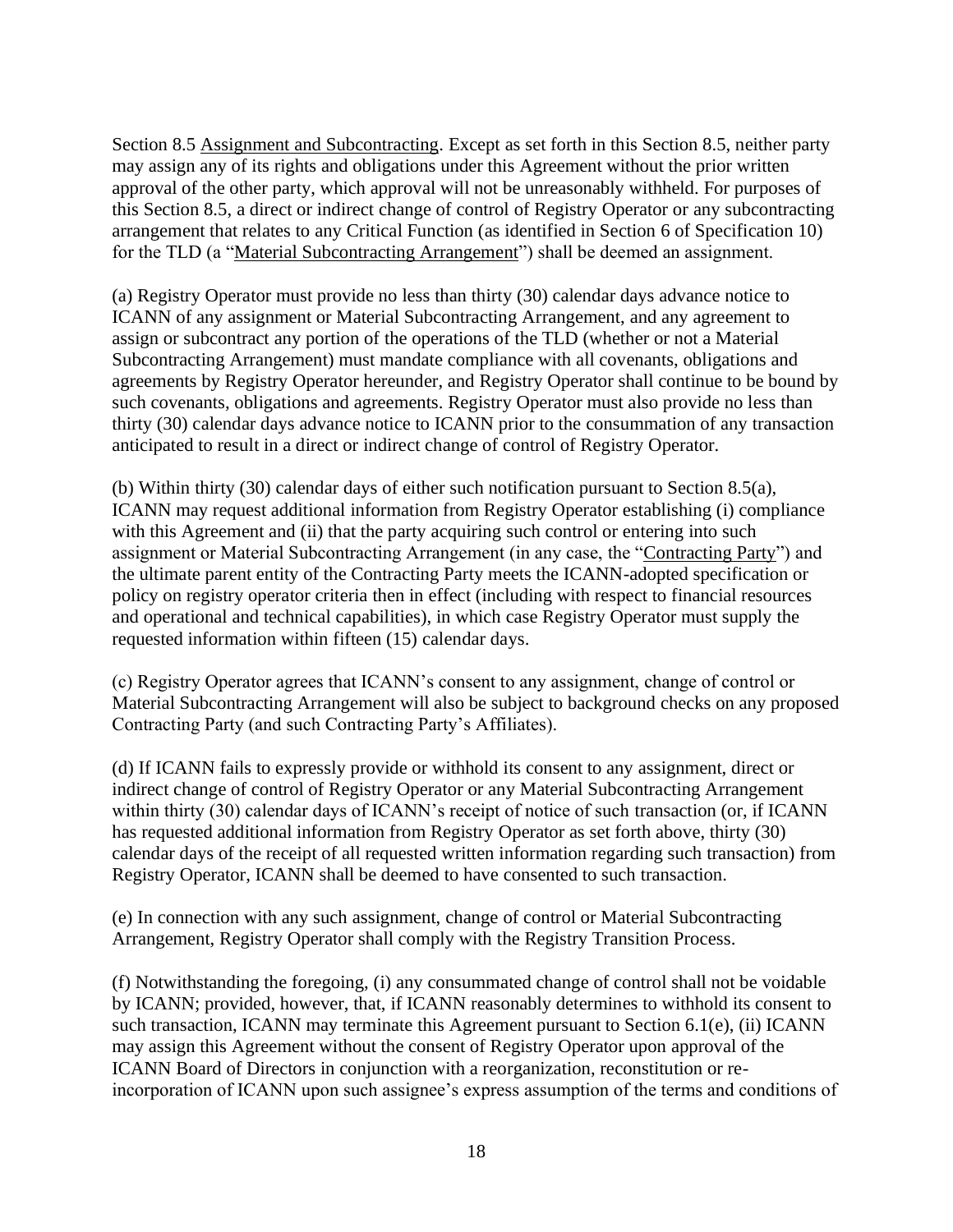this Agreement, (iii) Registry Operator may assign this Agreement without the consent of ICANN directly to a wholly-owned subsidiary of Registry Operator, or, if Registry Operator is a wholly-owned subsidiary, to its direct parent or to another wholly-owned subsidiary of its direct parent, upon such subsidiary's or parent's, as applicable, express assumption of the terms and conditions of this Agreement, and (iv) ICANN shall be deemed to have consented to any assignment, Material Subcontracting Arrangement or change of control transaction in which the Contracting Party is an existing operator of a generic top-level domain pursuant to a registry agreement between such Contracting Party and ICANN (provided that such Contracting Party is then in compliance with the terms and conditions of such registry agreement in all material respects), unless ICANN provides to Registry Operator a written objection to such transaction within ten (10) calendar days of ICANN's receipt of notice of such transaction pursuant to this Section 8.5. Notwithstanding Section 8.5(a), in the event an assignment is made pursuant to clauses (ii) or (iii) of this Section 8.5(f), the assigning party will provide the other party with prompt notice following any such assignment.

Section 8.6 Amendments and Waivers. No amendment, supplement, or modification of this Agreement or any provision hereof shall be binding unless executed in writing by both parties. No waiver of any provision of this Agreement shall be binding unless evidenced by a writing signed by the party waiving compliance with such provision. No waiver of any of the provisions of this Agreement or failure to enforce any of the provisions hereof shall be deemed or shall constitute a waiver of any other provision hereof, nor shall any such waiver constitute a continuing waiver unless otherwise expressly provided.

Section 8.7 No Third-Party Beneficiaries. This Agreement shall not be construed to create any obligation by either ICANN or Registry Operator to any non-party to this Agreement, including any registry operator, registrar or registered name holder.

Section 8.8 Notices, Designations, and Specifications. All notices to be given under or in relation to this Agreement shall be given either (i) in writing at the address of the appropriate party as set forth below or (ii) via facsimile or electronic mail as provided below, unless that party has given a notice of change of postal or email address, or facsimile number, as provided in this agreement. Any change in the contact information for notice below shall be given by the party within 30 days of such change. Any notice required by this Agreement shall be deemed to have been properly given (i) if in paper form, when delivered in person or via courier service with confirmation of receipt or (ii) if via facsimile or by electronic mail, upon confirmation of receipt by the recipient's facsimile machine or email server, provided that such notice via facsimile or electronic mail shall be followed by a copy sent by regular postal mail service within two (2) business days. Whenever this Agreement shall specify a URL address for certain information, Registry Operator shall be deemed to have been given notice of any such information when electronically posted at the designated URL. In the event other means of notice shall become practically achievable, such as notice via a secure website, the parties shall work together to implement such notice means under this Agreement.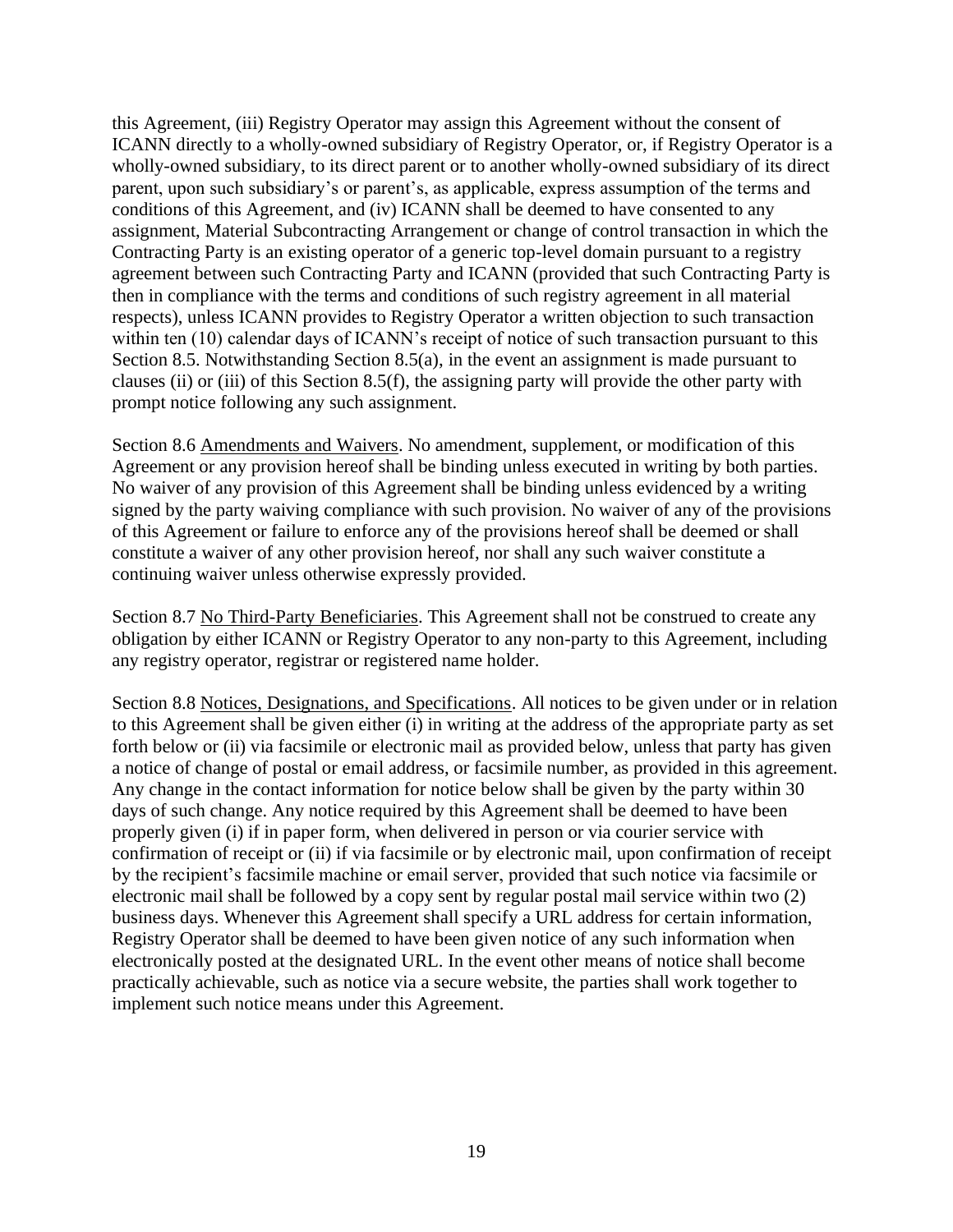If to ICANN, addressed to:

Internet Corporation for Assigned Names and Numbers 12025 Waterfront Drive Suite 300 Los Angeles, California 90094 Telephone: 1-310-823-9358 Facsimile: 1-310-823-8649 Attention: President and CEO With a Required Copy to: General Counsel Email: as specified from time to time

If to Registry Operator, addressed to:

SITA INC USA, Inc. 3100 Cumberland Boulevard, Suite 900 Atlanta, Georgia 30339 Telephone: 1-770-850-4548 Mobile: 1-404-889-2356 Facsimile: 1-770-955-3225 Attention: Bryan P. Crowell Director, Regulatory & Government Affairs Email: bryan.crowell@sita.aero

Section 8.9 Language. Notwithstanding any translated version of this Agreement and/or specifications that may be provided to Registry Operator, the English language version of this Agreement and all referenced specifications are the official versions that bind the parties hereto. In the event of any conflict or discrepancy between any translated version of this Agreement and the English language version, the English language version controls. Notices, designations, determinations, and specifications made under this Agreement shall be in the English language.

Section 8.10 Counterparts. This Agreement may be executed in one or more counterparts, each of which shall be deemed an original, but all of which together shall constitute one and the same instrument.

Section 8.11 Entire Agreement. This Agreement (including its Appendices, which form a part of it) constitutes the entire agreement of the parties hereto pertaining to the operation of the TLD and supersedes all prior agreements, understandings, negotiations and discussions, whether oral or written, between the parties on that subject. In the event of a conflict between the provisions in the body of this Agreement and any provision in its Appendices, the provisions in the body of the Agreement shall control.

Section 8.12 Severability. This Agreement shall be deemed severable; the invalidity or unenforceability of any term or provision of this Agreement shall not affect the validity or enforceability of the balance of this Agreement or any other term hereof, which shall remain in full force and effect. If any of the provisions hereof are determined to be invalid or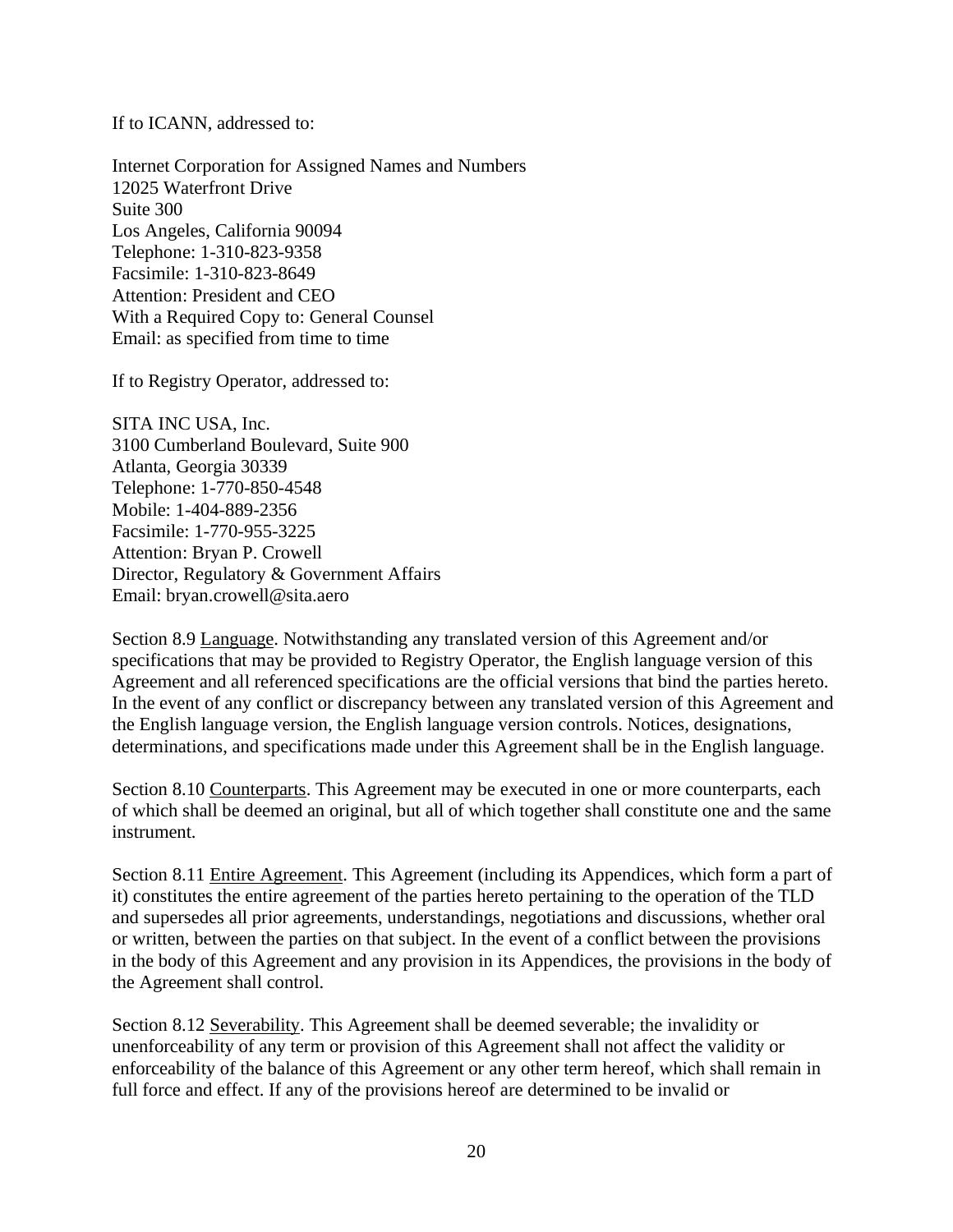unenforceable, the parties shall negotiate in good faith to modify this Agreement so as to effect the original intent of the parties as closely as possible.

Section 8.13 Defined Terms. For purposes of this Agreement, unless such definitions are amended pursuant to a Consensus Policy at a future date, in which case the following definitions shall be deemed amended and restated in their entirety as set forth in such Consensus Policy, Security and Stability shall be defined as follows:

(a) For purposes of this Agreement, an effect on "Security" shall mean (1) the unauthorized disclosure, alteration, insertion or destruction of registry data, or (2) the unauthorized access to or disclosure of information or resources on the Internet by systems operating in accordance with all applicable standards.

(b) For purposes of this Agreement, an effect on "Stability" shall refer to (1) lack of compliance with applicable relevant standards that are authoritative and published by a well-established and recognized Internet standards body, such as the relevant Standards-Track or Best Current Practice Requests for Comments ("RFCs") sponsored by the Internet Engineering Task Force; or (2) the creation of a condition that adversely affects the throughput, response time, consistency or coherence of responses to Internet servers or end systems operating in accordance with applicable relevant standards that are authoritative and published by well-established and recognized Internet standards body, such as the relevant Standards-Track or Best Current Practices RFCs, and relying on Registry Operator's delegated information or provisioning of services.

Section 8.14 Court Orders. ICANN will respect any order from a court of competent jurisdiction, including any orders from any jurisdiction where the consent or non-objection of the government was a requirement for the delegation of the TLD. Notwithstanding any other provision of this Agreement, ICANN's implementation of any such order will not be a breach of this Agreement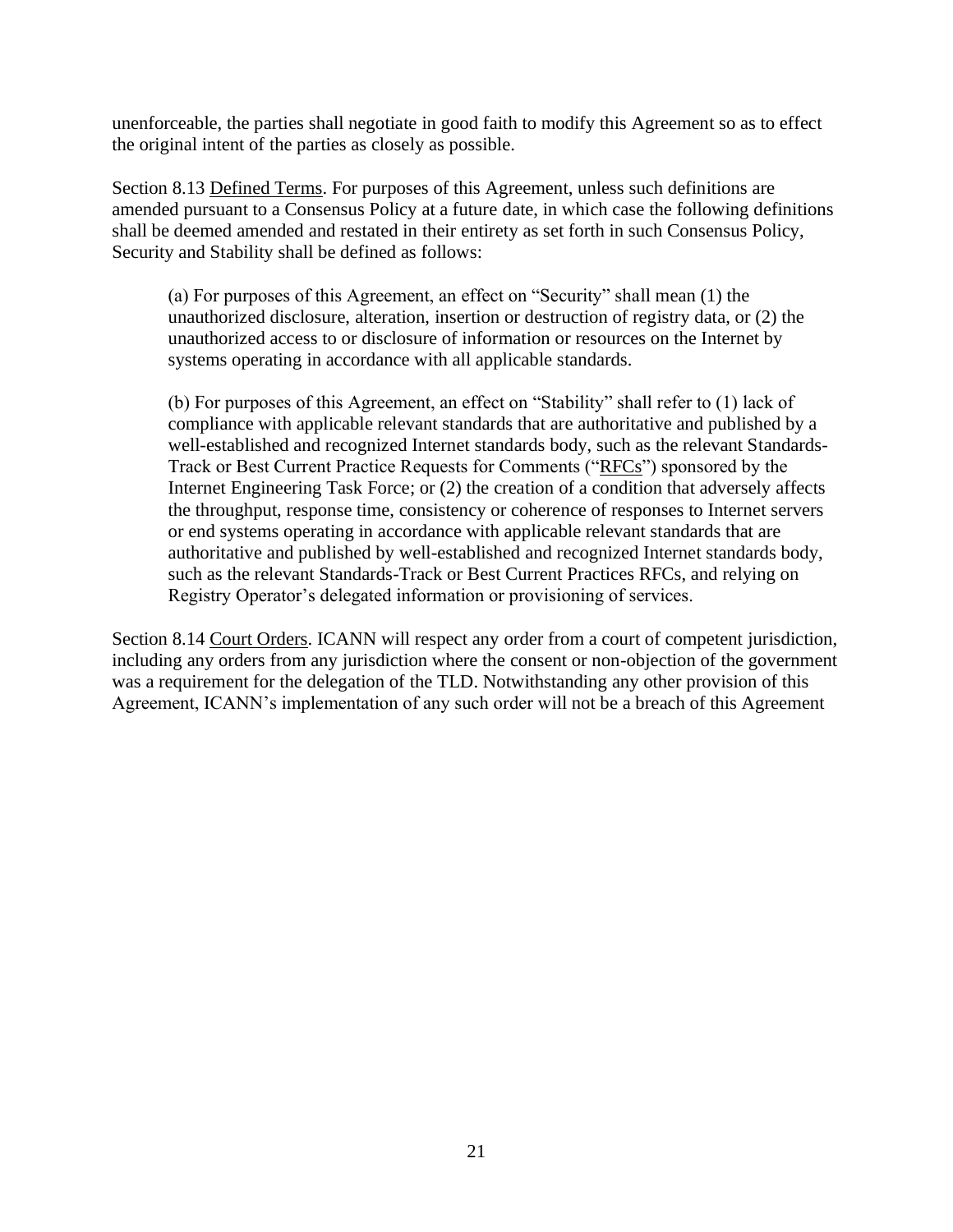IN WITNESS WHEREOF, the parties hereto have caused this Agreement to be executed by their duly authorized representatives.

INTERNET CORPORATION FOR ASSIGNED NAMES AND NUMBERS

By: \_\_\_\_\_\_\_\_\_\_\_\_\_\_\_\_\_\_\_\_\_\_\_\_\_\_\_\_\_

Xavier Calvez Chief Financial Officer

SITA INFORMATION NETWORKING COMPUTING USA, INC.

By: \_\_\_\_\_\_\_\_\_\_\_\_\_\_\_\_\_\_\_\_\_\_\_\_\_\_\_\_\_

Harihar Subramanian Director Business Finance – Americas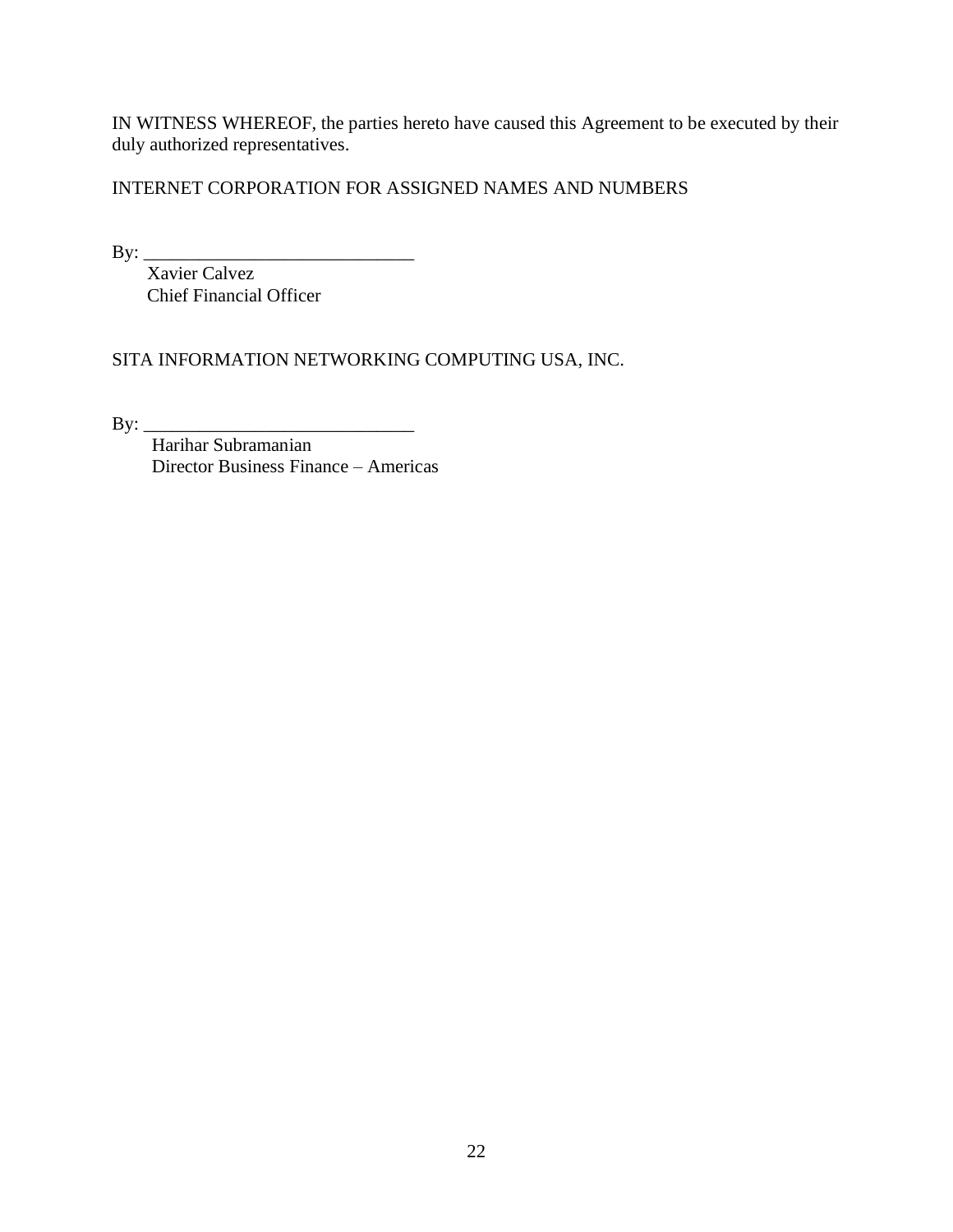# **EXHIBIT A**

### **Approved Services**

The ICANN gTLD Applicant Guidebook (located at http://newgtlds.icann.org/en/applicants/agb) and the RSEP specify processes for consideration of proposed registry services. Registry Operator may provide any service that is required by the terms of this Agreement. In addition, the following services (if any) are specifically identified as having been approved by ICANN prior to the effective date of the Agreement, and Registry Operator may provide such services:

#### **1. DNS Service – TLD Zone Contents**

Notwithstanding anything else in this Agreement, as indicated in section 2.2.3.3 of the gTLD Applicant Guidebook, permissible contents for the TLD's DNS service are:

- 1.1. For the "Internet" (IN) Class:
	- 1.1.1. Apex SOA record
	- 1.1.2. Apex NS records and in-bailiwick glue for the TLD's DNS servers
	- 1.1.3. NS records and in-bailiwick glue for DNS servers of registered names in the TLD
	- 1.1.4. DS records for registered names in the TLD
	- 1.1.5. Records associated with signing the TLD zone (e.g., RRSIG, DNSKEY, NSEC, NSEC3PARAM and NSEC3)
	- 1.1.6. Apex TXT record for zone versioning purposes
	- 1.1.7. Apex TYPE65534 record for automatic dnssec signing signaling
- 1.2. For the "Chaos" (CH) Class:
	- 1.2.1. TXT records for server version/identification (e.g., TXT records for "version.bind.", "id.server.", "authors.bind" and/or "hostname.bind.")

(Note: The above language effectively does not allow, among other things, the inclusion of DNS resource records that would enable a dotless domain name (e.g., apex A, AAAA, MX records) in the TLD zone.)

If Registry Operator wishes to place any DNS resource record type or class into its TLD DNS service (other than those listed in Sections 1.1 or 1.2 above), it must describe in detail its proposal and submit a Registry Services Evaluation Process (RSEP) request. This will be evaluated per RSEP to determine whether the service would create a risk of a meaningful adverse impact on security or stability of the DNS. Registry Operator recognizes and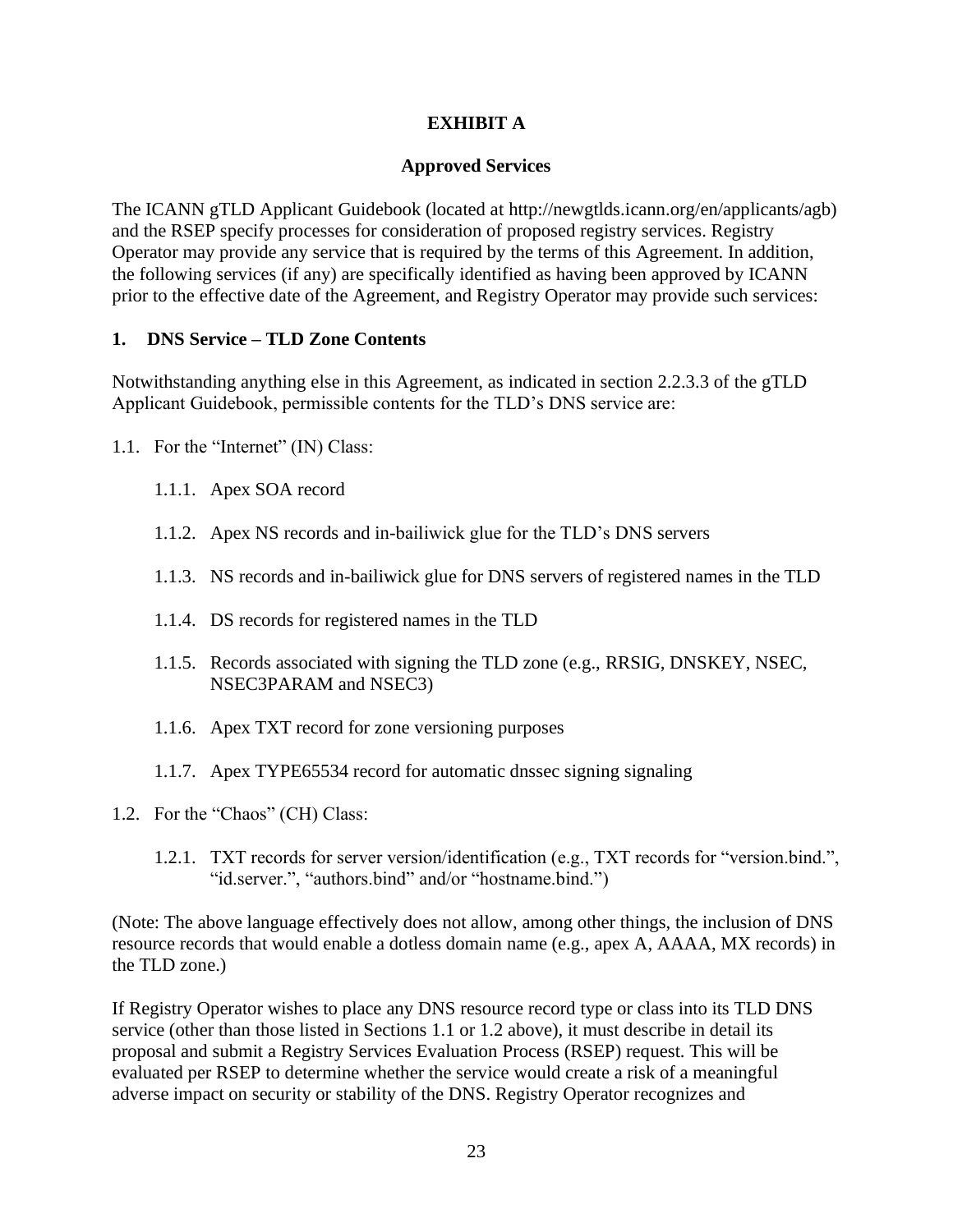acknowledges that a service based on the use of less-common DNS resource records and/or classes in the TLD zone, even if approved, might not work as intended for all users due to lack of software support.

# **2. Whois Contact Lookup**

Registry Operator may offer the Whois contact lookup service, which is a service that extends the functionality specified in Specification 4 by allowing the end-user to look up for Contact data using the contact ROID as the lookup key:

*Query format:* whois "contact 5372809-ERL"

# *Response format:*

Contact ID: 5372808-ERL Name: EXAMPLE REGISTRANT Organization: EXAMPLE ORGANIZATION Street: 123 EXAMPLE STREET City: ANYTOWN State/Province: AP Postal Code: A1A1A1 Country: EX Phone: +1.5555551212 Phone Ext: 1234 Fax: +1.5555551213 Fax Ext: 4321 Email: EMAIL@EXAMPLE.TLD >>> Last update of WHOIS database: 2009-05-29T20:15:00Z <<<

# **3. Implementation Period**

Registry Operator will have a 270 calendar days grace period, beginning on the Effective Date, to work with ICANN and backend providers to ensure that all technical operations and obligations have transitioned from the previous registry agreement for the TLD to this Registry Agreement.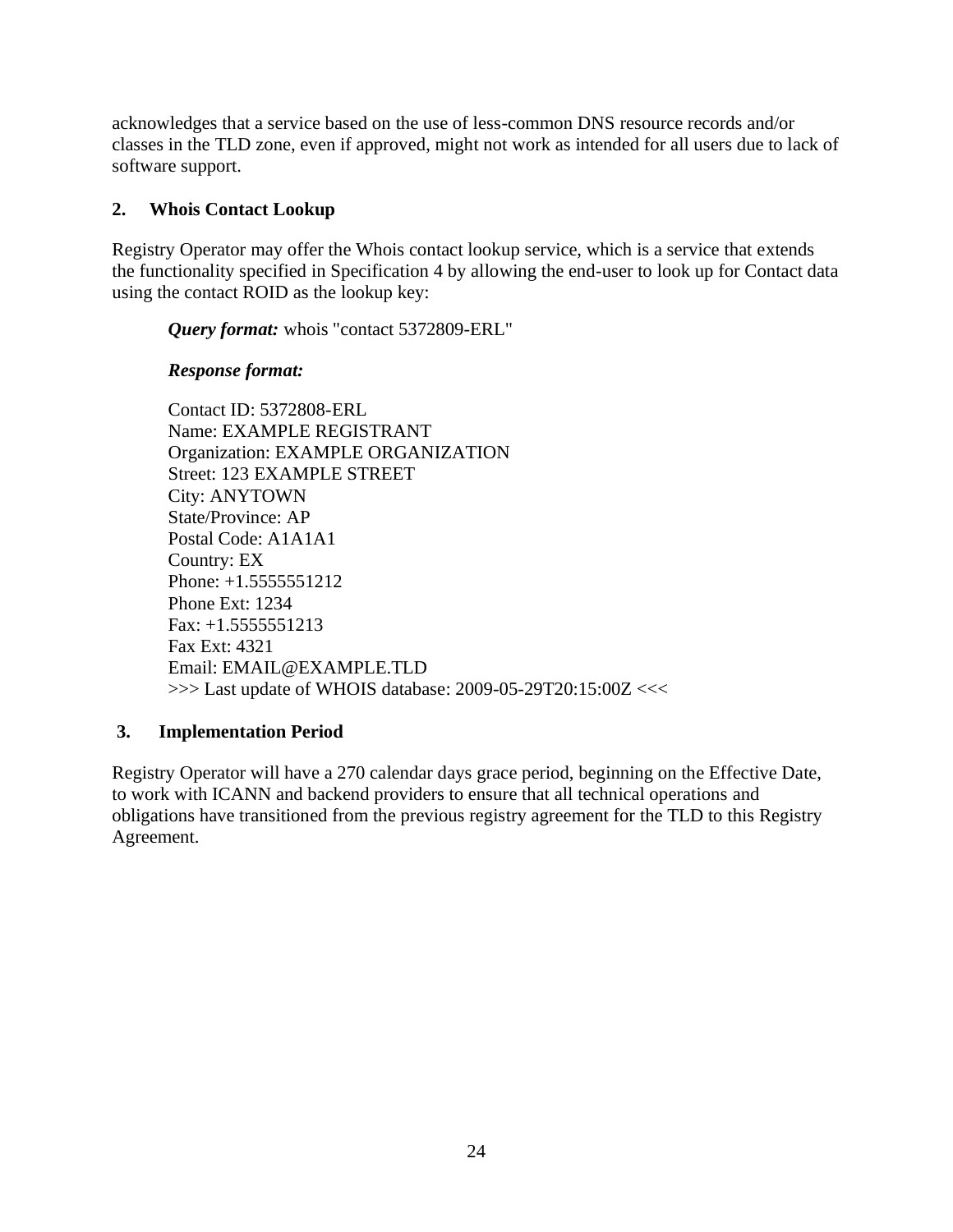### **SPECIFICATION 1**

#### **CONSENSUS POLICIES AND TEMPORARY POLICIES SPECIFICATION**

#### 1. **Consensus Policies**.

- 1.1. "*Consensus Policies*" are those policies established (1) pursuant to the procedure set forth in ICANN's Bylaws and due process, and (2) covering those topics listed in Section 1.2 of this Specification. The Consensus Policy development process and procedure set forth in ICANN's Bylaws may be revised from time to time in accordance with the process set forth therein.
- 1.2. Consensus Policies and the procedures by which they are developed shall be designed to produce, to the extent possible, a consensus of Internet stakeholders, including the operators of gTLDs. Consensus Policies shall relate to one or more of the following:
	- 1.2.1 issues for which uniform or coordinated resolution is reasonably necessary to facilitate interoperability, security and/or stability of the Internet or Domain Name System ("DNS");
	- 1.2.2 functional and performance specifications for the provision of Registry Services;
	- 1.2.3 Security and Stability of the registry database for the TLD;
	- 1.2.4 registry policies reasonably necessary to implement Consensus Policies relating to registry operations or registrars;
	- 1.2.5 resolution of disputes regarding the registration of domain names (as opposed to the use of such domain names); or
	- 1.2.6 restrictions on cross-ownership of registry operators and registrars or registrar resellers and regulations and restrictions with respect to registry operations and the use of registry and registrar data in the event that a registry operator and a registrar or registrar reseller are affiliated.
- 1.3. Such categories of issues referred to in Section 1.2 of this Specification shall include, without limitation:
	- 1.3.1 principles for allocation of registered names in the TLD (e.g., firstcome/first-served, timely renewal, holding period after expiration);
	- 1.3.2 prohibitions on warehousing of or speculation in domain names by registries or registrars;
	- 1.3.3 reservation of registered names in the TLD that may not be registered initially or that may not be renewed due to reasons reasonably related to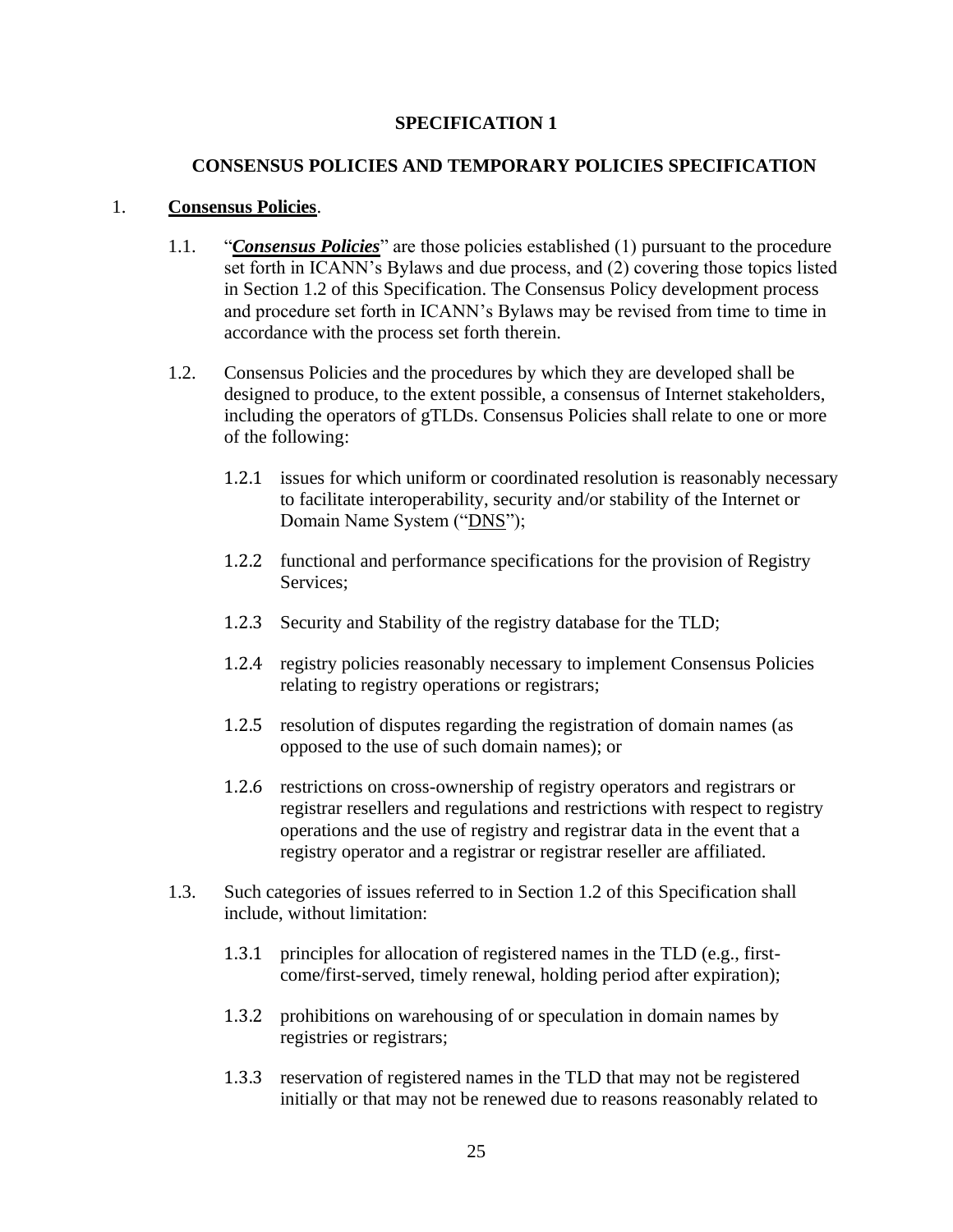(i) avoidance of confusion among or misleading of users, (ii) intellectual property, or (iii) the technical management of the DNS or the Internet (e.g., establishment of reservations of names from registration); and

- 1.3.4 maintenance of and access to accurate and up-to-date information concerning domain name registrations; and procedures to avoid disruptions of domain name registrations due to suspension or termination of operations by a registry operator or a registrar, including procedures for allocation of responsibility for serving registered domain names in a TLD affected by such a suspension or termination.
- 1.4. In addition to the other limitations on Consensus Policies, they shall not:
	- 1.4.1 prescribe or limit the price of Registry Services;
	- 1.4.2 modify the terms or conditions for the renewal or termination of the Registry Agreement;
	- 1.4.3 modify the limitations on Temporary Policies (defined below) or Consensus Policies;
	- 1.4.4 modify the provisions in the registry agreement regarding fees paid by Registry Operator to ICANN; or
	- 1.4.5 modify ICANN's obligations to ensure equitable treatment of registry operators and act in an open and transparent manner.
- 2. **Temporary Policies**. Registry Operator shall comply with and implement all specifications or policies established by the Board on a temporary basis, if adopted by the Board by a vote of at least two-thirds of its members, so long as the Board reasonably determines that such modifications or amendments are justified and that immediate temporary establishment of a specification or policy on the subject is necessary to maintain the Stability or Security of Registry Services or the DNS ("*Temporary Policies*").
	- 2.1. Such proposed specification or policy shall be as narrowly tailored as feasible to achieve those objectives. In establishing any Temporary Policy, the Board shall state the period of time for which the Temporary Policy is adopted and shall immediately implement the Consensus Policy development process set forth in ICANN's Bylaws.
		- 2.1.1 ICANN shall also issue an advisory statement containing a detailed explanation of its reasons for adopting the Temporary Policy and why the Board believes such Temporary Policy should receive the consensus support of Internet stakeholders.
		- 2.1.2 If the period of time for which the Temporary Policy is adopted exceeds ninety (90) calendar days, the Board shall reaffirm its temporary adoption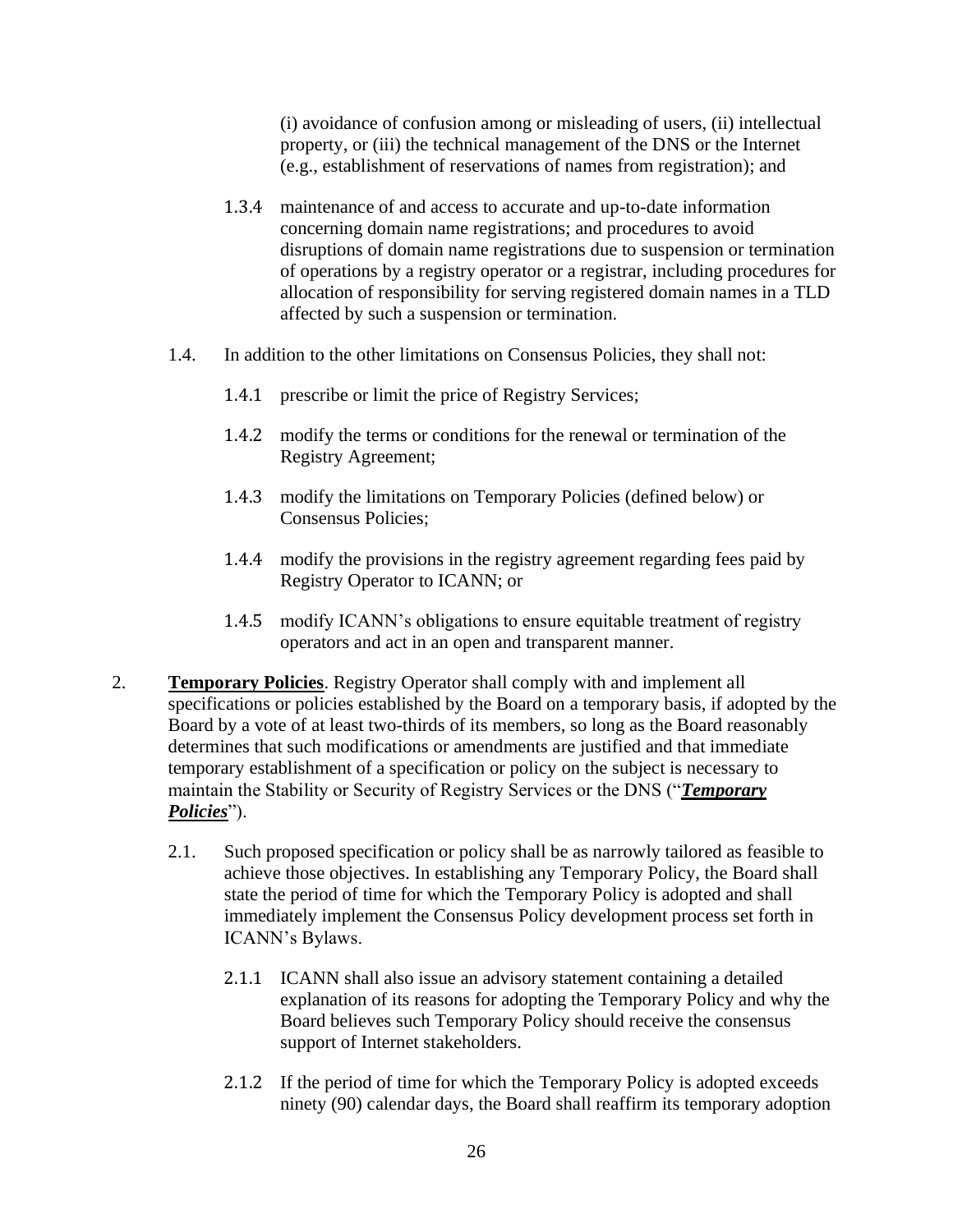every ninety (90) calendar days for a total period not to exceed one (1) year, in order to maintain such Temporary Policy in effect until such time as it becomes a Consensus Policy. If the one (1) year period expires or, if during such one (1) year period, the Temporary Policy does not become a Consensus Policy and is not reaffirmed by the Board, Registry Operator shall no longer be required to comply with or implement such Temporary Policy.

3. **Notice and Conflicts**. Registry Operator shall be afforded a reasonable period of time following notice of the establishment of a Consensus Policy or Temporary Policy in which to comply with such policy or specification, taking into account any urgency involved. In the event of a conflict between Registry Services and Consensus Policies or any Temporary Policy, the Consensus Polices or Temporary Policy shall control, but only with respect to subject matter in conflict.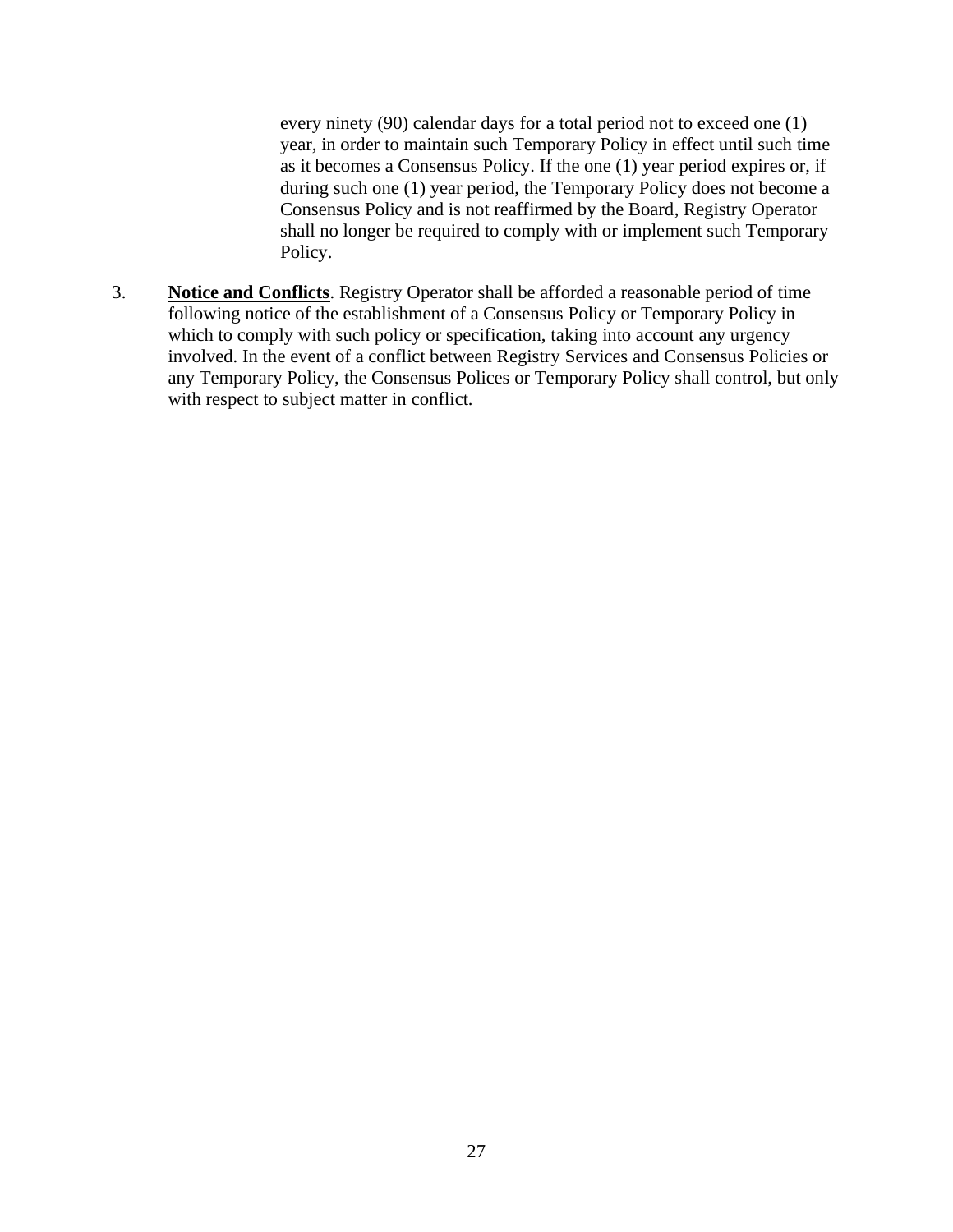# **SPECIFICATION 2**

### **DATA ESCROW REQUIREMENTS**

Registry Operator will engage an independent entity to act as data escrow agent ("Escrow Agent") for the provision of data escrow services related to the Registry Agreement. The following Technical Specifications set forth in Part A, and Legal Requirements set forth in Part B, will be included in any data escrow agreement between Registry Operator and the Escrow Agent, under which ICANN must be named a third-party beneficiary. In addition to the following requirements, the data escrow agreement may contain other provisions that are not contradictory or intended to subvert the required terms provided below.

### **PART A – TECHNICAL SPECIFICATIONS**

- 1. **Deposits**. There will be two types of Deposits: Full and Differential. For both types, the universe of Registry objects to be considered for data escrow are those objects necessary in order to offer all of the approved Registry Services.
	- 1.1. "**Full Deposit**" will consist of data that reflects the state of the registry as of 00:00:00 UTC (Coordinated Universal Time) on the day that such Full Deposit is submitted to Escrow Agent.
	- 1.2. "**Differential Deposit**" means data that reflects all transactions that were not reflected in the last previous Full or Differential Deposit, as the case may be. Each Differential Deposit will contain all database transactions since the previous Deposit was completed as of 00:00:00 UTC of each day, but Sunday. Differential Deposits must include complete Escrow Records as specified below that were not included or changed since the most recent full or Differential Deposit (i.e., all additions, modifications or removals of data).
- 2. **Schedule for Deposits**. Registry Operator will submit a set of escrow files on a daily basis as follows:
	- 2.1. Each Sunday, a Full Deposit must be submitted to the Escrow Agent by 23:59 UTC.
	- 2.2. The other six (6) days of the week, a Full Deposit or the corresponding Differential Deposit must be submitted to Escrow Agent by 23:59 UTC.

#### 3. **Escrow Format Specification**.

3.1. **Deposit's Format**. Registry objects, such as domains, contacts, name servers, registrars, etc. will be compiled into a file constructed as described in draft-ariasnoguchi-registry-data-escrow, see Part A, Section 9, reference 1 of this Specification and draft-arias-noguchi-dnrd-objects-mapping, see Part A, Section 9, reference 2 of this Specification (collectively, the "DNDE Specification"). The DNDE Specification describes some elements as optional; Registry Operator will include those elements in the Deposits if they are available. If not already an RFC,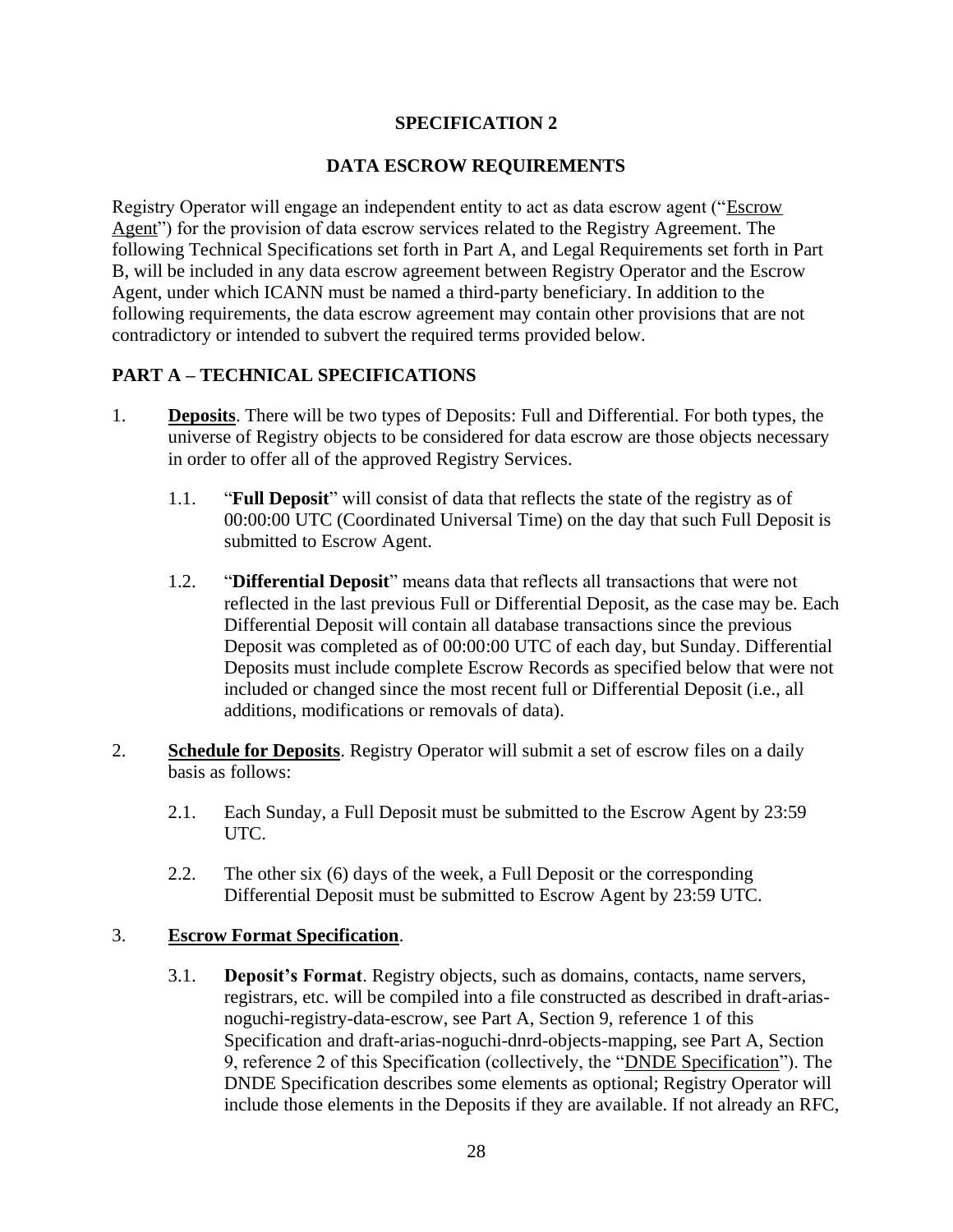Registry Operator will use the most recent draft version of the DNDE Specification available at the Effective Date. Registry Operator may at its election use newer versions of the DNDE Specification after the Effective Date. Once the DNDE Specification is published as an RFC, Registry Operator will implement that version of the DNDE Specification, no later than one hundred eighty (180) calendar days after. UTF-8 character encoding will be used.

- 3.2. **Extensions**. If a Registry Operator offers additional Registry Services that require submission of additional data, not included above, additional "extension schemas" shall be defined in a case by case basis to represent that data. These "extension schemas" will be specified as described in Part A, Section 9, reference 2 of this Specification. Data related to the "extensions schemas" will be included in the deposit file described in Part A, Section 3.1 of this Specification. ICANN and the respective Registry Operator shall work together to agree on such new objects' data escrow specifications.
- 4. **Processing of Deposit files**. The use of compression is recommended in order to reduce electronic data transfer times, and storage capacity requirements. Data encryption will be used to ensure the privacy of registry escrow data. Files processed for compression and encryption will be in the binary OpenPGP format as per OpenPGP Message Format - RFC 4880, see Part A, Section 9, reference 3 of this Specification. Acceptable algorithms for Public-key cryptography, Symmetric-key cryptography, Hash and Compression are those enumerated in RFC 4880, not marked as deprecated in OpenPGP IANA Registry, see Part A, Section 9, reference 4 of this Specification, that are also royalty-free. The process to follow for the data file in original text format is:
	- (1) The XML file of the deposit as described in Part A, Section 9, reference 1 of this Specification must be named as the containing file as specified in Section 5 but with the extension xml.
	- (2) The data file(s) are aggregated in a tarball file named the same as (1) but with extension tar.
	- (3) A compressed and encrypted OpenPGP Message is created using the tarball file as sole input. The suggested algorithm for compression is ZIP as per RFC 4880. The compressed data will be encrypted using the escrow agent's public key. The suggested algorithms for Public-key encryption are Elgamal and RSA as per RFC 4880. The suggested algorithms for Symmetric-key encryption are TripleDES, AES128 and CAST5 as per RFC 4880.
	- (4) The file may be split as necessary if, once compressed and encrypted, it is larger than the file size limit agreed with the escrow agent. Every part of a split file, or the whole file if not split, will be called a processed file in this section.
	- (5) A digital signature file will be generated for every processed file using the Registry Operator's private key. The digital signature file will be in binary OpenPGP format as per RFC 4880 Section 9, reference 3, and will not be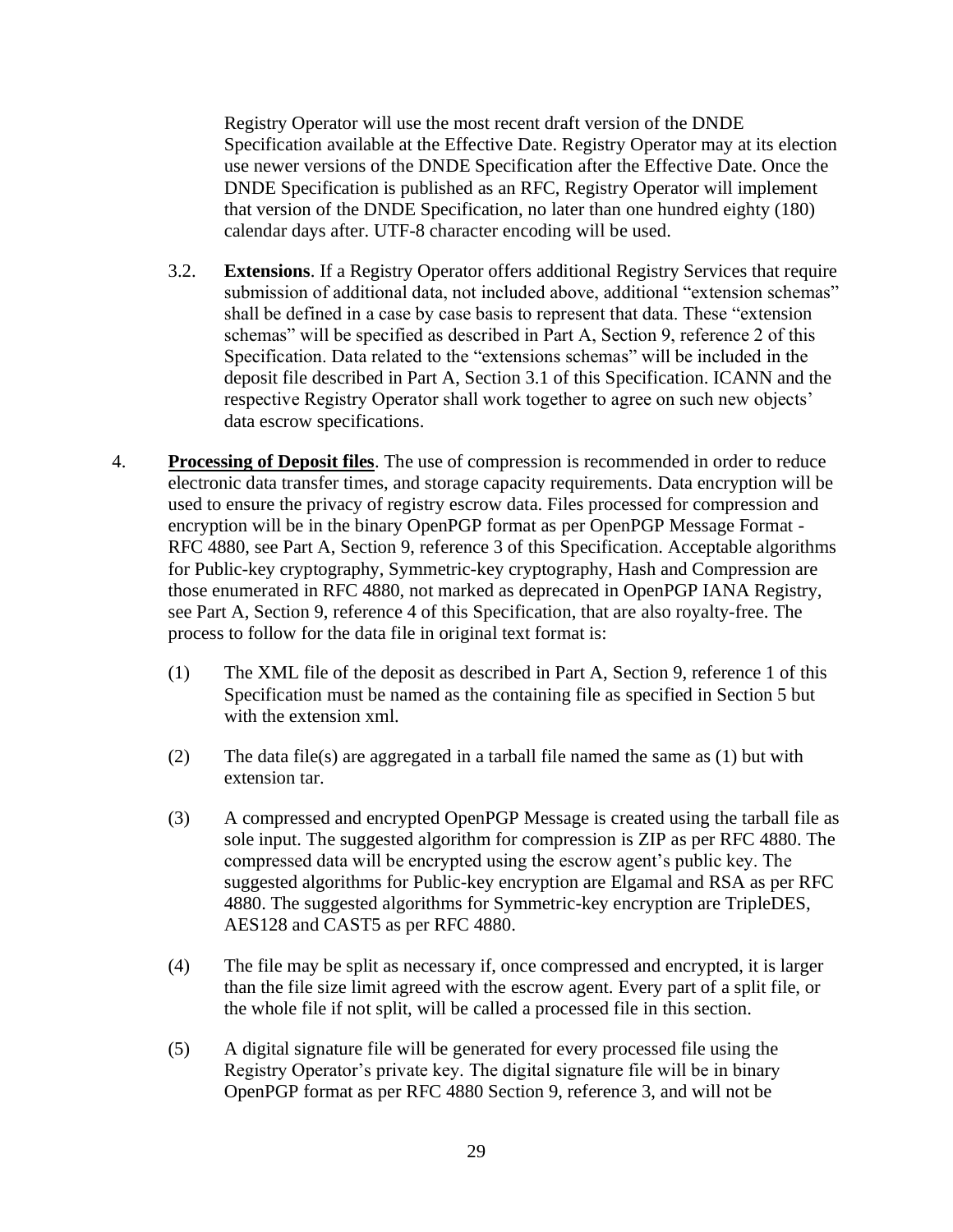compressed or encrypted. The suggested algorithms for Digital signatures are DSA and RSA as per RFC 4880. The suggested algorithm for Hashes in Digital signatures is SHA256.

- (6) The processed files and digital signature files will then be transferred to the Escrow Agent through secure electronic mechanisms, such as, SFTP, SCP, HTTPS file upload, etc. as agreed between the Escrow Agent and the Registry Operator. Non-electronic delivery through a physical medium such as CD-ROMs, DVD-ROMs, or USB storage devices may be used if authorized by ICANN.
- (7) The Escrow Agent will then validate every (processed) transferred data file using the procedure described in Part A, Section 8 of this Specification.
- 5. **File Naming Conventions**. Files will be named according to the following convention:  ${gTLD}_{YYYY-MM-DD}_{k}$  {type}  $S_{#}$   $R$ {rev}.{ext} where:
	- 5.1. {gTLD} is replaced with the gTLD name; in case of an IDN-TLD, the ASCIIcompatible form (A-Label) must be used;
	- 5.2. {YYYY-MM-DD} is replaced by the date corresponding to the time used as a timeline watermark for the transactions; i.e. for the Full Deposit corresponding to 2009-08-02T00:00Z, the string to be used would be "2009-08-02";
	- 5.3. {type} is replaced by:
		- (1) "full", if the data represents a Full Deposit;
		- (2) "diff", if the data represents a Differential Deposit;
		- (3) "thin", if the data represents a Bulk Registration Data Access file, as specified in Section 3 of Specification 4;
		- (4) "thick-{gurid}", if the data represent Thick Registration Data from a specific registrar, as defined in Section 3.2 of Specification 4. The {gurid} element must be replaced with the IANA Registrar ID associated with the data.
	- 5.4.  $\{\#\}$  is replaced by the position of the file in a series of files, beginning with "1"; in case of a lone file, this must be replaced by "1".
	- 5.5. {rev} is replaced by the number of revision (or resend) of the file beginning with  $\lq\lq\lq\lq\lq\lq\lq\lq\lq\lq\lq$
	- 5.6. {ext} is replaced by "sig" if it is a digital signature file of the quasi-homonymous file. Otherwise it is replaced by "ryde".
- 6. **Distribution of Public Keys**. Each of Registry Operator and Escrow Agent will distribute its public key to the other party (Registry Operator or Escrow Agent, as the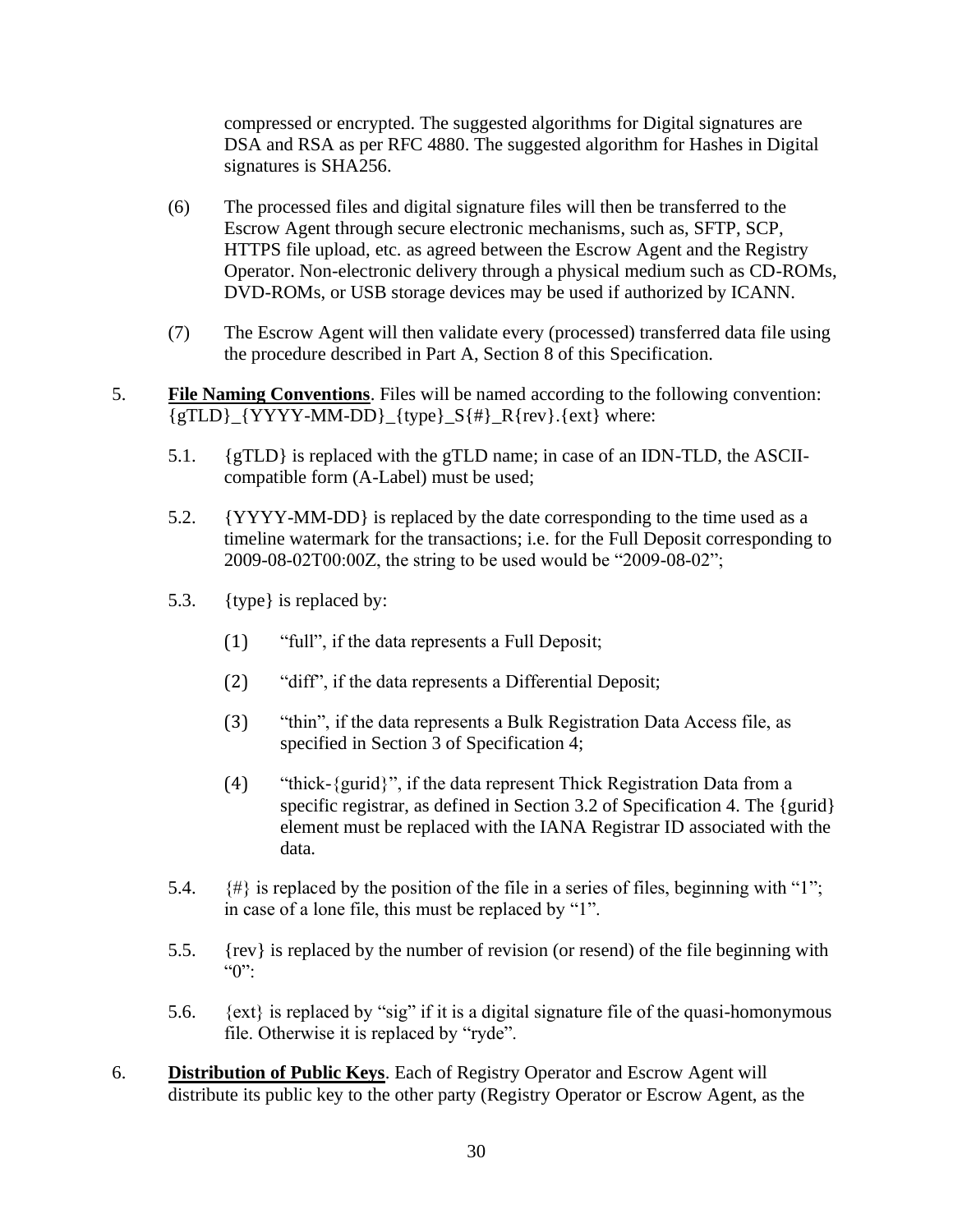case may be) via email to an email address to be specified. Each party will confirm receipt of the other party's public key with a reply email, and the distributing party will subsequently reconfirm the authenticity of the key transmitted via offline methods, like in person meeting, telephone, etc. In this way, public key transmission is authenticated to a user able to send and receive mail via a mail server operated by the distributing party. Escrow Agent, Registry Operator and ICANN will exchange public keys by the same procedure.

7. **Notification of Deposits**. Along with the delivery of each Deposit, Registry Operator will deliver to Escrow Agent and to ICANN (using the API described in draft-lozanoicann-registry-interfaces, see Part A, Section 9, reference 5 of this Specification (the "Interface Specification")) a written statement from Registry Operator (which may be by authenticated e-mail) that includes a copy of the report generated upon creation of the Deposit and states that the Deposit has been inspected by Registry Operator and is complete and accurate. The preparation and submission of this statement must be performed by the Registry Operator or its designee, provided that such designee may not be the Escrow Agent or any of Escrow Agent's Affiliates. Registry Operator will include the Deposit's "id" and "resend" attributes in its statement. The attributes are explained in Part A, Section 9, reference 1 of this Specification.

If not already an RFC, Registry Operator will use the most recent draft version of the Interface Specification at the Effective Date. Registry Operator may at its election use newer versions of the Interface Specification after the Effective Date. Once the Interface Specification is published as an RFC, Registry Operator will implement that version of the Interface Specification, no later than one hundred eighty (180) calendar days after such publishing.

# 8. **Verification Procedure**.

- (1) The signature file of each processed file is validated.
- (2) If processed files are pieces of a bigger file, the latter is put together.
- (3) Each file obtained in the previous step is then decrypted and uncompressed.
- (4) Each data file contained in the previous step is then validated against the format defined in Part A, Section 9, reference 1 of this Specification.
- (5) The data escrow agent extended verification process, as defined below in reference 2 of Part A of this Specification 2, as well as any other data escrow verification process contained in such reference.

If any discrepancy is found in any of the steps, the Deposit will be considered incomplete.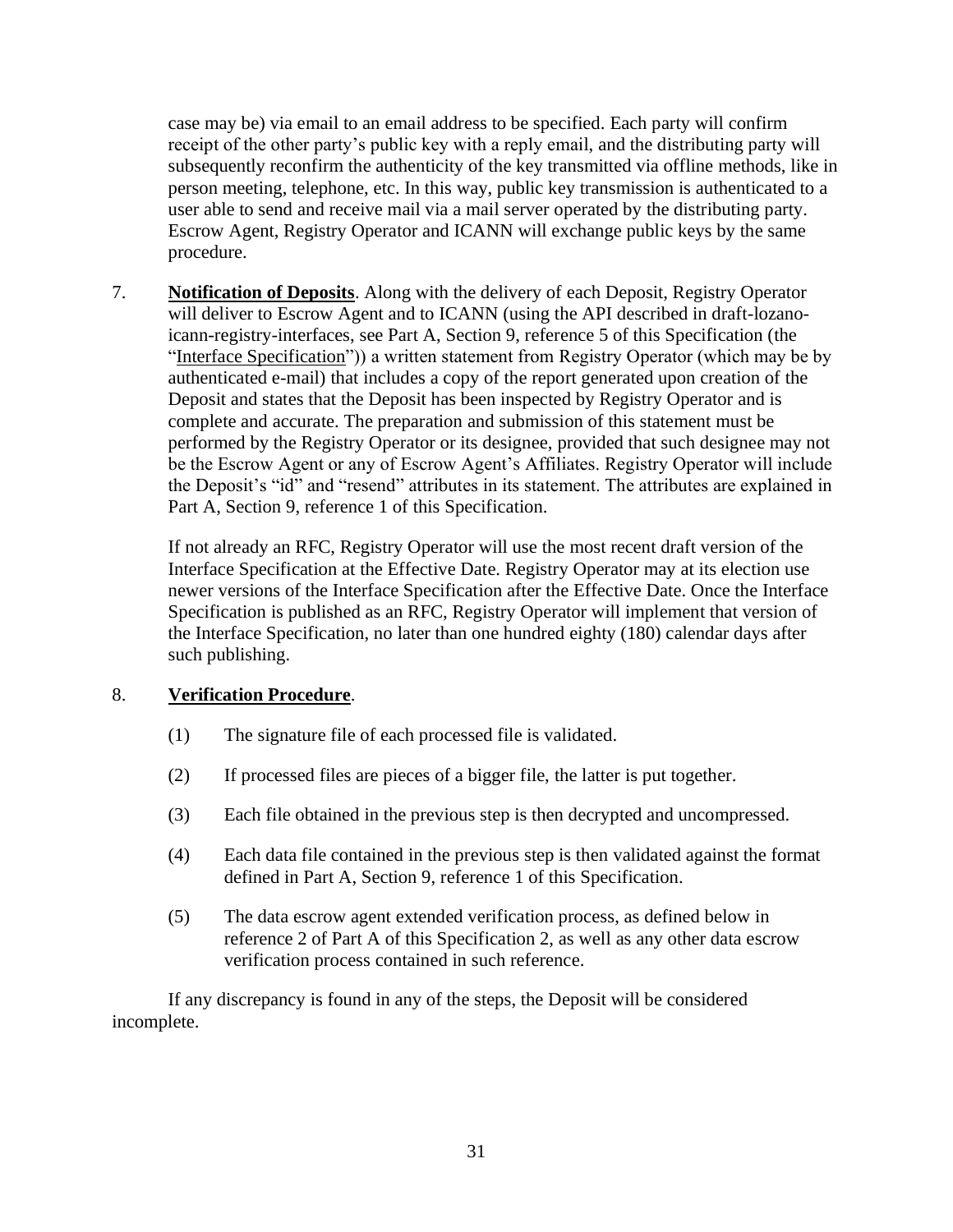# 9. **References**.

- (1) Domain Name Data Escrow Specification (work in progress), http://tools.ietf.org/html/draft-arias-noguchi-registry-data-escrow
- (2) Domain Name Registration Data (DNRD) Objects Mapping, http://tools.ietf.org/html/draft-arias-noguchi-dnrd-objects-mapping
- (3) OpenPGP Message Format, http://www.rfc-editor.org/rfc/rfc4880.txt
- (4) OpenPGP parameters, http://www.iana.org/assignments/pgp-parameters/pgp-parameters.xhtml
- (5) ICANN interfaces for registries and data escrow agents, http://tools.ietf.org/html/draft-lozano-icann-registry-interfaces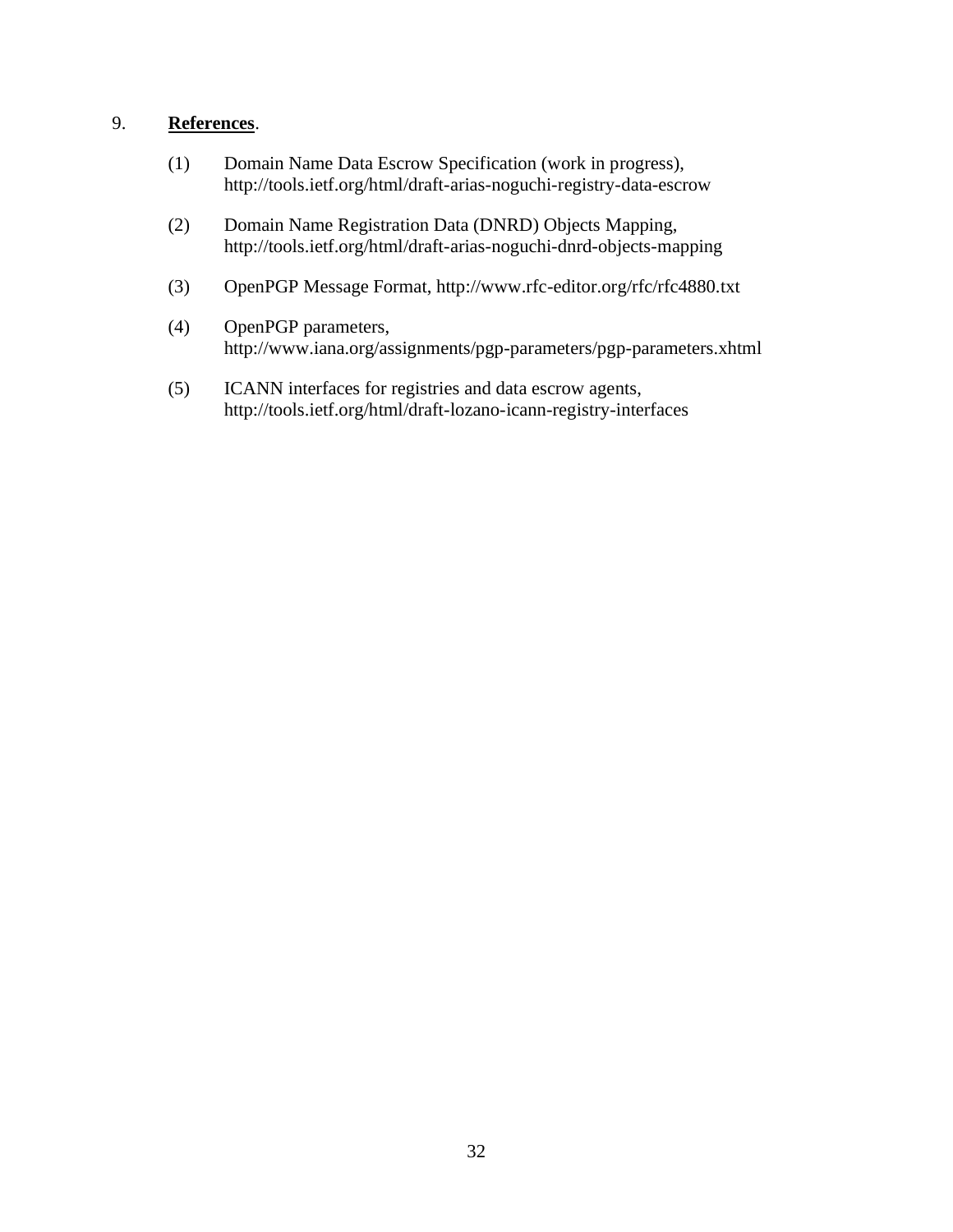# **PART B – LEGAL REQUIREMENTS**

- 1. **Escrow Agent**. Prior to entering into an escrow agreement, the Registry Operator must provide notice to ICANN as to the identity of the Escrow Agent, and provide ICANN with contact information and a copy of the relevant escrow agreement, and all amendments thereto. In addition, prior to entering into an escrow agreement, Registry Operator must obtain the consent of ICANN to (a) use the specified Escrow Agent, and (b) enter into the form of escrow agreement provided. ICANN must be expressly designated as a third-party beneficiary of the escrow agreement. ICANN reserves the right to withhold its consent to any Escrow Agent, escrow agreement, or any amendment thereto, all in its sole discretion.
- 2. **Fees**. Registry Operator must pay, or have paid on its behalf, fees to the Escrow Agent directly. If Registry Operator fails to pay any fee by the due date(s), the Escrow Agent will give ICANN written notice of such non-payment and ICANN may pay the past-due fee(s) within fifteen (15) calendar days after receipt of the written notice from Escrow Agent. Upon payment of the past-due fees by ICANN, ICANN shall have a claim for such amount against Registry Operator, which Registry Operator shall be required to submit to ICANN together with the next fee payment due under the Registry Agreement.
- 3. **Ownership**. Ownership of the Deposits during the effective term of the Registry Agreement shall remain with Registry Operator at all times. Thereafter, Registry Operator shall assign any such ownership rights (including intellectual property rights, as the case may be) in such Deposits to ICANN. In the event that during the term of the Registry Agreement any Deposit is released from escrow to ICANN, any intellectual property rights held by Registry Operator in the Deposits will automatically be licensed to ICANN or to a party designated in writing by ICANN on a non-exclusive, perpetual, irrevocable, royalty-free, paid-up basis, for any use related to the operation, maintenance or transition of the TLD.
- 4. **Integrity and Confidentiality**. Escrow Agent will be required to (i) hold and maintain the Deposits in a secure, locked, and environmentally safe facility, which is accessible only to authorized representatives of Escrow Agent, (ii) protect the integrity and confidentiality of the Deposits using commercially reasonable measures and (iii) keep and safeguard each Deposit for one (1) year. ICANN and Registry Operator will be provided the right to inspect Escrow Agent's applicable records upon reasonable prior notice and during normal business hours. Registry Operator and ICANN will be provided with the right to designate a third-party auditor to audit Escrow Agent's compliance with the technical specifications and maintenance requirements of this Specification 2 from time to time.

If Escrow Agent receives a subpoena or any other order from a court or other judicial tribunal pertaining to the disclosure or release of the Deposits, Escrow Agent will promptly notify the Registry Operator and ICANN unless prohibited by law. After notifying the Registry Operator and ICANN, Escrow Agent shall allow sufficient time for Registry Operator or ICANN to challenge any such order, which shall be the responsibility of Registry Operator or ICANN; provided, however, that Escrow Agent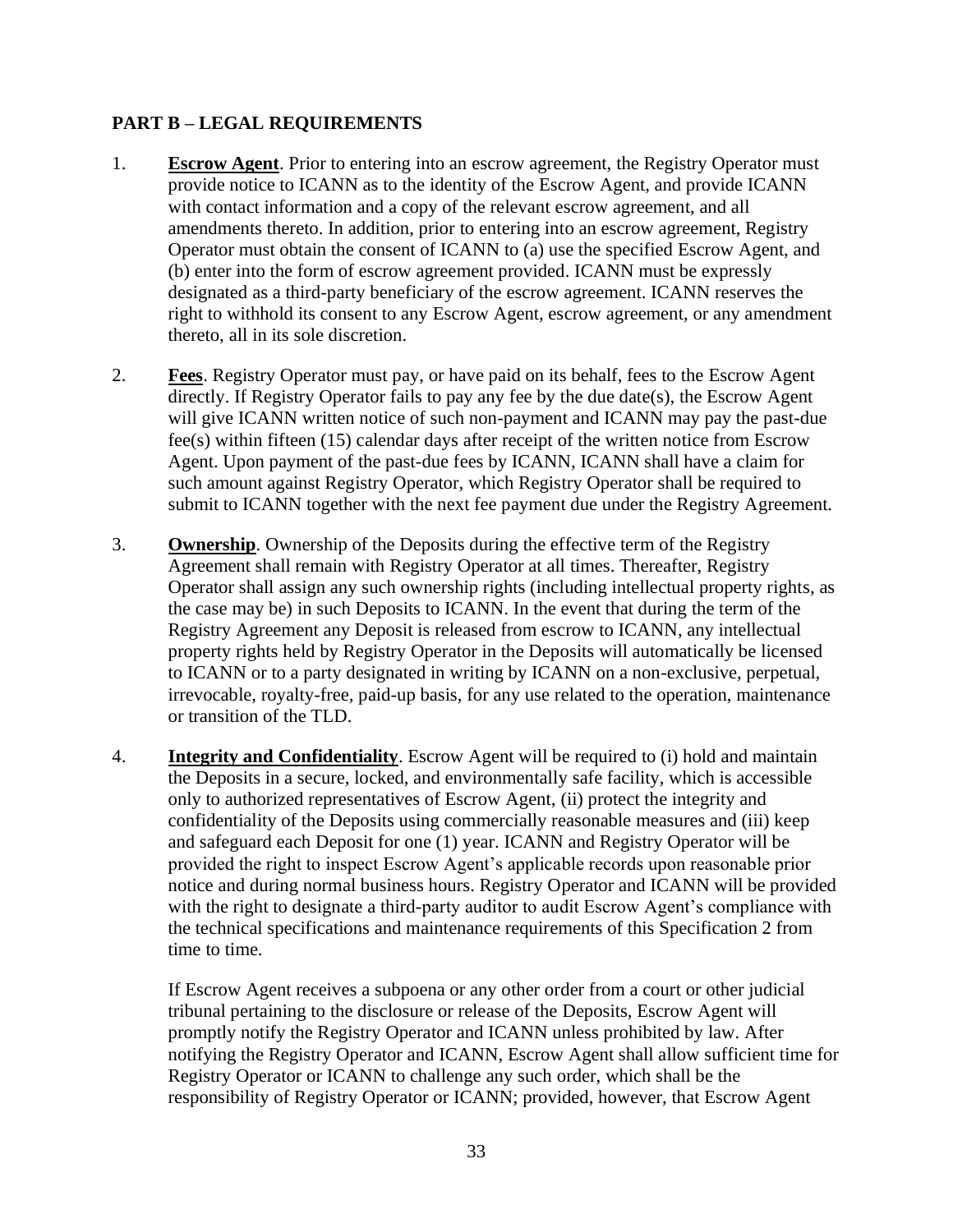does not waive its rights to present its position with respect to any such order. Escrow Agent will cooperate with the Registry Operator or ICANN to support efforts to quash or limit any subpoena, at such party's expense. Any party requesting additional assistance shall pay Escrow Agent's standard charges or as quoted upon submission of a detailed request.

- 5. **Copies**. Escrow Agent may be permitted to duplicate any Deposit, in order to comply with the terms and provisions of the escrow agreement.
- 6. **Release of Deposits**. Escrow Agent will make available for electronic download (unless otherwise requested) to ICANN or its designee, within twenty-four (24) hours, at the Registry Operator's expense, all Deposits in Escrow Agent's possession in the event that the Escrow Agent receives a request from Registry Operator to effect such delivery to ICANN, or receives one of the following written notices by ICANN stating that:
	- 6.1. the Registry Agreement has expired without renewal, or been terminated; or
	- 6.2. ICANN has not received a notification as described in Part B, Sections 7.1 and 7.2 of this Specification from Escrow Agent within five (5) calendar days after the Deposit's scheduled delivery date; (a) ICANN gave notice to Escrow Agent and Registry Operator of that failure; and (b) ICANN has not, within seven (7) calendar days after such notice, received the notification from Escrow Agent; or
	- 6.3. ICANN has received notification as described in Part B, Sections 7.1 and 7.2 of this Specification from Escrow Agent of failed verification of the latest escrow deposit for a specific date or a notification of a missing deposit, and the notification is for a deposit that should have been made on Sunday (i.e., a Full Deposit); (a) ICANN gave notice to Registry Operator of that receipt; and (b) ICANN has not, within seven (7) calendar days after such notice, received notification as described in Part B, Sections 7.1 and 7.2 of this Specification from Escrow Agent of verification of a remediated version of such Full Deposit; or
	- 6.4. ICANN has received five notifications from Escrow Agent within the last thirty (30) calendar days notifying ICANN of either missing or failed escrow deposits that should have been made Monday through Saturday (i.e., a Differential Deposit), and (x) ICANN provided notice to Registry Operator of the receipt of such notifications; and (y) ICANN has not, within seven (7) calendar days after delivery of such notice to Registry Operator, received notification from Escrow Agent of verification of a remediated version of such Differential Deposit; or
	- 6.5. Registry Operator has: (i) ceased to conduct its business in the ordinary course; or (ii) filed for bankruptcy, become insolvent or anything analogous to any of the foregoing under the laws of any jurisdiction anywhere in the world; or
	- 6.6. Registry Operator has experienced a failure of critical registry functions and ICANN has asserted its rights pursuant to Section 3.1(c)(ix) of the Agreement; or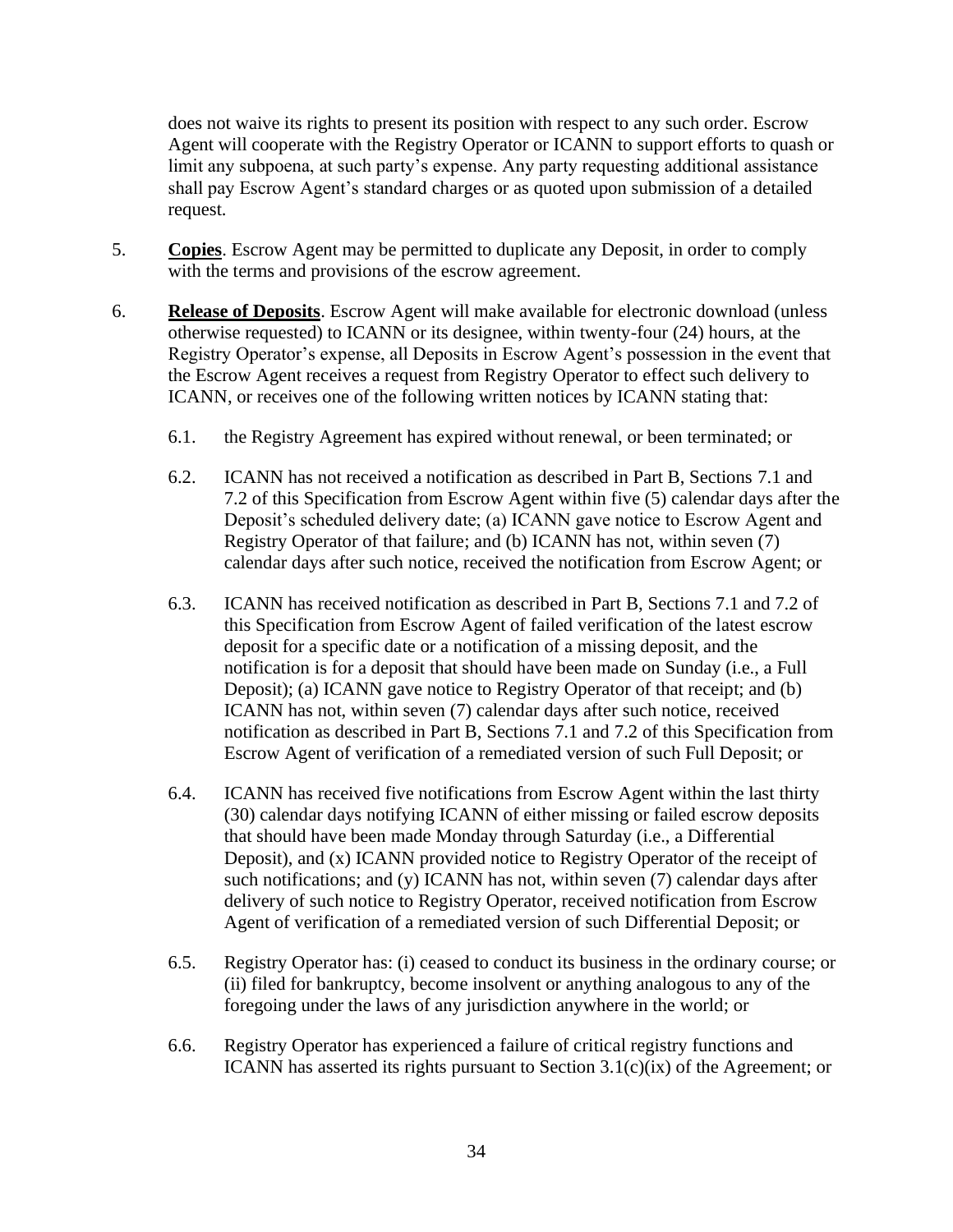- 6.7. a competent court, arbitral, legislative, or government agency mandates the release of the Deposits to ICANN; or
- 6.8. pursuant to Contractual and Operational Compliance Audits as specified under Section 3.3 of the Agreement.

Unless Escrow Agent has previously released the Registry Operator's Deposits to ICANN or its designee, Escrow Agent will deliver all Deposits to ICANN upon expiration or termination of the Registry Agreement or the Escrow Agreement.

### 7. **Verification of Deposits**.

- 7.1. Within twenty-four (24) hours after receiving each Deposit or corrected Deposit, Escrow Agent must verify the format and completeness of each Deposit and deliver to ICANN a notification generated for each Deposit. Reports will be delivered electronically using the API described in draft-lozano-icann-registryinterfaces, see Part A, Section 9, reference 5 of this Specification.
- 7.2. If Escrow Agent discovers that any Deposit fails the verification procedures or if Escrow Agent does not receive any scheduled Deposit, Escrow Agent must notify Registry Operator either by email, fax or phone and ICANN (using the API described in draft-lozano-icann-registry-interfaces, see Part A, Section 9, reference 5 of this Specification) of such nonconformity or non-receipt within twenty-four (24) hours after receiving the non-conformant Deposit or the deadline for such Deposit, as applicable. Upon notification of such verification or delivery failure, Registry Operator must begin developing modifications, updates, corrections, and other fixes of the Deposit necessary for the Deposit to be delivered and pass the verification procedures and deliver such fixes to Escrow Agent as promptly as possible.
- 8. **Amendments**. Escrow Agent and Registry Operator shall amend the terms of the Escrow Agreement to conform to this Specification 2 within ten (10) calendar days of any amendment or modification to this Specification 2. In the event of a conflict between this Specification 2 and the Escrow Agreement, this Specification 2 shall control.
- 9. **Indemnity**. Escrow Agent shall indemnify and hold harmless Registry Operator and ICANN, and each of their respective directors, officers, agents, employees, members, and stockholders ("Indemnitees") absolutely and forever from and against any and all claims, actions, damages, suits, liabilities, obligations, costs, fees, charges, and any other expenses whatsoever, including reasonable attorneys' fees and costs, that may be asserted by a third party against any Indemnitee in connection with the misrepresentation, negligence or misconduct of Escrow Agent, its directors, officers, agents, employees and contractors.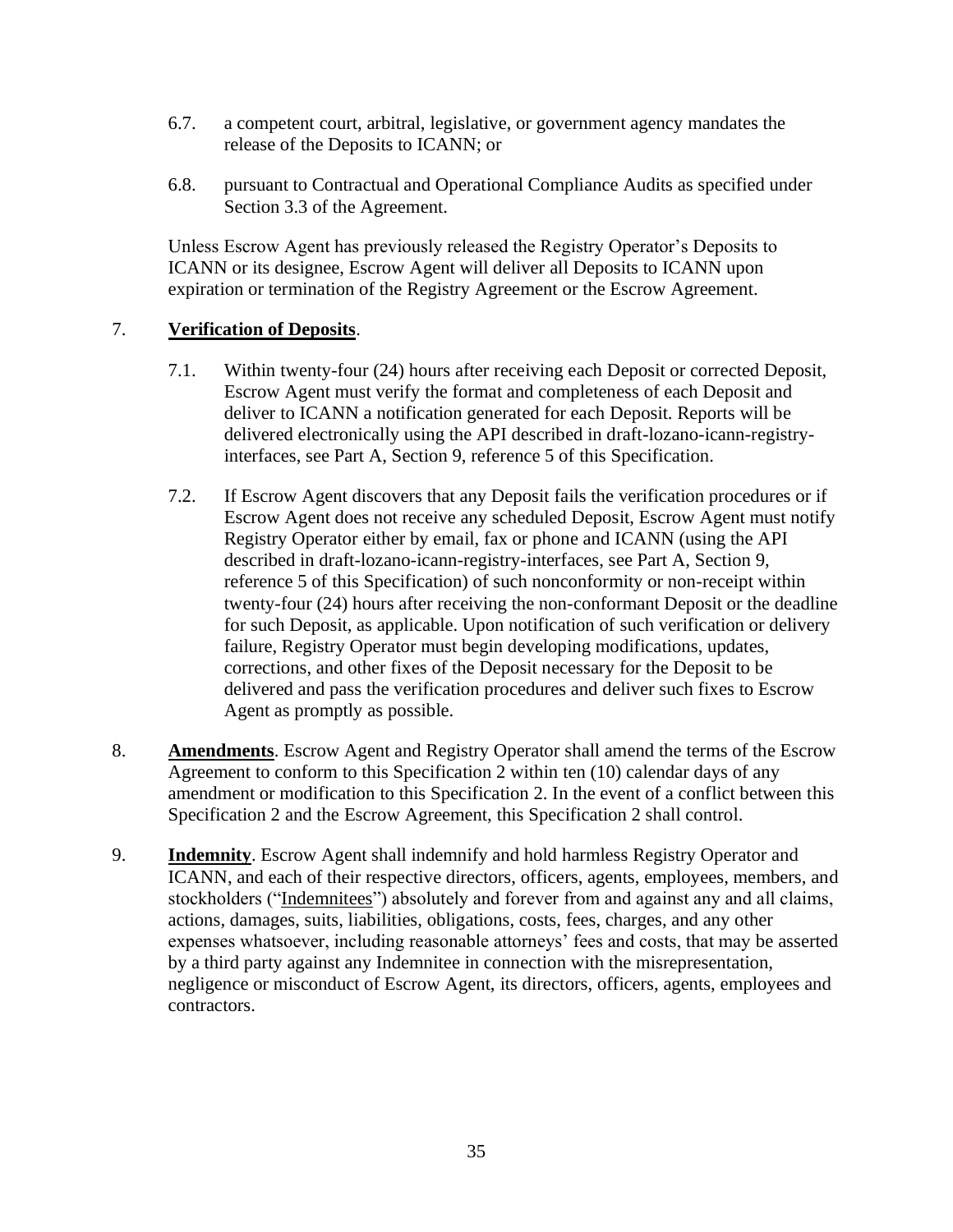# **SPECIFICATION 3**

# **FORMAT AND CONTENT FOR REGISTRY OPERATOR MONTHLY REPORTING**

Registry Operator shall provide one set of monthly reports per gTLD, using the API described in draft-lozano-icann-registry-interfaces, see Specification 2, Part A, Section 9, reference 5, with the following content.

ICANN may request in the future that the reports be delivered by other means and using other formats. ICANN will use reasonable commercial efforts to preserve the confidentiality of the information reported until three (3) months after the end of the month to which the reports relate. Unless set forth in this Specification 3, any reference to a specific time refers to Coordinated Universal Time (UTC). Monthly reports shall consist of data that reflects the state of the registry at the end of the month (UTC).

1. **Per-Registrar Transactions Report**. This report shall be compiled in a comma separated-value formatted file as specified in RFC 4180. The file shall be named "gTLDtransactions-yyyymm.csv", where "gTLD" is the gTLD name; in case of an IDN-TLD, the A-label shall be used; "yyyymm" is the year and month being reported. The file shall contain the following fields per registrar:

| Field<br># | Field name        | Description                                                                                                                                                                                                                                                                                                                                                     |
|------------|-------------------|-----------------------------------------------------------------------------------------------------------------------------------------------------------------------------------------------------------------------------------------------------------------------------------------------------------------------------------------------------------------|
| 01         | registrar-name    | Registrar's full corporate name as registered with<br><b>IANA</b>                                                                                                                                                                                                                                                                                               |
| 02         | iana-id           | For cases where the registry operator acts as registrar<br>(i.e., without the use of an ICANN accredited<br>registrar) either 9998 or 9999 should be used<br>depending on registration type (as described in<br>Specification 5), otherwise the sponsoring Registrar<br>IANA id should be used as specified in<br>http://www.iana.org/assignments/registrar-ids |
| 03         | total-domains     | total domain names under sponsorship in any EPP<br>status but pendingCreate that have not been purged                                                                                                                                                                                                                                                           |
| 04         | total-nameservers | total name servers (either host objects or name server<br>hosts as domain name attributes) associated with<br>domain names registered for the TLD in any EPP<br>status but pendingCreate that have not been purged                                                                                                                                              |
| 05         | net-adds-1-yr     | number of domains successfully registered (i.e., not<br>in EPP pendingCreate status) with an initial term of<br>one (1) year (and not deleted within the add grace<br>period). A transaction must be reported in the month<br>the add grace period ends.                                                                                                        |
| 06         | net-adds-2-yr     | number of domains successfully registered (i.e., not<br>in EPP pending Create status) with an initial term of                                                                                                                                                                                                                                                   |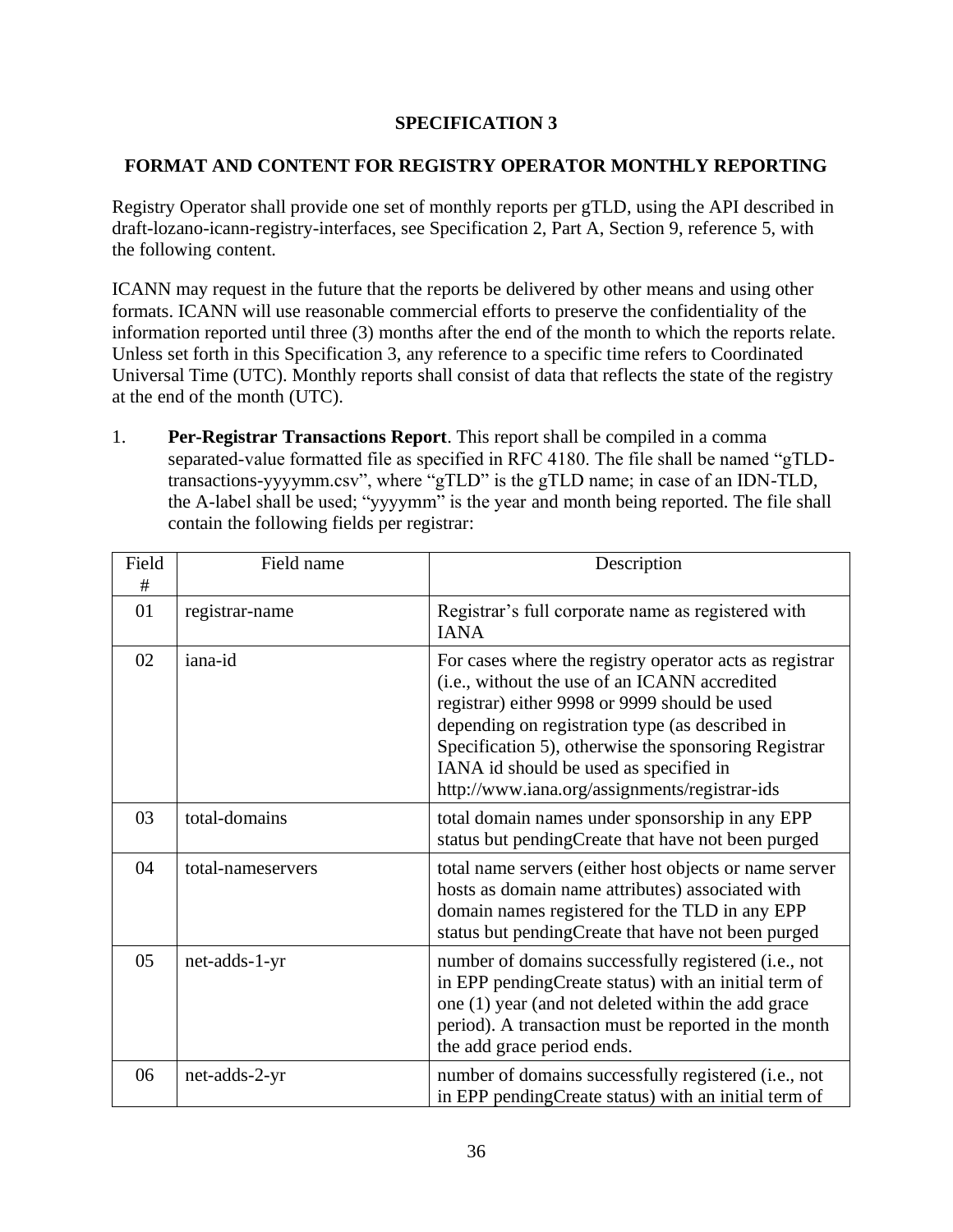|    |                | two (2) years (and not deleted within the add grace<br>period). A transaction must be reported in the month<br>the add grace period ends.                                                                                                                   |
|----|----------------|-------------------------------------------------------------------------------------------------------------------------------------------------------------------------------------------------------------------------------------------------------------|
| 07 | net-adds-3-yr  | number of domains successfully registered (i.e., not<br>in EPP pendingCreate status) with an initial term of<br>three (3) years (and not deleted within the add grace<br>period). A transaction must be reported in the month<br>the add grace period ends. |
| 08 | net-adds-4-yr  | number of domains successfully registered (i.e., not<br>in EPP pending Create status) with an initial term of<br>four (4) years (and not deleted within the add grace<br>period). A transaction must be reported in the month<br>the add grace period ends. |
| 09 | net-adds-5-yr  | number of domains successfully registered (i.e., not<br>in EPP pending Create status) with an initial term of<br>five (5) years (and not deleted within the add grace<br>period). A transaction must be reported in the month<br>the add grace period ends. |
| 10 | net-adds-6-yr  | number of domains successfully registered (i.e., not<br>in EPP pending Create status) with an initial term of<br>six (6) years (and not deleted within the add grace<br>period). A transaction must be reported in the month<br>the add grace period ends.  |
| 11 | net-adds-7-yr  | number of domains successfully registered (i.e., not<br>in EPP pendingCreate status) with an initial term of<br>seven (7) years (and not deleted within the add grace<br>period). A transaction must be reported in the month<br>the add grace period ends. |
| 12 | net-adds-8-yr  | number of domains successfully registered (i.e., not<br>in EPP pendingCreate status) with an initial term of<br>eight (8) years (and not deleted within the add grace<br>period). A transaction must be reported in the month<br>the add grace period ends. |
| 13 | net-adds-9-yr  | number of domains successfully registered (i.e., not<br>in EPP pending Create status) with an initial term of<br>nine (9) years (and not deleted within the add grace<br>period). A transaction must be reported in the month<br>the add grace period ends. |
| 14 | net-adds-10-yr | number of domains successfully registered (i.e., not<br>in EPP pending Create status) with an initial term of<br>ten (10) years (and not deleted within the add grace<br>period). A transaction must be reported in the month<br>the add grace period ends. |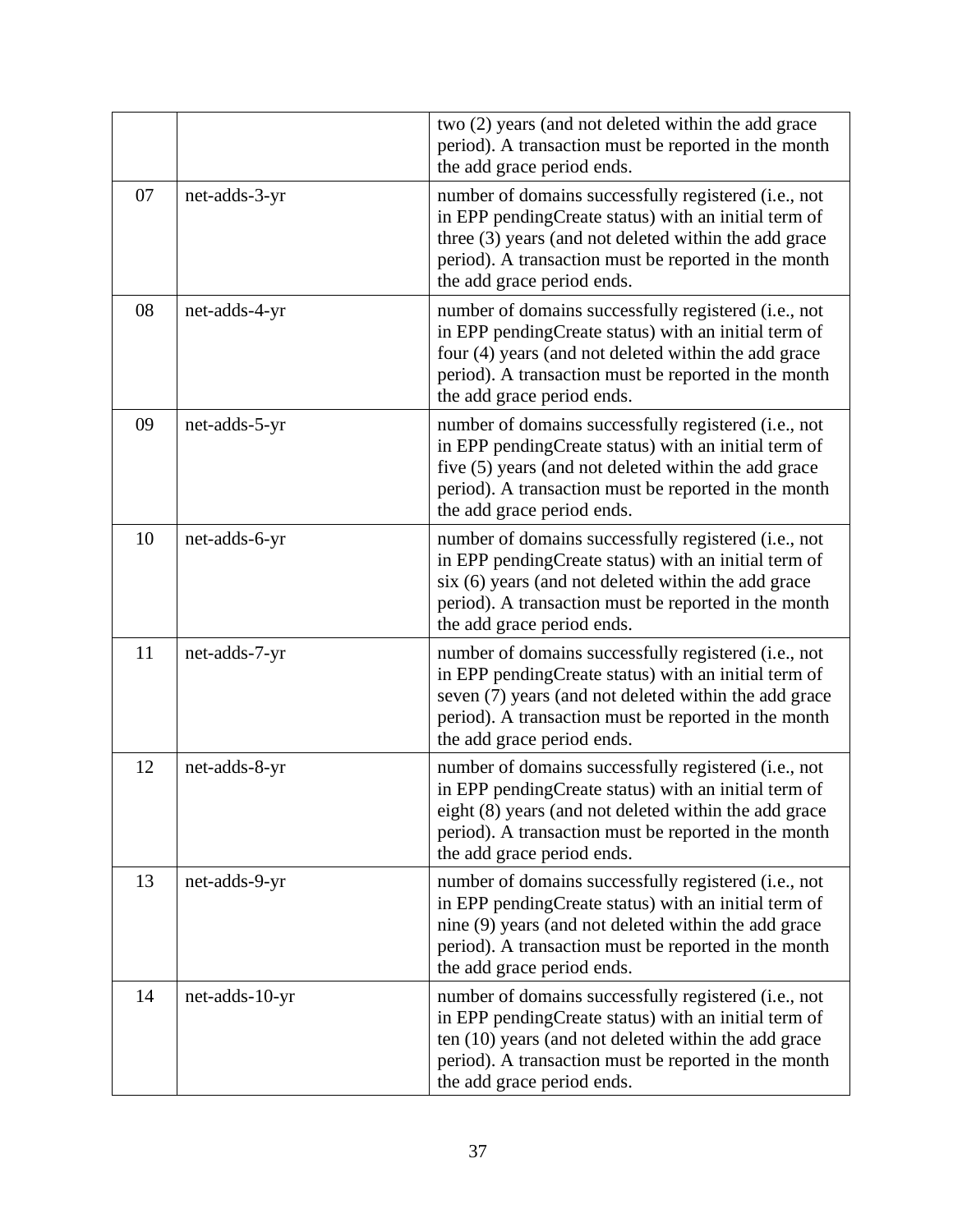| 15 | net-renews-1-yr | number of domains successfully renewed (i.e., not in<br>EPP pending Renew status) either automatically or by<br>command with a new renewal period of one (1) year<br>(and not deleted within the renew or auto-renew<br>grace period). A transaction must be reported in the<br>month the renew or auto-renew grace period ends.        |
|----|-----------------|-----------------------------------------------------------------------------------------------------------------------------------------------------------------------------------------------------------------------------------------------------------------------------------------------------------------------------------------|
| 16 | net-renews-2-yr | number of domains successfully renewed (i.e., not in<br>EPP pending Renew status) either automatically or by<br>command with a new renewal period of two (2) years<br>(and not deleted within the renew or auto-renew<br>grace period). A transaction must be reported in the<br>month the renew or auto-renew grace period ends.       |
| 17 | net-renews-3-yr | number of domains successfully renewed (i.e., not in<br>EPP pending Renew status) either automatically or by<br>command with a new renewal period of three (3)<br>years (and not deleted within the renew or auto-<br>renew grace period). A transaction must be reported<br>in the month the renew or auto-renew grace period<br>ends. |
| 18 | net-renews-4-yr | number of domains successfully renewed (i.e., not in<br>EPP pending Renew status) either automatically or by<br>command with a new renewal period of four (4) years<br>(and not deleted within the renew or auto-renew<br>grace period). A transaction must be reported in the<br>month the renew or auto-renew grace period ends.      |
| 19 | net-renews-5-yr | number of domains successfully renewed (i.e., not in<br>EPP pending Renew status) either automatically or by<br>command with a new renewal period of five (5) years<br>(and not deleted within the renew or auto-renew<br>grace period). A transaction must be reported in the<br>month the renew or auto-renew grace period ends.      |
| 20 | net-renews-6-yr | number of domains successfully renewed (i.e., not in<br>EPP pending Renew status) either automatically or by<br>command with a new renewal period of six (6) years<br>(and not deleted within the renew or auto-renew<br>grace period). A transaction must be reported in the<br>month the renew or auto-renew grace period ends.       |
| 21 | net-renews-7-yr | number of domains successfully renewed (i.e., not in<br>EPP pending Renew status) either automatically or by<br>command with a new renewal period of seven (7)<br>years (and not deleted within the renew or auto-<br>renew grace period). A transaction must be reported<br>in the month the renew or auto-renew grace period<br>ends. |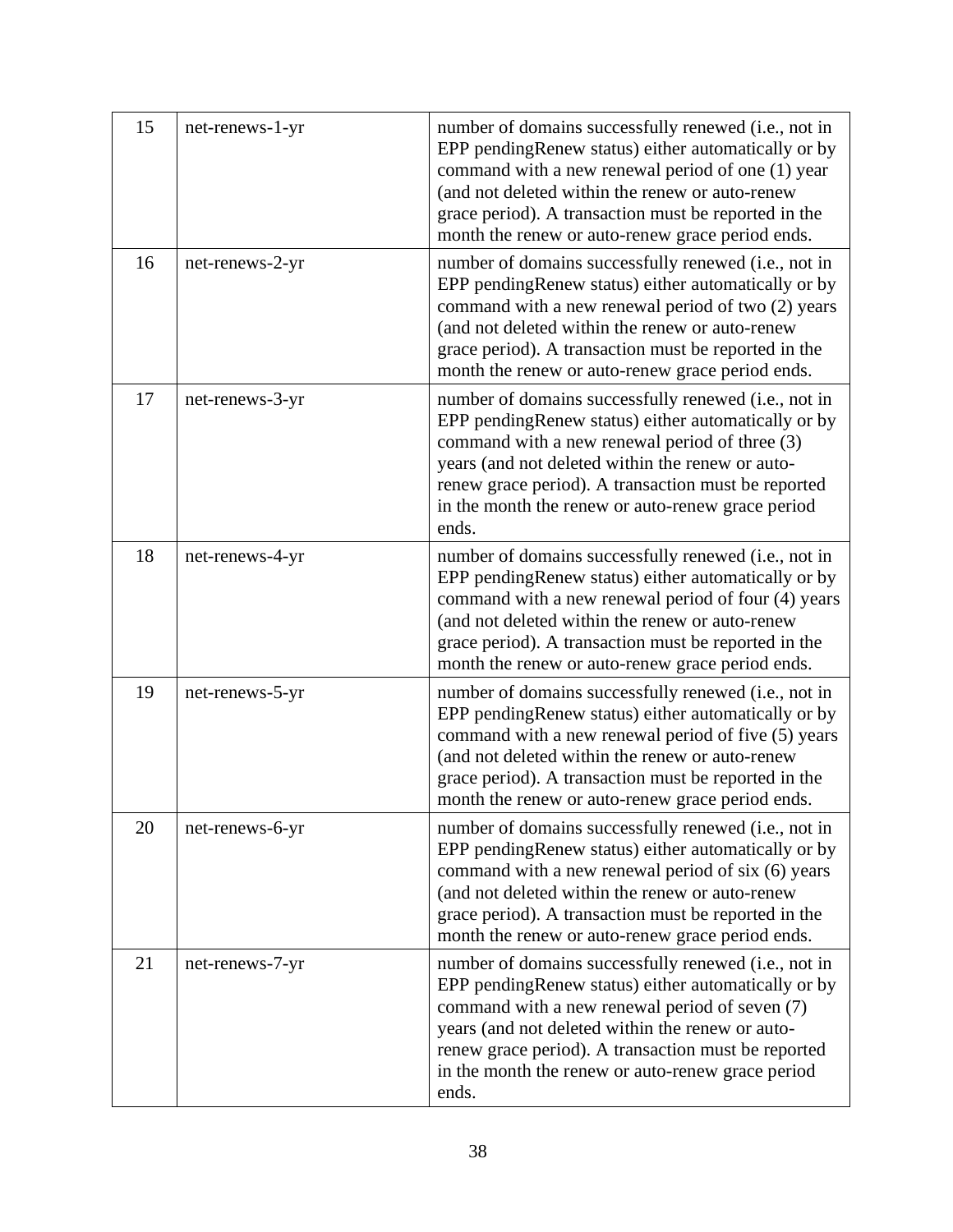| 22 | net-renews-8-yr             | number of domains successfully renewed (i.e., not in<br>EPP pending Renew status) either automatically or by<br>command with a new renewal period of eight (8)<br>years (and not deleted within the renew or auto-<br>renew grace period). A transaction must be reported<br>in the month the renew or auto-renew grace period<br>ends. |
|----|-----------------------------|-----------------------------------------------------------------------------------------------------------------------------------------------------------------------------------------------------------------------------------------------------------------------------------------------------------------------------------------|
| 23 | net-renews-9-yr             | number of domains successfully renewed (i.e., not in<br>EPP pendingRenew status) either automatically or by<br>command with a new renewal period of nine (9)<br>years (and not deleted within the renew or auto-<br>renew grace period). A transaction must be reported<br>in the month the renew or auto-renew grace period<br>ends.   |
| 24 | net-renews-10-yr            | number of domains successfully renewed (i.e., not in<br>EPP pendingRenew status) either automatically or by<br>command with a new renewal period of ten (10)<br>years (and not deleted within the renew or auto-<br>renew grace period). A transaction must be reported<br>in the month the renew or auto-renew grace period<br>ends.   |
| 25 | transfer-gaining-successful | number of domain transfers initiated by this registrar<br>that were successfully completed (either explicitly or<br>automatically approved) and not deleted within the<br>transfer grace period. A transaction must be reported<br>in the month the transfer grace period ends.                                                         |
| 26 | transfer-gaining-nacked     | number of domain transfers initiated by this registrar<br>that were rejected (e.g., EPP transfer op="reject") by<br>the other registrar                                                                                                                                                                                                 |
| 27 | transfer-losing-successful  | number of domain transfers initiated by another<br>registrar that were successfully completed (either<br>explicitly or automatically approved)                                                                                                                                                                                          |
| 28 | transfer-losing-nacked      | number of domain transfers initiated by another<br>registrar that this registrar rejected (e.g., EPP transfer<br>op="reject")                                                                                                                                                                                                           |
| 29 | transfer-disputed-won       | number of transfer disputes in which this registrar<br>prevailed (reported in the month where the<br>determination happened)                                                                                                                                                                                                            |
| 30 | transfer-disputed-lost      | number of transfer disputes this registrar lost<br>(reported in the month where the determination<br>happened)                                                                                                                                                                                                                          |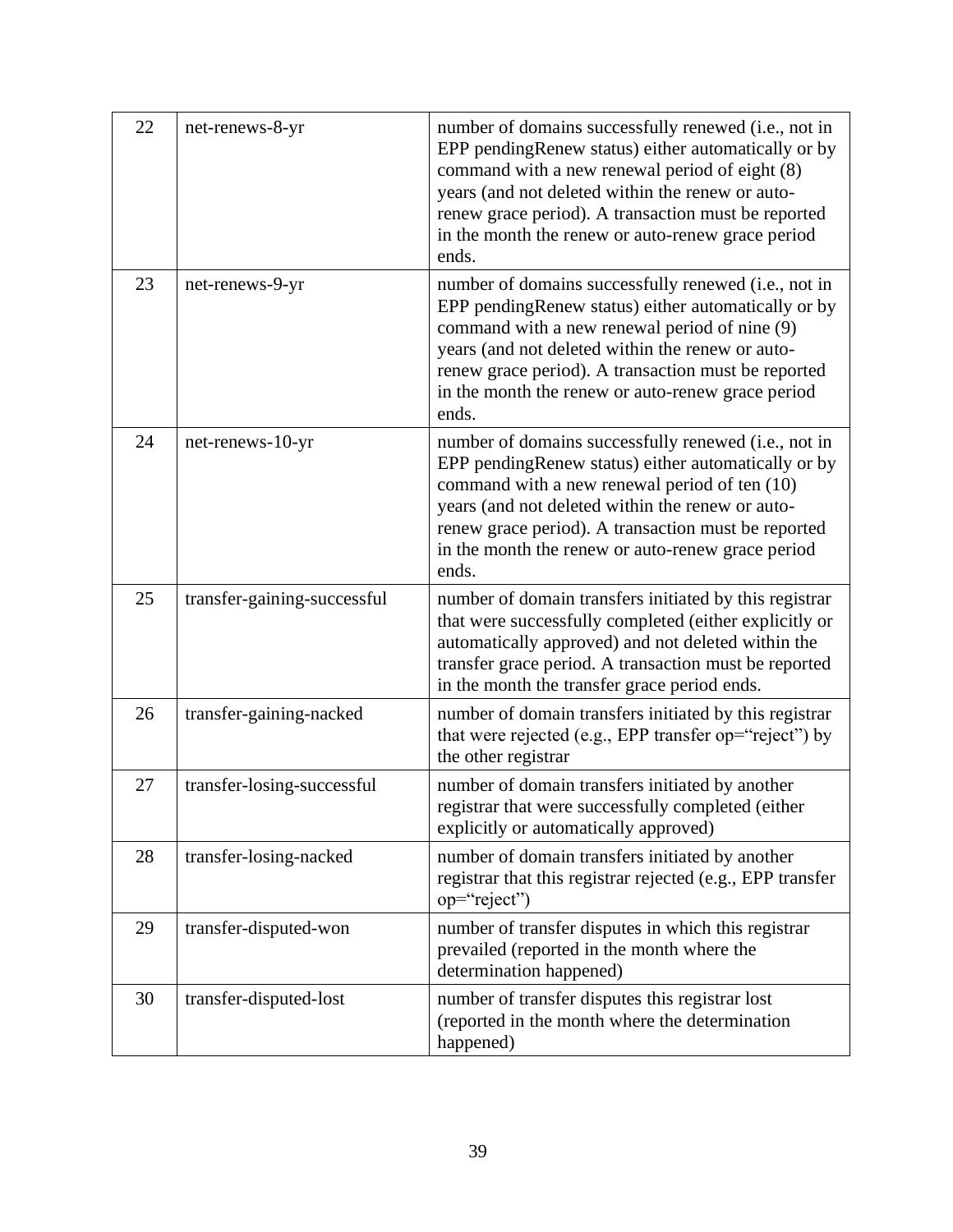| 31 | transfer-disputed-nodecision | number of transfer disputes involving this registrar<br>with a split or no decision (reported in the month<br>where the determination happened)                                        |
|----|------------------------------|----------------------------------------------------------------------------------------------------------------------------------------------------------------------------------------|
| 32 | deleted-domains-grace        | domains deleted within the add grace period (does<br>not include names deleted while in EPP<br>pending Create status). A deletion must be reported in<br>the month the name is purged. |
| 33 | deleted-domains-nograce      | domains deleted outside the add grace period (does<br>not include names deleted while in EPP<br>pendingCreate status). A deletion must be reported in<br>the month the name is purged. |
| 34 | restored-domains             | domain names restored during reporting period                                                                                                                                          |
| 35 | restored-noreport            | total number of restored names for which a restore<br>report is required by the registry, but the registrar<br>failed to submit it                                                     |
| 36 | agp-exemption-requests       | total number of AGP (add grace period) exemption<br>requests                                                                                                                           |
| 37 | agp-exemptions-granted       | total number of AGP (add grace period) exemption<br>requests granted                                                                                                                   |
| 38 | agp-exempted-domains         | total number of names affected by granted AGP (add<br>grace period) exemption requests                                                                                                 |
| 39 | attempted-adds               | number of attempted (both successful and failed)<br>domain name create commands                                                                                                        |

The first line shall include the field names exactly as described in the table above as a "header line" as described in section 2 of RFC 4180. The last line of each report shall include totals for each column across all registrars; the first field of this line shall read "Totals" while the second field shall be left empty in that line. No other lines besides the ones described above shall be included. Line breaks shall be  $\langle U+000D, U+000A \rangle$  as described in RFC 4180.

2. **Registry Functions Activity Report**. This report shall be compiled in a comma separated-value formatted file as specified in RFC 4180. The file shall be named "gTLDactivity-yyyymm.csv", where "gTLD" is the gTLD name; in case of an IDN-TLD, the Alabel shall be used; "yyyymm" is the year and month being reported. The file shall contain the following fields:

| Field # | Field Name             | Description                                                                                                                                                                                                  |
|---------|------------------------|--------------------------------------------------------------------------------------------------------------------------------------------------------------------------------------------------------------|
| 01      | operational-registrars | number of operational registrars in the production<br>system at the end of the reporting period                                                                                                              |
| 02      | zfa-passwords          | number of active zone file access passwords at the<br>end of the reporting period; "CZDS" may be used<br>instead of the number of active zone file access<br>passwords, if the Centralized Zone Data Service |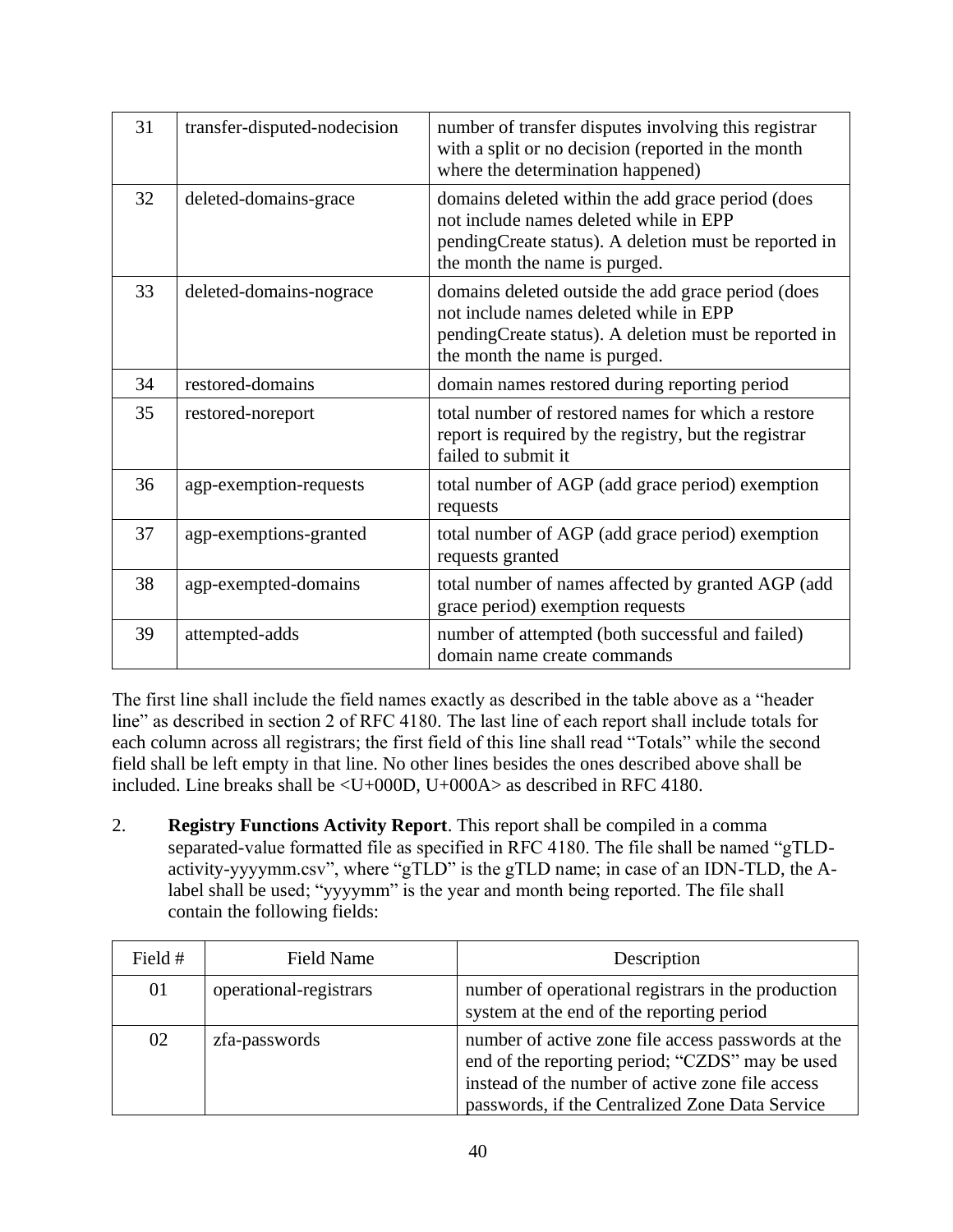| Field # | <b>Field Name</b>          | Description                                                                                                                                               |
|---------|----------------------------|-----------------------------------------------------------------------------------------------------------------------------------------------------------|
|         |                            | (CZDS) is used to provide the zone file to the end<br>user                                                                                                |
| 03      | whois-43-queries           | number of WHOIS (port-43) queries responded<br>during the reporting period                                                                                |
| 04      | web-whois-queries          | number of Web-based Whois queries responded<br>during the reporting period, not including<br>searchable Whois                                             |
| 05      | searchable-whois-queries   | number of searchable Whois queries responded<br>during the reporting period, if offered                                                                   |
| 06      | dns-udp-queries-received   | number of DNS queries received over UDP<br>transport during the reporting period                                                                          |
| 07      | dns-udp-queries-responded  | number of DNS queries received over UDP<br>transport that were responded during the reporting<br>period                                                   |
| 08      | dns-tcp-queries-received   | number of DNS queries received over TCP<br>transport during the reporting period                                                                          |
| 09      | dns-tcp-queries-responded  | number of DNS queries received over TCP<br>transport that were responded during the reporting<br>period                                                   |
| 10      | srs-dom-check              | number of SRS (EPP and any other interface)<br>domain name "check" requests responded during<br>the reporting period                                      |
| 11      | srs-dom-create             | number of SRS (EPP and any other interface)<br>domain name "create" requests responded during<br>the reporting period                                     |
| 12      | srs-dom-delete             | number of SRS (EPP and any other interface)<br>domain name "delete" requests responded during<br>the reporting period                                     |
| 13      | srs-dom-info               | number of SRS (EPP and any other interface)<br>domain name "info" requests responded during the<br>reporting period                                       |
| 14      | srs-dom-renew              | number of SRS (EPP and any other interface)<br>domain name "renew" requests responded during<br>the reporting period                                      |
| 15      | srs-dom-rgp-restore-report | number of SRS (EPP and any other interface)<br>domain name RGP "restore" requests delivering a<br>restore report responded during the reporting<br>period |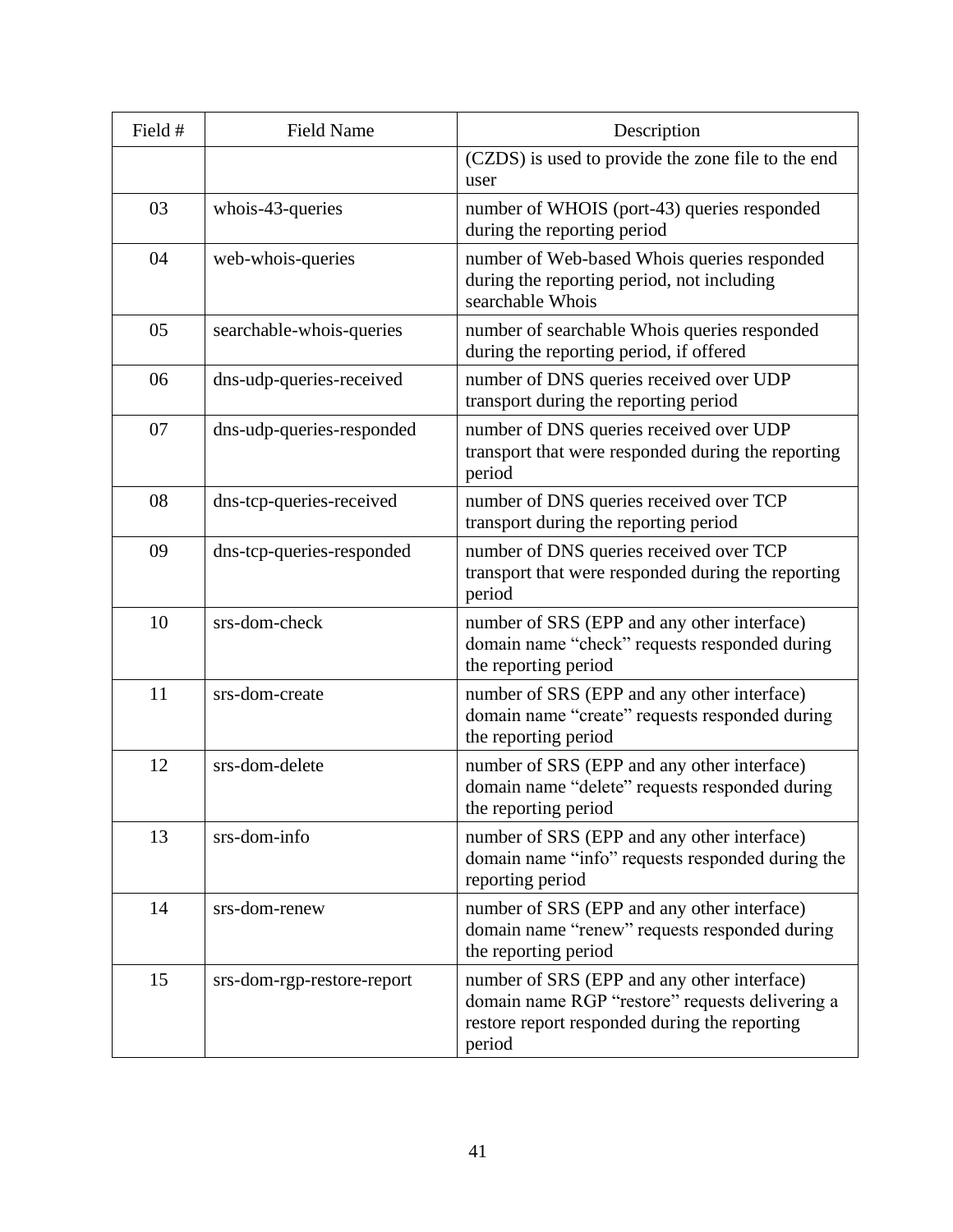| Field # | <b>Field Name</b>           | Description                                                                                                                                                   |
|---------|-----------------------------|---------------------------------------------------------------------------------------------------------------------------------------------------------------|
| 16      | srs-dom-rgp-restore-request | number of SRS (EPP and any other interface)<br>domain name RGP "restore" requests responded<br>during the reporting period                                    |
| 17      | srs-dom-transfer-approve    | number of SRS (EPP and any other interface)<br>domain name "transfer" requests to approve<br>transfers responded during the reporting period                  |
| 18      | srs-dom-transfer-cancel     | number of SRS (EPP and any other interface)<br>domain name "transfer" requests to cancel<br>transfers responded during the reporting period                   |
| 19      | srs-dom-transfer-query      | number of SRS (EPP and any other interface)<br>domain name "transfer" requests to query about a<br>transfer responded during the reporting period             |
| 20      | srs-dom-transfer-reject     | number of SRS (EPP and any other interface)<br>domain name "transfer" requests to reject transfers<br>responded during the reporting period                   |
| 21      | srs-dom-transfer-request    | number of SRS (EPP and any other interface)<br>domain name "transfer" requests to request<br>transfers responded during the reporting period                  |
| 22      | srs-dom-update              | number of SRS (EPP and any other interface)<br>domain name "update" requests (not including<br>RGP restore requests) responded during the<br>reporting period |
| 23      | srs-host-check              | number of SRS (EPP and any other interface) host<br>"check" requests responded during the reporting<br>period                                                 |
| 24      | srs-host-create             | number of SRS (EPP and any other interface) host<br>"create" requests responded during the reporting<br>period                                                |
| 25      | srs-host-delete             | number of SRS (EPP and any other interface) host<br>"delete" requests responded during the reporting<br>period                                                |
| 26      | srs-host-info               | number of SRS (EPP and any other interface) host<br>"info" requests responded during the reporting<br>period                                                  |
| 27      | srs-host-update             | number of SRS (EPP and any other interface) host<br>"update" requests responded during the reporting<br>period                                                |
| 28      | srs-cont-check              | number of SRS (EPP and any other interface)<br>contact "check" requests responded during the<br>reporting period                                              |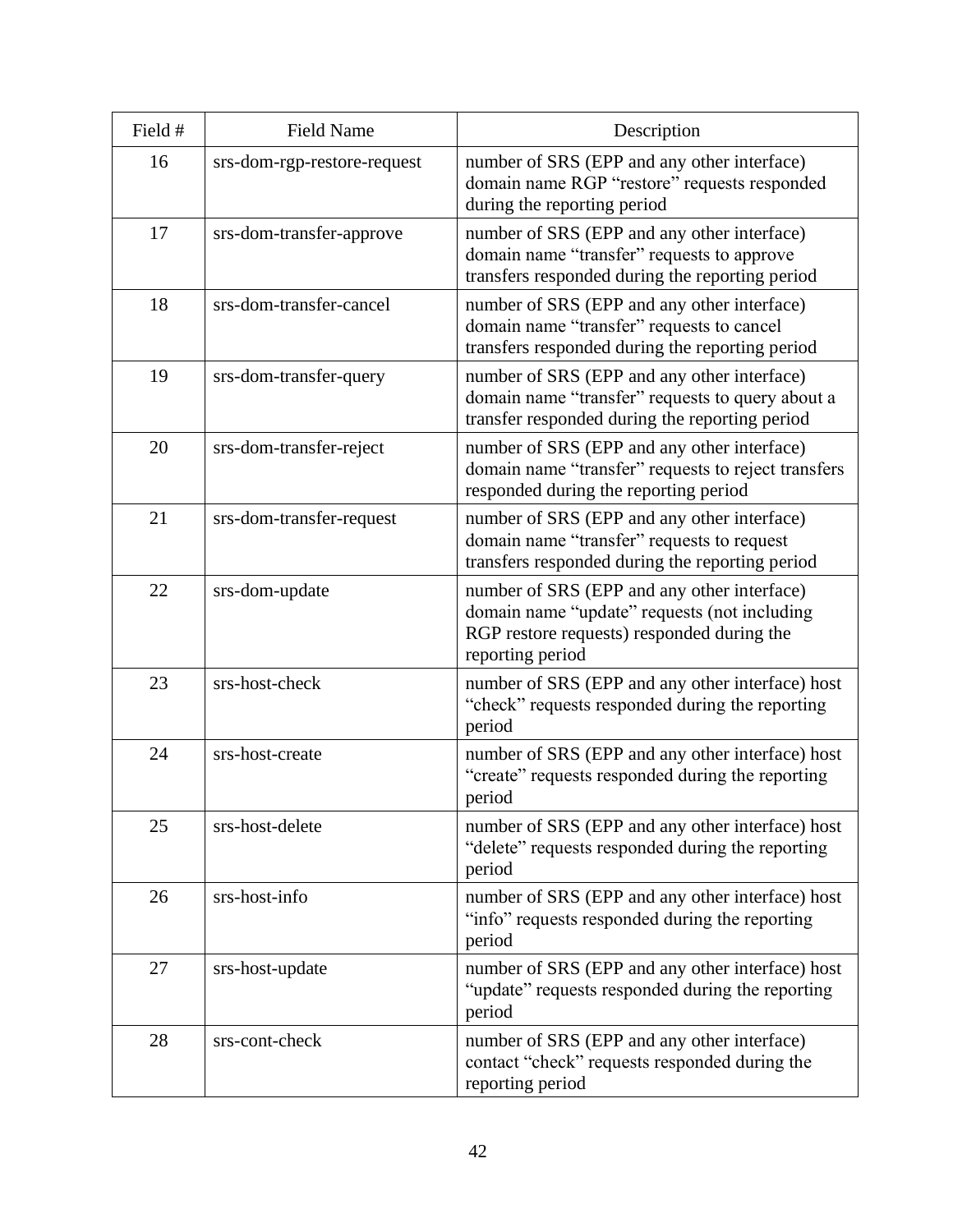| Field # | <b>Field Name</b>         | Description                                                                                                                                   |
|---------|---------------------------|-----------------------------------------------------------------------------------------------------------------------------------------------|
| 29      | srs-cont-create           | number of SRS (EPP and any other interface)<br>contact "create" requests responded during the<br>reporting period                             |
| 30      | srs-cont-delete           | number of SRS (EPP and any other interface)<br>contact "delete" requests responded during the<br>reporting period                             |
| 31      | srs-cont-info             | number of SRS (EPP and any other interface)<br>contact "info" requests responded during the<br>reporting period                               |
| 32      | srs-cont-transfer-approve | number of SRS (EPP and any other interface)<br>contact "transfer" requests to approve transfers<br>responded during the reporting period      |
| 33      | srs-cont-transfer-cancel  | number of SRS (EPP and any other interface)<br>contact "transfer" requests to cancel transfers<br>responded during the reporting period       |
| 34      | srs-cont-transfer-query   | number of SRS (EPP and any other interface)<br>contact "transfer" requests to query about a<br>transfer responded during the reporting period |
| 35      | srs-cont-transfer-reject  | number of SRS (EPP and any other interface)<br>contact "transfer" requests to reject transfers<br>responded during the reporting period       |
| 36      | srs-cont-transfer-request | number of SRS (EPP and any other interface)<br>contact "transfer" requests to request transfers<br>responded during the reporting period      |
| 37      | srs-cont-update           | number of SRS (EPP and any other interface)<br>contact "update" requests responded during the<br>reporting period                             |

The first line shall include the field names exactly as described in the table above as a "header line" as described in section 2 of RFC 4180. No other lines besides the ones described above shall be included. Line breaks shall be <U+000D, U+000A> as described in RFC 4180.

For gTLDs that are part of a single-instance Shared Registry System, the Registry Functions Activity Report may include the total contact or host transactions for all the gTLDs in the system.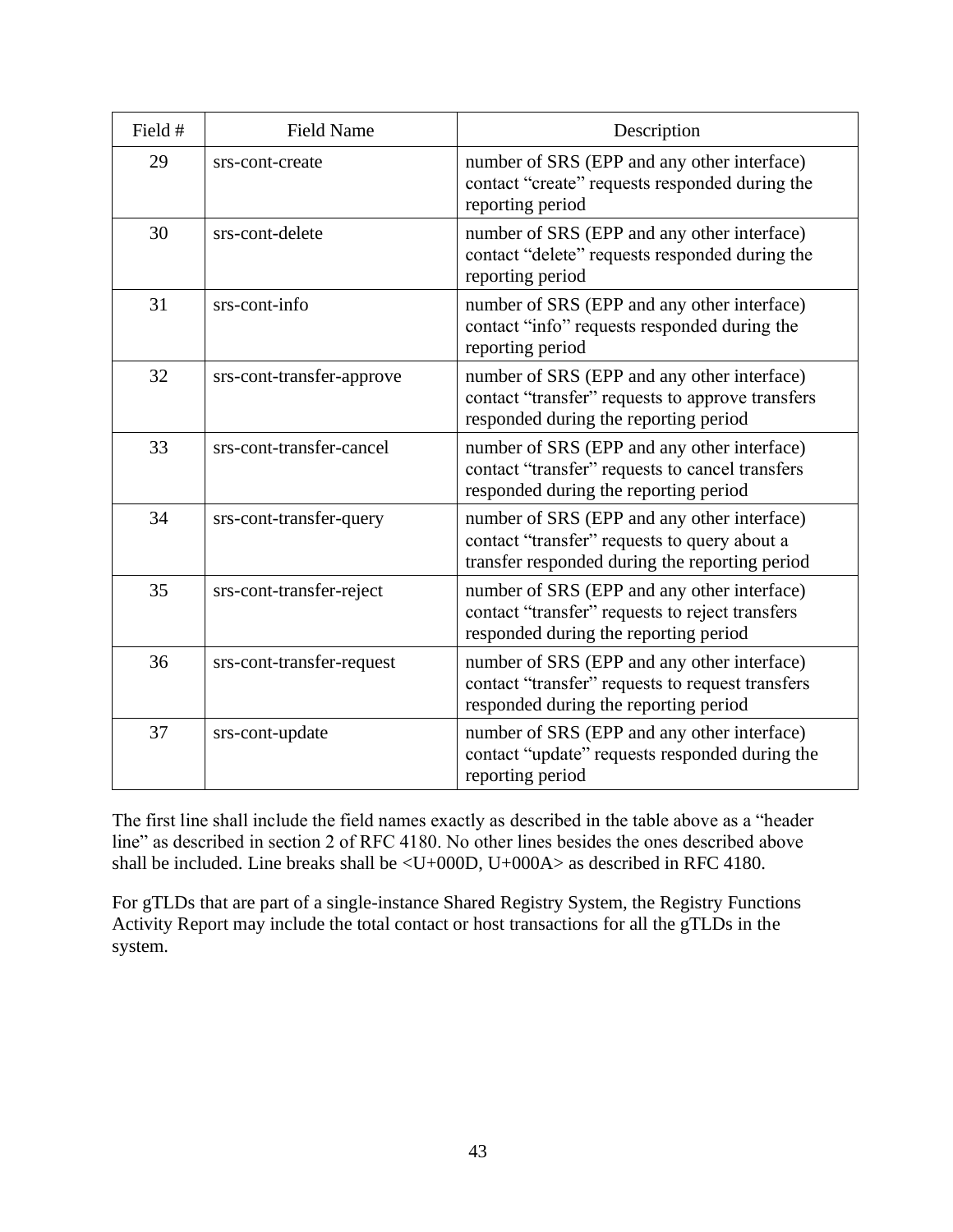# **REGISTRATION DATA PUBLICATION SERVICES**

1. **Registration Data Directory Services**. Registry Operator will operate a WHOIS service available via port 43 in accordance with RFC 3912, and a web-based Directory Service at <whois.nic.TLD> providing free public query-based access to at least the following elements in the following format. ICANN reserves the right to specify alternative formats and protocols, and upon such specification, the Registry Operator will implement such alternative specification as soon as reasonably practicable.

Registry Operator shall implement a new standard supporting access to domain name registration data (SAC 051) no later than one hundred thirty-five (135) days after it is requested by ICANN if: 1) the IETF produces a standard (i.e., it is published, at least, as a Proposed Standard RFC as specified in RFC 2026); and 2) its implementation is commercially reasonable in the context of the overall operation of the registry.

- 1.1. The format of responses shall follow a semi-free text format outline below, followed by a blank line and a legal disclaimer specifying the rights of Registry Operator, and of the user querying the database.
- 1.2. Each data object shall be represented as a set of key/value pairs, with lines beginning with keys, followed by a colon and a space as delimiters, followed by the value.
- 1.3. For fields where more than one value exists, multiple key/value pairs with the same key shall be allowed (for example to list multiple name servers). The first key/value pair after a blank line should be considered the start of a new record, and should be considered as identifying that record, and is used to group data, such as hostnames and IP addresses, or a domain name and registrant information, together.
- 1.4. The fields specified below set forth the minimum output requirements. Registry Operator may output data fields in addition to those specified below, subject to approval by ICANN, which approval shall not be unreasonably withheld.

#### 1.5. **Domain Name Data:**

#### 1.5.1 **Query format:** whois EXAMPLE.TLD

#### 1.5.2 **Response format:**

Domain Name: EXAMPLE.TLD Domain ID: D1234567-TLD WHOIS Server: whois.example.tld Referral URL: http://www.example.tld Updated Date: 2009-05-29T20:13:00Z Creation Date: 2000-10-08T00:45:00Z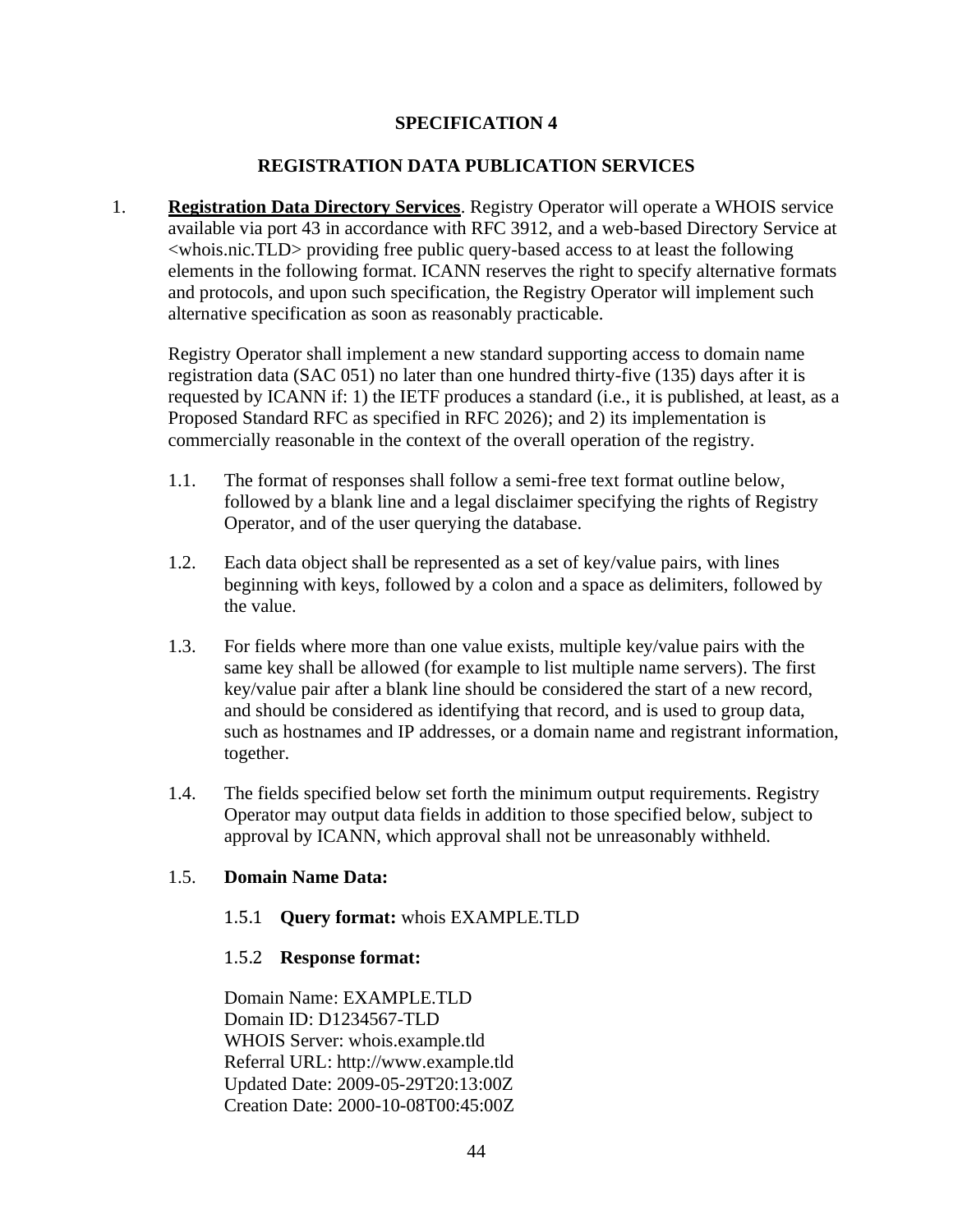Registry Expiry Date: 2010-10-08T00:44:59Z Sponsoring Registrar: EXAMPLE REGISTRAR LLC Sponsoring Registrar IANA ID: 5555555 Domain Status: clientDeleteProhibited Domain Status: clientRenewProhibited Domain Status: clientTransferProhibited Domain Status: serverUpdateProhibited Registrant ID: 5372808-ERL Registrant Name: EXAMPLE REGISTRANT Registrant Organization: EXAMPLE ORGANIZATION Registrant Street: 123 EXAMPLE STREET Registrant City: ANYTOWN Registrant State/Province: AP Registrant Postal Code: A1A1A1 Registrant Country: EX Registrant Phone: +1.5555551212 Registrant Phone Ext: 1234 Registrant Fax: +1.5555551213 Registrant Fax Ext: 4321 Registrant Email: EMAIL@EXAMPLE.TLD Admin ID: 5372809-ERL Admin Name: EXAMPLE REGISTRANT ADMINISTRATIVE Admin Organization: EXAMPLE REGISTRANT ORGANIZATION Admin Street: 123 EXAMPLE STREET Admin City: ANYTOWN Admin State/Province: AP Admin Postal Code: A1A1A1 Admin Country: EX Admin Phone: +1.5555551212 Admin Phone Ext: 1234 Admin Fax: +1.5555551213 Admin Fax Ext: Admin Email: EMAIL@EXAMPLE.TLD Tech ID: 5372811-ERL Tech Name: EXAMPLE REGISTRAR TECHNICAL Tech Organization: EXAMPLE REGISTRAR LLC Tech Street: 123 EXAMPLE STREET Tech City: ANYTOWN Tech State/Province: AP Tech Postal Code: A1A1A1 Tech Country: EX Tech Phone: +1.1235551234 Tech Phone Ext: 1234 Tech Fax: +1.5555551213 Tech Fax Ext: 93 Tech Email: EMAIL@EXAMPLE.TLD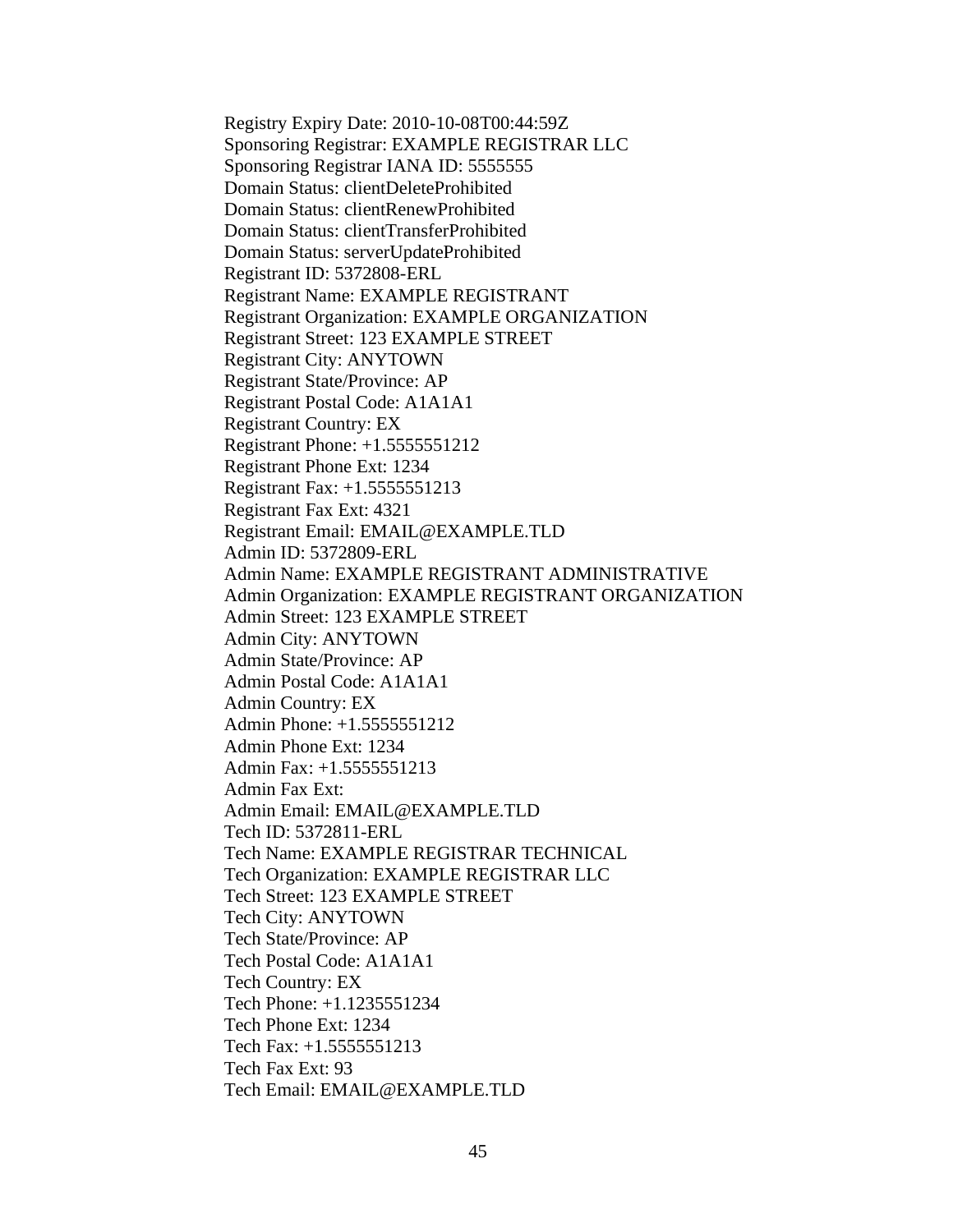Name Server: NS01.EXAMPLEREGISTRAR.TLD Name Server: NS02.EXAMPLEREGISTRAR.TLD DNSSEC: signedDelegation DNSSEC: unsigned >>> Last update of WHOIS database: 2009-05-29T20:15:00Z <<<

#### 1.6. **Registrar Data:**

1.6.1 **Query format**: whois "registrar Example Registrar, Inc."

#### 1.6.2 **Response format**:

Registrar Name: Example Registrar, Inc. Street: 1234 Admiralty Way City: Marina del Rey State/Province: CA Postal Code: 90292 Country: US Phone Number: +1.3105551212 Fax Number: +1.3105551213 Email: registrar@example.tld WHOIS Server: whois.example-registrar.tld Referral URL: http://www.example-registrar.tld Admin Contact: Joe Registrar Phone Number: +1.3105551213 Fax Number: +1.3105551213 Email: joeregistrar@example-registrar.tld Admin Contact: Jane Registrar Phone Number: +1.3105551214 Fax Number: +1.3105551213 Email: janeregistrar@example-registrar.tld Technical Contact: John Geek Phone Number: +1.3105551215 Fax Number: +1.3105551216 Email: johngeek@example-registrar.tld >>> Last update of WHOIS database: 2009-05-29T20:15:00Z <<<

#### 1.7. **Nameserver Data:**

1.7.1 **Query format**: whois "nameserver (nameserver name)", or whois "nameserver (IP Address)." For example: whois "nameserver NS1.EXAMPLE.TLD".

#### 1.7.2 **Response format:**

Server Name: NS1.EXAMPLE.TLD IP Address: 192.0.2.123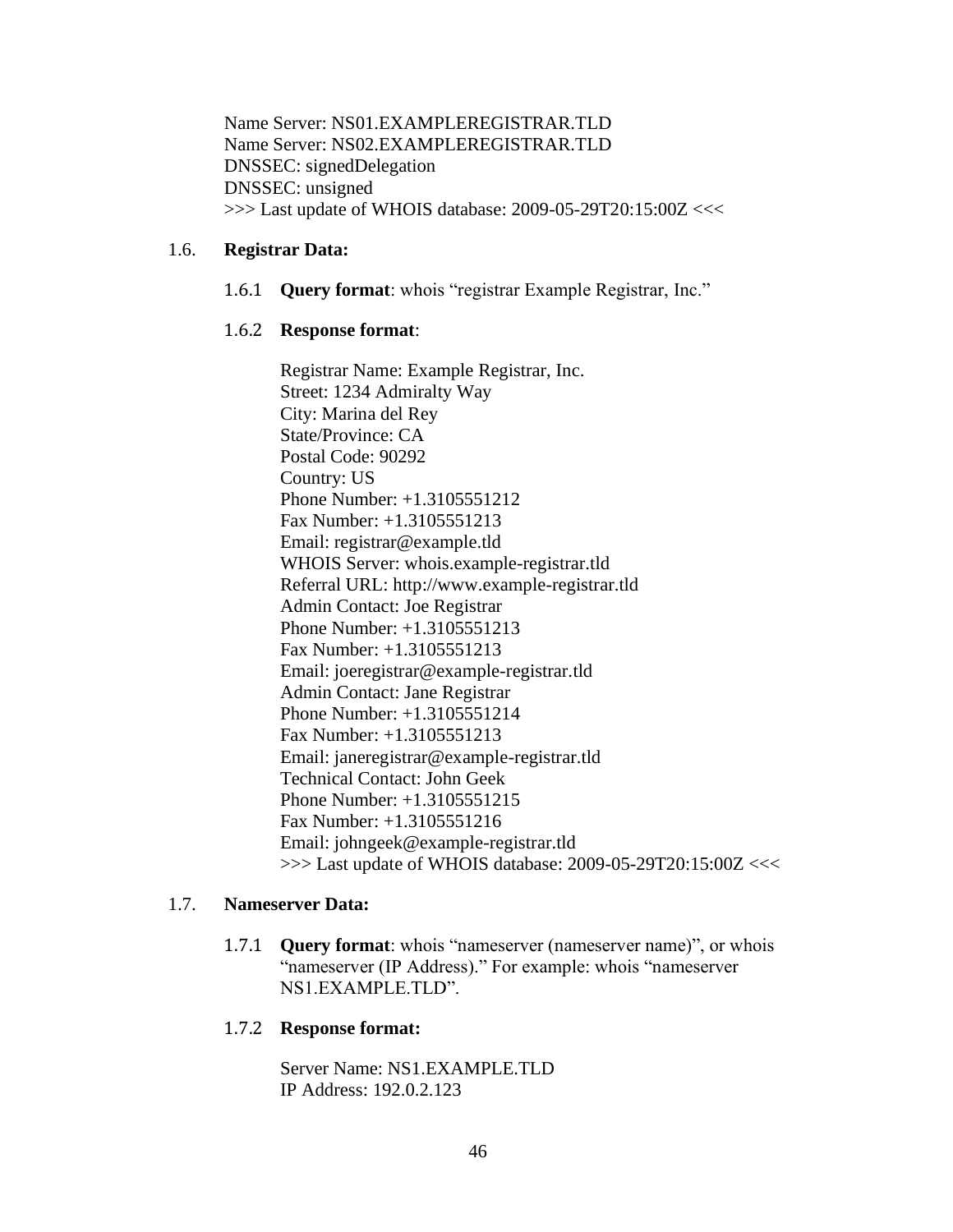IP Address: 2001:0DB8::1 Registrar: Example Registrar, Inc. WHOIS Server: whois.example-registrar.tld Referral URL: http://www.example-registrar.tld >>> Last update of WHOIS database: 2009-05-29T20:15:00Z <<<

- 1.8. The format of the following data fields: domain status, individual and organizational names, address, street, city, state/province, postal code, country, telephone and fax numbers (the extension will be provided as a separate field as shown above), email addresses, date and times should conform to the mappings specified in EPP RFCs 5730-5734 so that the display of this information (or values return in WHOIS responses) can be uniformly processed and understood.
- 1.9. In order to be compatible with ICANN's common interface for WHOIS (InterNIC), WHOIS output shall be in the format outline above.
- 1.10. **Searchability**. Offering searchability capabilities on the Directory Services is optional but if offered by the Registry Operator it shall comply with the specification described in this section.
	- 1.10.1 Registry Operator will offer searchability on the web-based Directory Service.
	- 1.10.2 Registry Operator will offer partial match capabilities, at least, on the following fields: domain name, contacts and registrant's name, and contact and registrant's postal address, including all the sub-fields described in EPP (e.g., street, city, state or province, etc.).
	- 1.10.3 Registry Operator will offer exact-match capabilities, at least, on the following fields: Registrar ID, name server name, and name server's IP address (only applies to IP addresses stored by the registry, i.e., glue records).
	- 1.10.4 Registry Operator will offer Boolean search capabilities supporting, at least, the following logical operators to join a set of search criteria: AND, OR, NOT.
	- 1.10.5 Search results will include domain names matching the search criteria.
	- 1.10.6 Registry Operator will: 1) implement appropriate measures to avoid abuse of this feature (e.g., permitting access only to legitimate authorized users); and 2) ensure the feature is in compliance with any applicable privacy laws or policies.
- 1.11. Registry Operator shall provide a link on the primary website for the TLD (i.e., the website provided to ICANN for publishing on the ICANN website) to a web page designated by ICANN containing WHOIS policy and educational materials.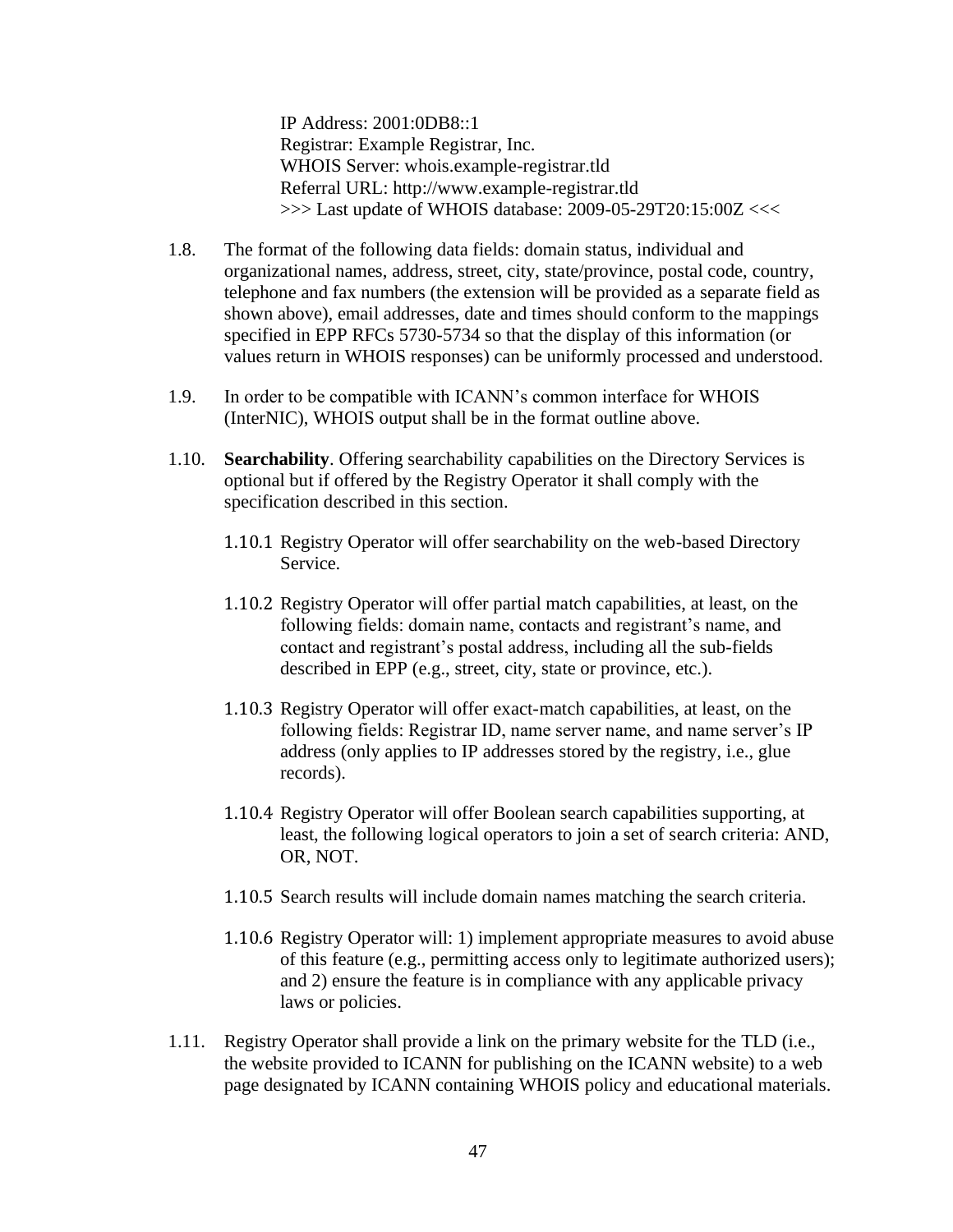#### 2. **Zone File Access**

#### 2.1. **Third-Party Access**

- 2.1.1 **Zone File Access Agreement**. Registry Operator will enter into an agreement with any Internet user, which will allow such user to access an Internet host server or servers designated by Registry Operator and download zone file data. The agreement will be standardized, facilitated and administered by a Centralized Zone Data Access Provider, which may be ICANN or an ICANN designee (the "CZDA Provider"). Registry Operator (optionally through the CZDA Provider) will provide access to zone file data per Section 2.1.3 of this Specification and do so using the file format described in Section 2.1.4 of this Specification. Notwithstanding the foregoing, (a) the CZDA Provider may reject the request for access of any user that does not satisfy the credentialing requirements in Section 2.1.2 below; (b) Registry Operator may reject the request for access of any user that does not provide correct or legitimate credentials under Section 2.1.2 below or where Registry Operator reasonably believes will violate the terms of Section 2.1.5 below; and, (c) Registry Operator may revoke access of any user if Registry Operator has evidence to support that the user has violated the terms of Section 2.1.5 below.
- 2.1.2 **Credentialing Requirements**. Registry Operator, through the facilitation of the CZDA Provider, will request each user to provide it with information sufficient to correctly identify and locate the user. Such user information will include, without limitation, company name, contact name, address, telephone number, facsimile number, email address and IP address.
- 2.1.3 **Grant of Access**. Each Registry Operator (optionally through the CZDA Provider) will provide the Zone File SFTP (or other Registry supported) service for an ICANN-specified and managed URL (specifically,  $\langle TLD \rangle$ .zda.icann.org where  $\langle TLD \rangle$  is the TLD for which the registry is responsible) for the user to access the Registry's zone data archives. Registry Operator will grant the user a non-exclusive, nontransferable, limited right to access Registry Operator's (optionally CZDA Provider's) Zone File hosting server, and to transfer a copy of the top-level domain zone files, and any associated cryptographic checksum files no more than once per 24 hour period using SFTP, or other data transport and access protocols that may be prescribed by ICANN. For every zone file access server, the zone files are in the top-level directory called <zone>.zone.gz, with <zone>.zone.gz.md5 and <zone>.zone.gz.sig to verify downloads. If the Registry Operator (or the CZDA Provider) also provides historical data, it will use the naming pattern <zone>-yyyymmdd.zone.gz, etc.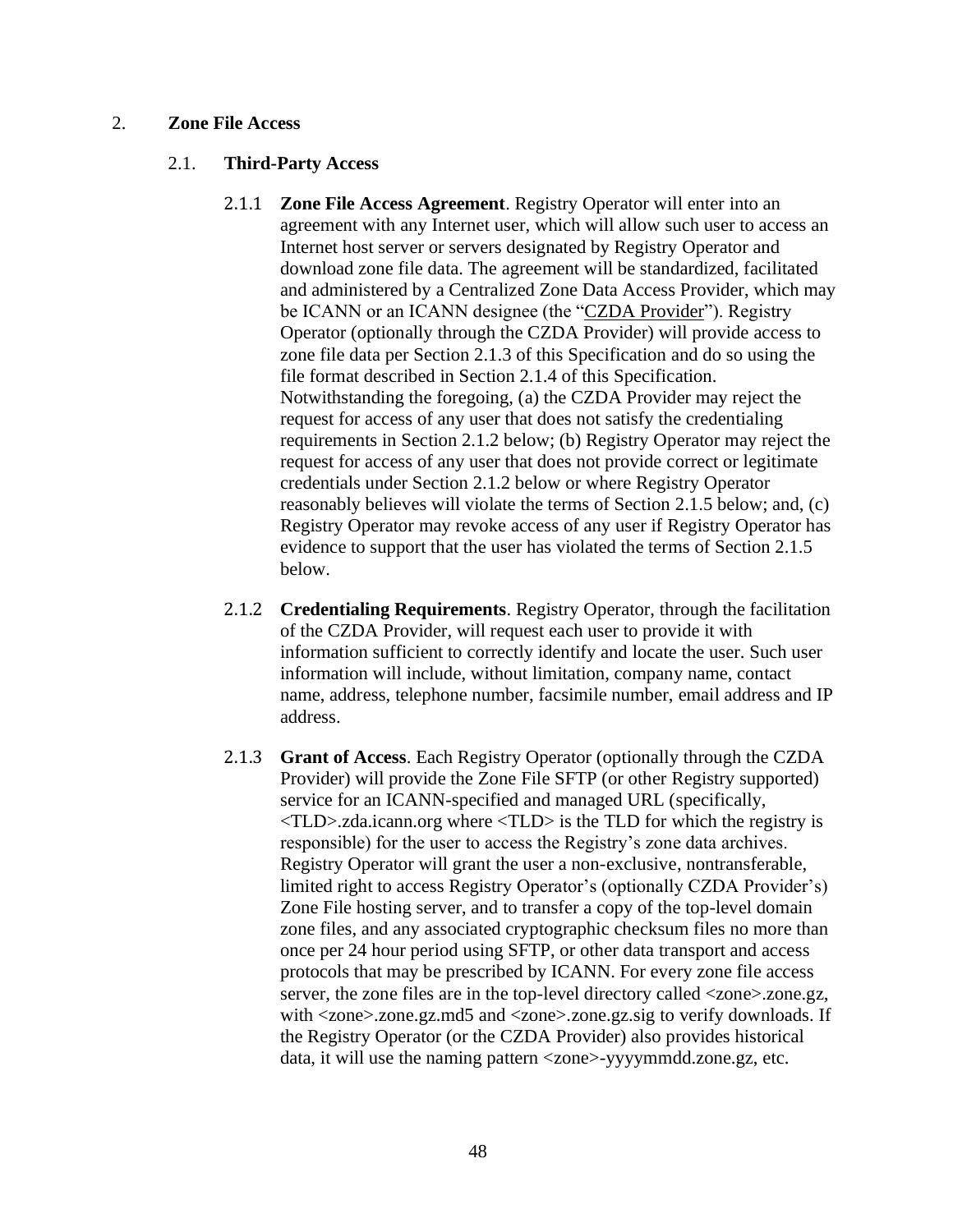- 2.1.4 **File Format Standard**. Registry Operator (optionally through the CZDA Provider) will provide zone files using a subformat of the standard Master File format as originally defined in RFC 1035, Section 5, including all the records present in the actual zone used in the public DNS. Sub-format is as follows:
	- 1. Each record must include all fields in one line as: <domain-name>  $\langle TTL \rangle \langle class \rangle \langle type \rangle \langle RDATA \rangle.$
	- 2. Class and Type must use the standard mnemonics and must be in lower case.
	- 3. TTL must be present as a decimal integer.
	- 4. Use of  $\X$  and  $\DDD$  inside domain names is allowed.
	- 5. All domain names must be in lower case.
	- 6. Must use exactly one tab as separator of fields inside a record.
	- 7. All domain names must be fully qualified.
	- 8. No \$ORIGIN directives.
	- 9. No use of " $\hat{a}$ " to denote current origin.
	- 10. No use of "blank domain names" at the beginning of a record to continue the use of the domain name in the previous record.
	- 11. No \$INCLUDE directives.
	- 12. No \$TTL directives.
	- 13. No use of parentheses, e.g., to continue the list of fields in a record across a line boundary.
	- 14. No use of comments.
	- 15. No blank lines.
	- 16. The SOA record should be present at the top and (duplicated at) the end of the zone file.
	- 17. With the exception of the SOA record, all the records in a file must be in alphabetical order.
	- 18. One zone per file. If a TLD divides its DNS data into multiple zones, each zone goes into a separate file named as above, with all the files combined using tar into a file called <tld>.zone.tar.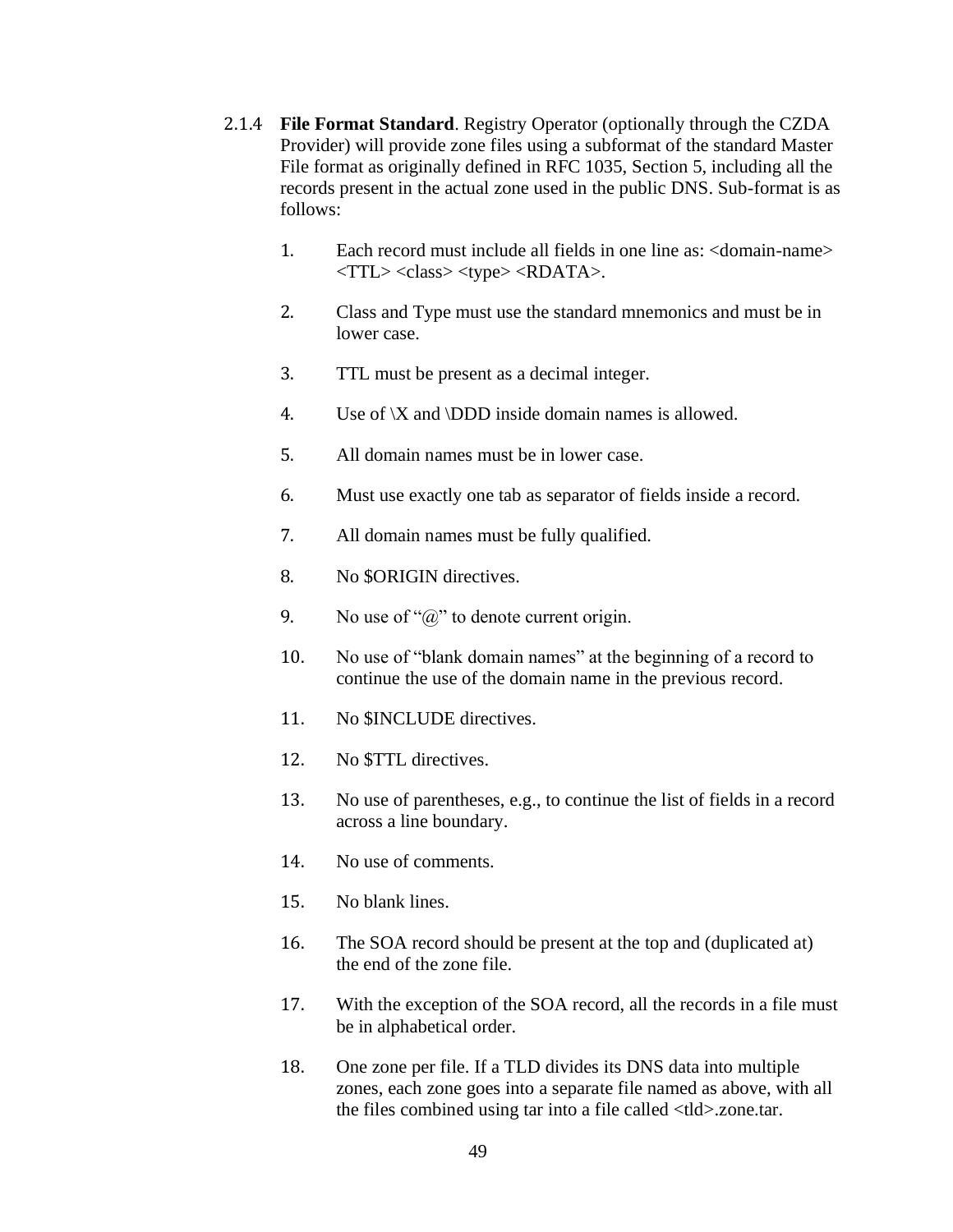- 2.1.5 **Use of Data by User**. Registry Operator will permit user to use the zone file for lawful purposes; provided that (a) user takes all reasonable steps to protect against unauthorized access to, use of, and disclosure of the data, and (b) under no circumstances will Registry Operator be required or permitted to allow user to use the data to (i) allow, enable or otherwise support any marketing activities to entities other than the user's existing customers, regardless of the medium used (such media include but are not limited to transmission by e-mail, telephone, facsimile, postal mail, SMS, and wireless alerts of mass unsolicited, commercial advertising or solicitations to entities), (ii) enable high volume, automated, electronic processes that send queries or data to the systems of Registry Operator or any ICANN-accredited registrar, or (iii) interrupt, disrupt or interfere in the normal business operations of any registrant.
- 2.1.6 **Term of Use**. Registry Operator, through CZDA Provider, will provide each user with access to the zone file for a period of not less than three (3) months. Registry Operator will allow users to renew their Grant of Access.
- 2.1.7 **No Fee for Access**. Registry Operator will provide, and CZDA Provider will facilitate, access to the zone file to user at no cost.

# 2.2. **Co-operation**

- 2.2.1 **Assistance**. Registry Operator will co-operate and provide reasonable assistance to ICANN and the CZDA Provider to facilitate and maintain the efficient access of zone file data by permitted users as contemplated under this Schedule.
- 2.3. **ICANN Access**. Registry Operator shall provide bulk access to the zone files for the TLD to ICANN or its designee on a continuous basis in the manner ICANN may reasonably specify from time to time. Access will be provided at least daily. Zone files will include SRS data committed as close as possible to 00:00:00 UTC.
- 2.4. **Emergency Operator Access**. Registry Operator shall provide bulk access to the zone files for the TLD to the Emergency Operators designated by ICANN on a continuous basis in the manner ICANN may reasonably specify from time to time.

#### 3. **Bulk Registration Data Access to ICANN**

3.1. **Periodic Access to Thin Registration Data**. In order to verify and ensure the operational stability of Registry Services as well as to facilitate compliance checks on accredited registrars, Registry Operator will provide ICANN on a weekly basis (the day to be designated by ICANN) with up-to-date Registration Data as specified below. Data will include data committed as of 00:00:00 UTC on the day previous to the one designated for retrieval by ICANN.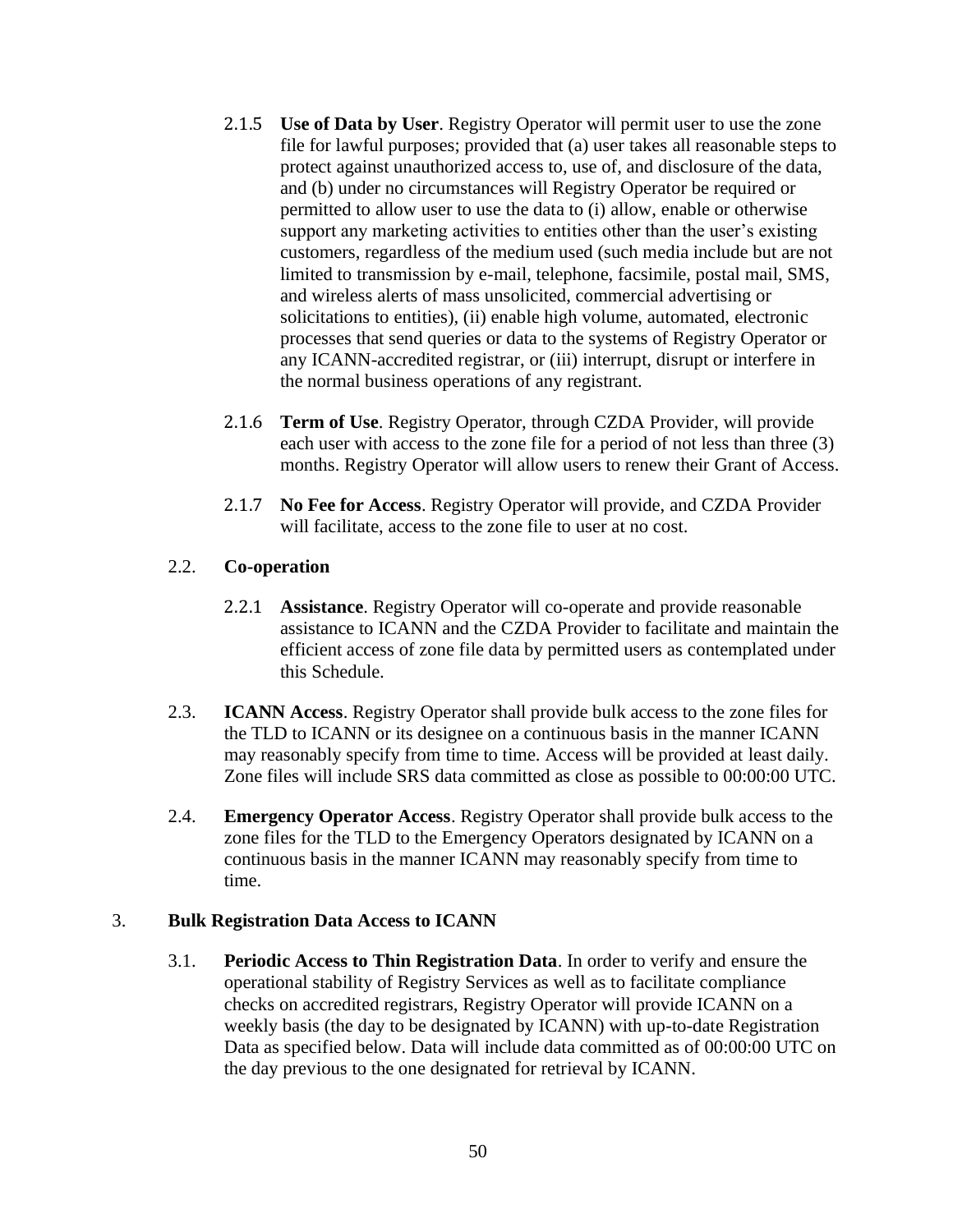- 3.1.1 **Contents**. Registry Operator will provide, at least, the following data for all registered domain names: domain name, domain name repository object id (roid), Registrar ID (IANA ID), statuses, last updated date, creation date, expiration date, and name server names. For sponsoring registrars, at least, it will provide: registrar name, registrar id (IANA ID), hostname of registrar Whois server, and URL of registrar.
- 3.1.2 **Format**. The data will be provided in the format specified in Specification 2 for Data Escrow (including encryption, signing, etc.) but including only the fields mentioned in the previous section, i.e., the file will only contain Domain and Registrar objects with the fields mentioned above. Registry Operator has the option to provide a full deposit file instead as specified in Specification 2.
- 3.1.3 **Access**. Registry Operator will have the file(s) ready for download as of 00:00:00 UTC on the day designated for retrieval by ICANN. The file(s) will be made available for download by SFTP, though ICANN may request other means in the future.
- 3.2. **Exceptional Access to Thick Registration Data**. In case of a registrar failure, deaccreditation, court order, etc. that prompts the temporary or definitive transfer of its domain names to another registrar, at the request of ICANN, Registry Operator will provide ICANN with up-to-date data for the domain names of the losing registrar. The data will be provided in the format specified in Specification 2 for Data Escrow. The file will only contain data related to the domain names of the losing registrar. Registry Operator will provide the data as soon as commercially practicable, but in no event later than five (5) calendar days following ICANN's request. Unless otherwise agreed by Registry Operator and ICANN, the file will be made available for download by ICANN in the same manner as the data specified in Section 3.1 of this Specification.
- 4. **Registration Data Access Protocol (RDAP) Global Amendment.** Registry Operator acknowledges and agrees that the Global Amendment to the Base Registry Agreement (defined as the registry agreement set forth at https://www.icann.org/resources/pages/registries/registries-agreements-en, as may be amended from time to time) implementing Registration Data Access Protocol ("RDAP"), including adding new terms related to Registration Data Directory Services (such amendment, the "RDAP Global Amendment"), shall, in both form and substance, be incorporated in and applicable to this Agreement upon the effective date of the RDAP Global Amendment (such date, the "RDAP Global Amendment Effective Date"). ICANN shall give Registry Operator sixty (60) days' prior written notice of the anticipated RDAP Global Amendment Effective Date.

As soon as reasonably practicable following such notice, ICANN shall deliver to Registry Operator a draft amendment revising the terms of this Agreement as necessary to incorporate the terms of the RDAP Global Amendment (the "Registry Agreement Amendment"). Both parties shall use commercially reasonable efforts to finalize the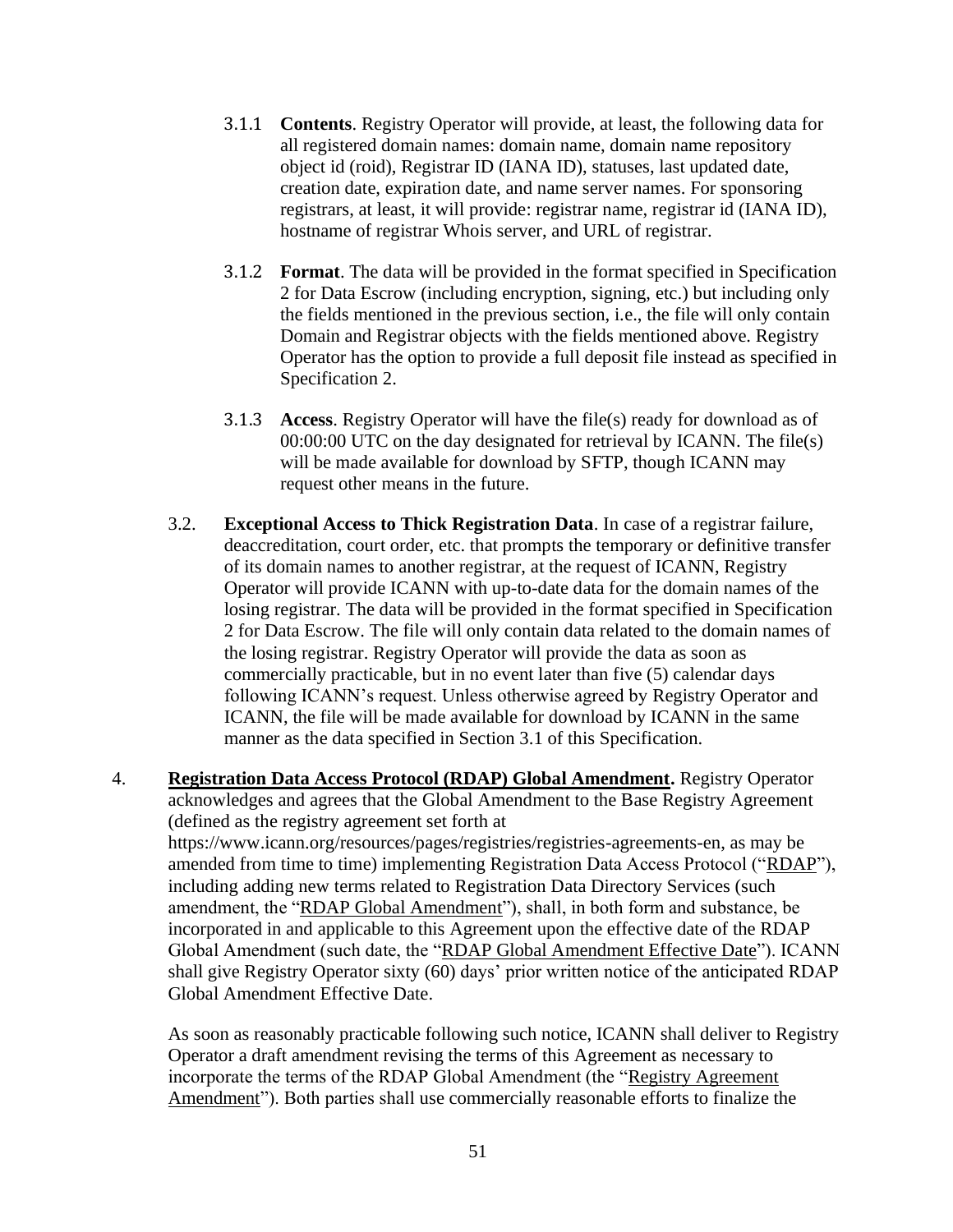terms of the Registry Agreement Amendment prior to the RDAP Global Amendment Effective Date. Following the RDAP Global Amendment Effective Date and until the effective date of the Registry Agreement Amendment, Registry Operator shall comply with the terms of the RDAP Global Amendment, unless compliance with any term or provision thereof is waived by ICANN in writing.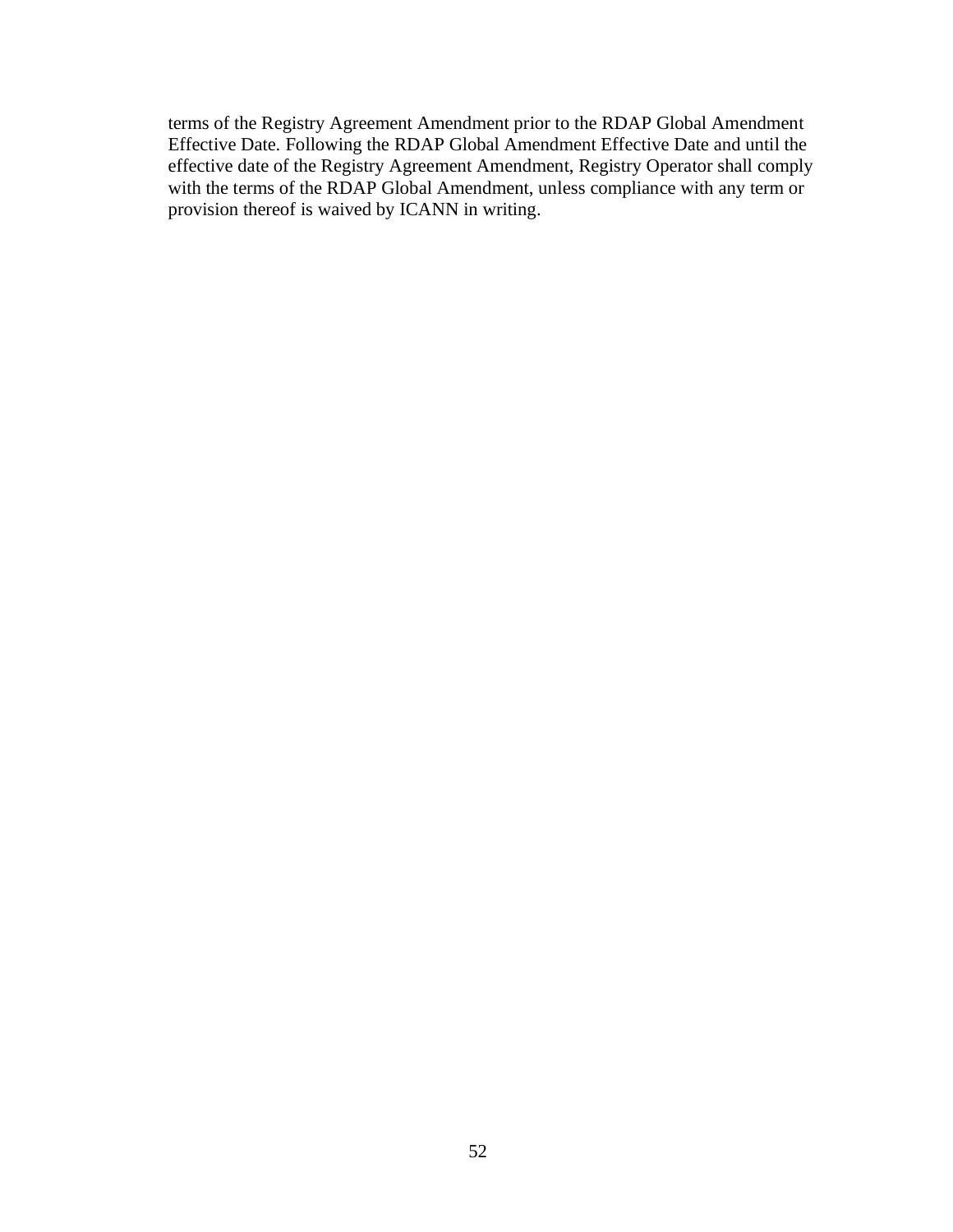#### **SCHEDULE OF RESERVED NAMES**

Except to the extent that ICANN otherwise expressly authorizes in writing, and subject to the terms and conditions of this Specification, Registry Operator shall reserve the following labels from initial (i.e., other than renewal) registration within the TLD. If using selfallocation, the Registry Operator must show the registration in the RDDS. In the case of IDN names (as indicated below), IDN variants will be identified according to the registry operator IDN registration policy, where applicable.

- 1. **Example.** The ASCII label "EXAMPLE" shall be withheld from registration or allocated to Registry Operator at the second level and at all other levels within the TLD at which Registry Operator offers registrations (such second level and all other levels are collectively referred to herein as, "All Levels"). Such label may not be activated in the DNS, and may not be released for registration to any person or entity other than Registry Operator. Upon conclusion of Registry Operator's designation as operator of the registry for the TLD, such withheld or allocated label shall be transferred as specified by ICANN. Registry Operator may self-allocate and renew such name without use of an ICANN accredited registrar, which will not be considered Transactions for purposes of Section 7.2(c) of the Agreement.
- 2. **Two Character Labels**. All two character labels that were previously reserved by Registry Operator pursuant to prior registry agreements between Registry Operator and ICANN may be allocated through ICANN-accredited registrars, subject to the following:
	- 2.1. Registration Policy: For all new registrations after the Effective Date, Registry Operator must include a provision in its publicly available registration policy requiring a representation that the registrant of a letter/letter two-character ASCII label will take steps to ensure against misrepresenting or falsely implying that the registrant or its business is affiliated with a government or country-code manager if such affiliation, sponsorship or endorsement does not exist.
	- 2.2. Post-Registration Complaint Investigation. Registry Operator shall take reasonable steps to investigate and respond to any reports from governmental agencies and ccTLD operators of conduct that causes confusion with the corresponding country code in connection with the use of a letter/letter twocharacter ACSCII domain. In responding to such reports, Registry Operator will not be required to take any action in contravention of applicable law.

#### 3. **Reservations for Registry Operations**.

3.1. The following ASCII labels must be withheld from registration or allocated to Registry Operator at All Levels for use in connection with the operation of the registry for the TLD: WWW, RDDS and WHOIS. The following ASCII label must be allocated to Registry Operator upon delegation into the root zone at All Levels for use in connection with the operation of the registry for the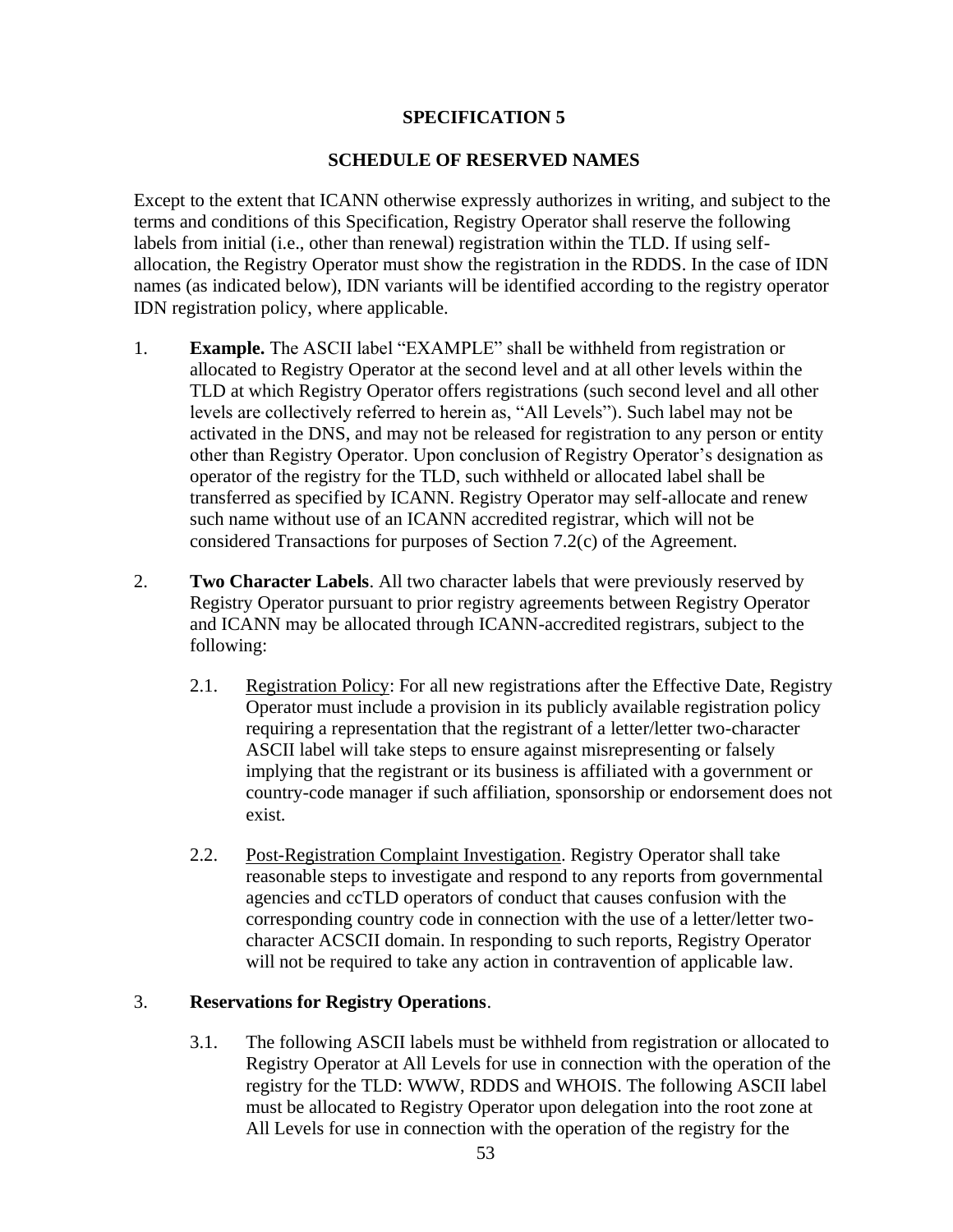TLD: NIC. Registry Operator may activate WWW, RDDS and WHOIS in the DNS, but must activate NIC in the DNS, as necessary for the operation of the TLD (in accordance with the provisions of Exhibit A, the ASCII label NIC must be provisioned in the DNS as a zone cut using NS resource records). None of WWW, RDDS, WHOIS or NIC may be released or registered to any person (other than Registry Operator) or third party. Upon conclusion of Registry Operator's designation as operator of the registry for the TLD all such withheld or allocated names shall be transferred as specified by ICANN. Registry Operator may self-allocate and renew such names without use of an ICANN accredited registrar, which will not be considered Transactions for purposes of Section 7.2(c) of the Agreement. Such domains shall be identified by Registrar ID 9999.

3.1.1 If Exhibit A to the Agreement specifically provides that Registry Operator may offer registration of IDNs, Registry Operator may also activate a language-specific translation or transliteration of the term "NIC" or an abbreviation for the translation of the term "Network Information Center" in the DNS in accordance with Registry Operator's IDN Tables and IDN Registration Rules. Such translation, transliteration or abbreviation may be reserved by Registry Operator and used in addition to the label NIC to provide any required registry functions. For the avoidance of doubt, Registry Operator is required to activate the ASCII label NIC pursuant to Section 3.1 of this Specification 5.

#### 3.2. [RESERVED]

- 3.3. Registry Operator may withhold from registration or allocate to Registry Operator names (including their IDN variants, where applicable) at All Levels in accordance with Section  $3.1(c)(i)(B)$  of the Agreement. Such names may not be activated in the DNS, but may be released for registration to Registry Operator or another person or entity at Registry Operator's discretion, subject to compliance with all the terms of this Agreement, including applicable RPMs set forth in Specification 7. Upon conclusion of Registry Operator's designation as operator of the registry for the TLD, all such names that remain withheld from registration or allocated to Registry Operator shall be transferred as specified by ICANN. Upon ICANN's request, Registry Operator shall provide a listing of all names withheld or allocated to Registry Operator pursuant to Section  $3.1(c)(i)(B)$  of the Agreement. Registry Operator may self-allocate and renew such names without use of an ICANN accredited registrar, which will not be considered Transactions for purposes of Section 7.2(a) of the Agreement.
- 3.4. Registry Operator shall allocate the domain name "icann-slamonitoring.<tld>" to the ICANN testing registrar (as such registrar is described in Section 8.2 of Specification 10). If such domain name is not available for registration in the TLD or is otherwise inconsistent with the registration policies of the TLD, Registry Operator may allocate a different domain name to the ICANN testing registrar in consultation with ICANN. The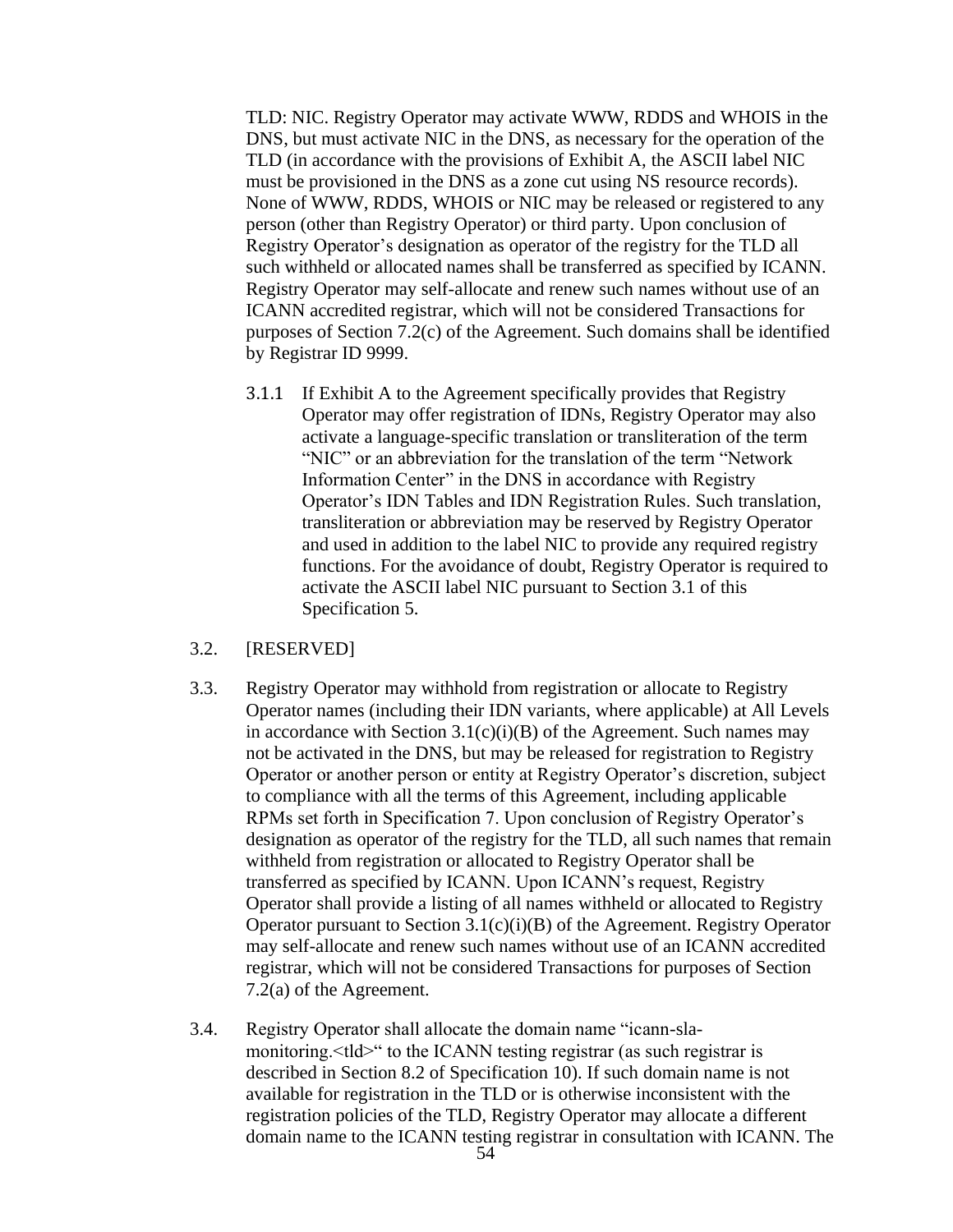allocation of any such alternative domain name will be communicated to ICANN following such consultation. The allocation of the domain name "icann-sla-monitoring.<tld>" to the ICANN testing registrar will not be considered a Transaction for purposes of Section 7.2(c) of the Agreement.

- 4. **Country and Territory Names**. The country and territory names (including their IDN variants, where applicable) contained in the following internationally recognized lists shall be withheld from registration or allocated to Registry Operator at All Levels:
	- 4.1. the short form (in English) of all country and territory names contained on the ISO 3166-1 list, as updated from time to time, including the European Union, which is exceptionally reserved on the ISO 3166-1 list, and its scope extended in August 1999 to any application needing to represent the name European Union <http://www.iso.org/iso/support/country\_codes/iso\_3166\_code\_lists/iso-3166-1\_decoding\_table.htm>;
	- 4.2. the United Nations Group of Experts on Geographical Names, Technical Reference Manual for the Standardization of Geographical Names, Part III Names of Countries of the World; and
	- 4.3. the list of United Nations member states in 6 official United Nations languages prepared by the Working Group on Country Names of the United Nations Conference on the Standardization of Geographical Names;

provided, that the reservation of specific country and territory names (including their IDN variants according to the registry operator IDN registration policy, where applicable) may be released to the extent that Registry Operator reaches agreement with the applicable government(s). Registry Operator must not activate such names in the DNS; provided, that Registry Operator may propose the release of these reservations, subject to review by ICANN's Governmental Advisory Committee and approval by ICANN. Upon conclusion of Registry Operator's designation as operator of the registry for the TLD, all such names that remain withheld from registration or allocated to Registry Operator shall be transferred as specified by ICANN. Registry Operator may self-allocate and renew such names without use of an ICANN accredited registrar, which will not be considered Transactions for purposes of Section 7.2(c) of the Agreement.

- 5. [RESERVED]
- 6. [RESERVED]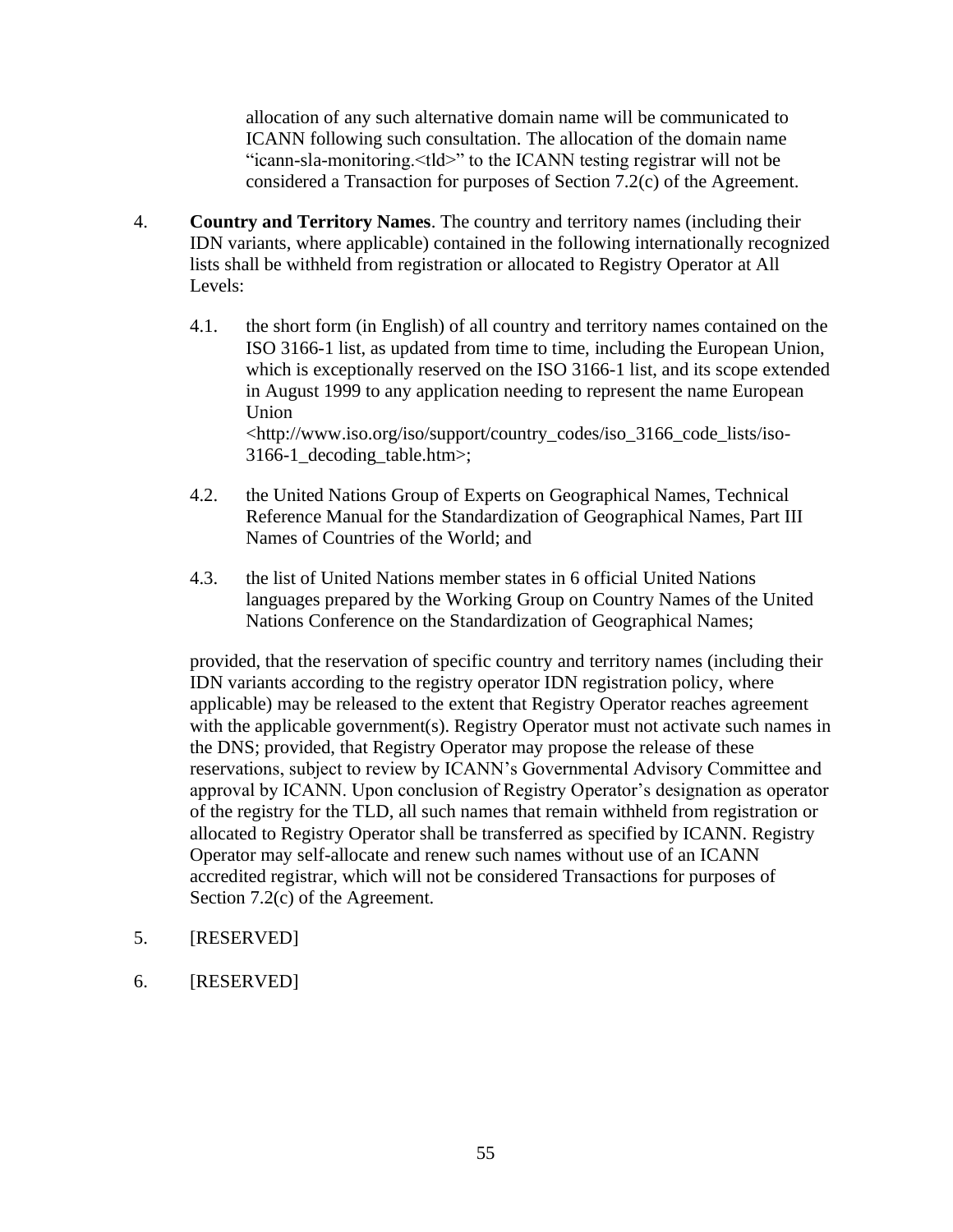## **REGISTRY INTEROPERABILITY AND CONTINUITY SPECIFICATIONS**

#### 1. **Standards Compliance**

- 1.1. **DNS**. Registry Operator shall comply with relevant existing RFCs and those published in the future by the Internet Engineering Task Force (IETF), including all successor standards, modifications or additions thereto relating to the DNS and name server operations including without limitation RFCs 1034, 1035, 1123, 1982, 2181, 2182, 3226, 3596, 3597, 4343, 5966 and 6891. DNS labels may only include hyphens in the third and fourth position if they represent valid IDNs (as specified above) in their ASCII encoding (e.g., "xn--ndk061n").
- 1.2. **EPP**. Registry Operator shall comply with relevant existing RFCs and those published in the future by the Internet Engineering Task Force (IETF) including all successor standards, modifications or additions thereto relating to the provisioning and management of domain names using the Extensible Provisioning Protocol (EPP) in conformance with RFCs 5910, 5730, 5731, 5732 (if using host objects), 5733 and 5734. If Registry Operator implements Registry Grace Period (RGP), it will comply with RFC 3915 and its successors. If Registry Operator requires the use of functionality outside the base EPP RFCs, Registry Operator must document EPP extensions in Internet-Draft format following the guidelines described in RFC 3735. Registry Operator will provide and update the relevant documentation of all the EPP Objects and Extensions supported to ICANN prior to deployment.
- 1.3. **DNSSEC**. Registry Operator shall sign its TLD zone files implementing Domain Name System Security Extensions ("DNSSEC"). For the absence of doubt, Registry Operator shall sign the zone file of <TLD> and zone files used for inbailiwick glue for the TLD's DNS servers. During the Term, Registry Operator shall comply with RFCs 4033, 4034, 4035, 4509 and their successors, and follow the best practices described in RFC 6781 and its successors. If Registry Operator implements Hashed Authenticated Denial of Existence for DNS Security Extensions, it shall comply with RFC 5155 and its successors. Registry Operator shall accept public-key material from child domain names in a secure manner according to industry best practices. Registry shall also publish in its website the DNSSEC Practice Statements (DPS) describing critical security controls and procedures for key material storage, access and usage for its own keys and secure acceptance of registrants' public-key material. Registry Operator shall publish its DPS following the format described in RFC 6841. DNSSEC validation must be active and use the IANA DNS Root Key Signing Key set (available at https://www.iana.org/dnssec/files) as a trust anchor for Registry Operator's Registry Services making use of data obtained via DNS responses.
- 1.4. **IDN**. If the Registry Operator offers Internationalized Domain Names ("IDNs"), it shall comply with RFCs 5890, 5891, 5892, 5893 and their successors. Registry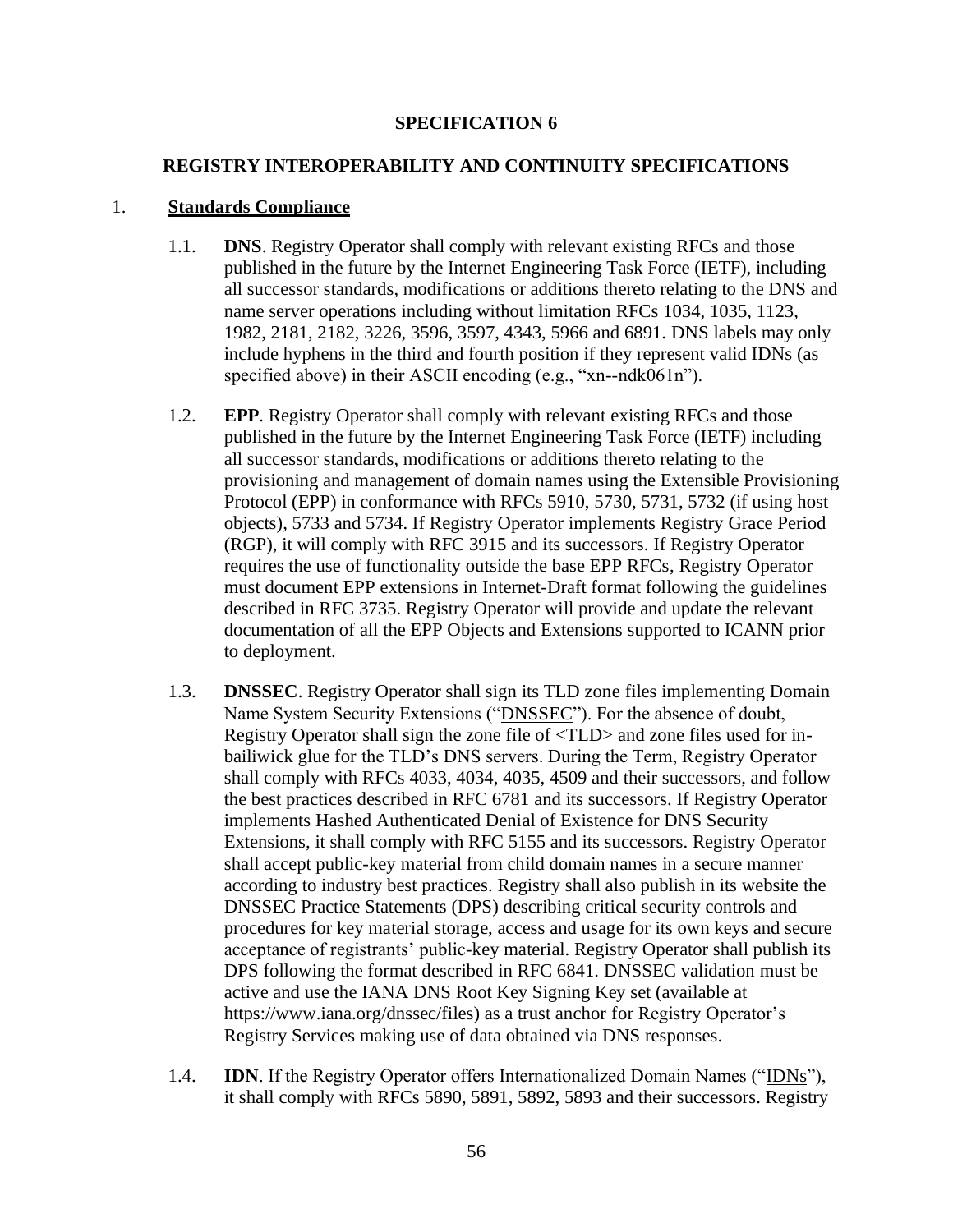Operator shall comply with the ICANN IDN Guidelines at <http://www.icann.org/en/topics/idn/implementation-guidelines.htm>, as they may be amended, modified, or superseded from time to time. Registry Operator shall publish and keep updated its IDN Tables and IDN Registration Rules in the IANA Repository of IDN Practices.

- 1.5. **IPv6**. Registry Operator shall be able to accept IPv6 addresses as glue records in its Registry System and publish them in the DNS. Registry Operator shall offer public IPv6 transport for, at least, two of the Registry's name servers listed in the root zone with the corresponding IPv6 addresses registered with IANA. Registry Operator should follow "DNS IPv6 Transport Operational Guidelines" as described in BCP 91 and the recommendations and considerations described in RFC 4472. Registry Operator shall offer public IPv6 transport for its Registration Data Publication Services as defined in Specification 4 of this Agreement; e.g., Whois (RFC 3912), Web based Whois. Registry Operator shall offer public IPv6 transport for its Shared Registration System (SRS) to any Registrar, no later than six (6) months after receiving the first request in writing from a gTLD accredited Registrar willing to operate with the SRS over IPv6.
- 1.6. **IANA Rootzone Database**. In order to ensure that authoritative information about the TLD remains publicly available, Registry Operator shall submit a change request to the IANA functions operator updating any outdated or inaccurate DNS or WHOIS records of the TLD. Registry Operator shall use commercially reasonable efforts to submit any such change request no later than seven (7) calendar days after the date any such DNS or WHOIS records becomes outdated or inaccurate. Registry Operator must submit all change requests in accordance with the procedures set forth at <http://www.iana.org/domains/root>.
- 1.7. **Network Ingress Filtering**. Registry Operator shall implement network ingress filtering checks for its Registry Services as described in BCP 38 and BCP 84, which ICANN will also implement.

# 2. **Registry Services**

2.1. **Registry Services**. "Registry Services" are, for purposes of the Agreement, defined as the following: (a) those services that are operations of the registry critical to the following tasks: the receipt of data from registrars concerning registrations of domain names and name servers; provision to registrars of status information relating to the zone servers for the TLD; dissemination of TLD zone files; operation of the registry DNS servers; and dissemination of contact and other information concerning domain name server registrations in the TLD as required by this Agreement; (b) other products or services that the Registry Operator is required to provide because of the establishment of a Consensus Policy as defined in Specification 1; (c) any other products or services that only a registry operator is capable of providing, by reason of its designation as the registry operator; and (d) material changes to any Registry Service within the scope of (a), (b) or (c) above.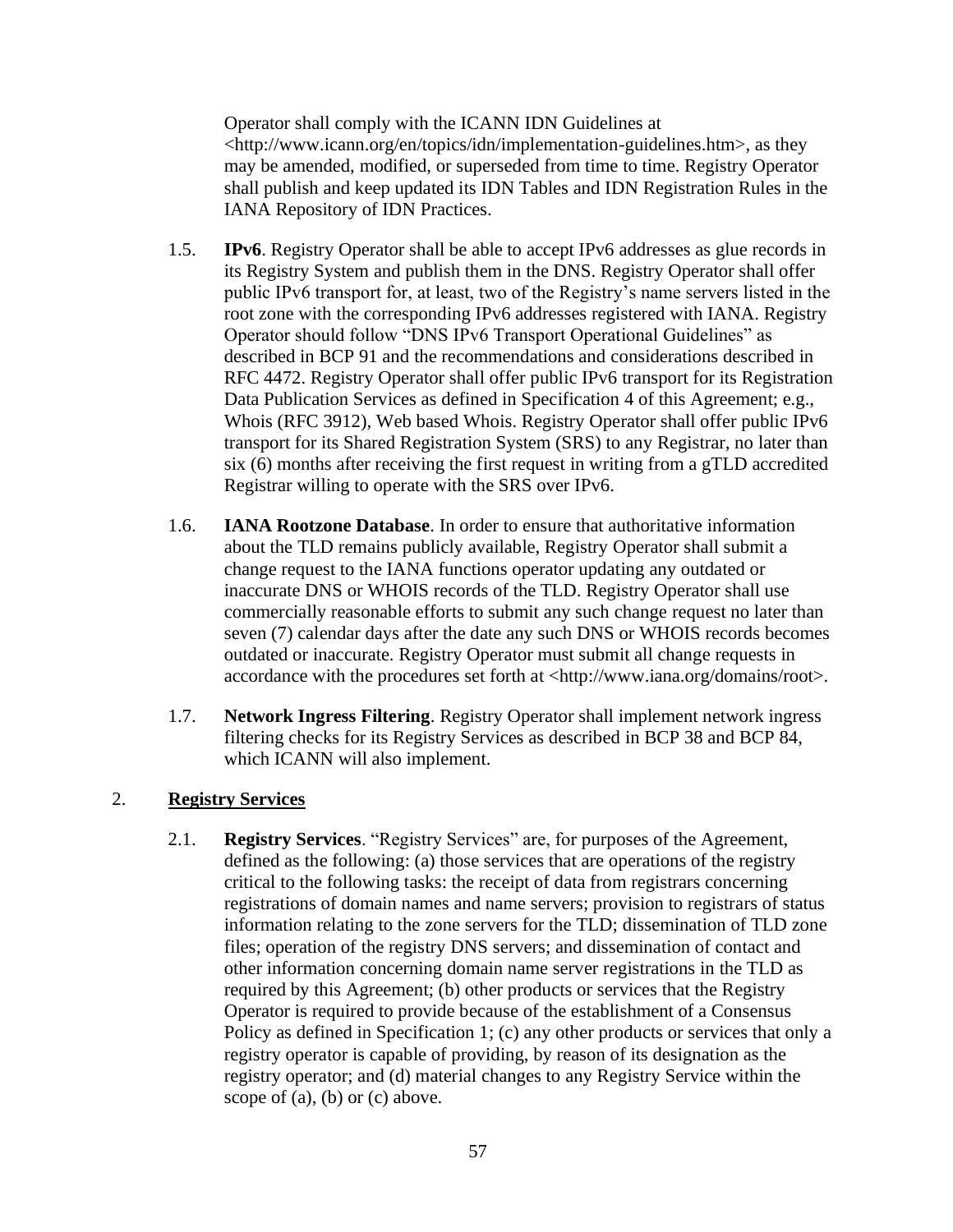2.2. **Wildcard Prohibition**. For domain names which are either not registered, or the registrant has not supplied valid records such as NS records for listing in the DNS zone file, or their status does not allow them to be published in the DNS, the use of DNS wildcard Resource Records as described in RFCs 1034 and 4592 or any other method or technology for synthesizing DNS Resources Records or using redirection within the DNS by the Registry is prohibited. When queried for such domain names the authoritative name servers must return a "Name Error" response (also known as NXDOMAIN), RCODE 3 as described in RFC 1035 and related RFCs. This provision applies for all DNS zone files at all levels in the DNS tree for which the Registry Operator (or an affiliate engaged in providing Registration Services) maintains data, arranges for such maintenance, or derives revenue from such maintenance.

#### 3. **Registry Continuity**

- 3.1. **High Availability**. Registry Operator will conduct its operations using network and geographically diverse, redundant servers (including network-level redundancy, end-node level redundancy and the implementation of a load balancing scheme where applicable) to ensure continued operation in the case of technical failure (widespread or local), or an extraordinary occurrence or circumstance beyond the control of the Registry Operator. Registry Operator's emergency operations department shall be available at all times to respond to extraordinary occurrences.
- 3.2. **Extraordinary Event**. Registry Operator will use commercially reasonable efforts to restore the critical functions of the registry within twenty-four (24) hours after the termination of an extraordinary event beyond the control of the Registry Operator and restore full system functionality within a maximum of forty-eight (48) hours following such event, depending on the type of critical function involved. Outages due to such an event will not be considered a lack of service availability.
- 3.3. **Business Continuity**. Registry Operator shall maintain a business continuity plan, which will provide for the maintenance of Registry Services in the event of an extraordinary event beyond the control of the Registry Operator or business failure of Registry Operator, and may include the designation of a Registry Services continuity provider. If such plan includes the designation of a Registry Services continuity provider, Registry Operator shall provide the name and contact information for such Registry Services continuity provider to ICANN. In the case of an extraordinary event beyond the control of the Registry Operator where the Registry Operator cannot be contacted, Registry Operator consents that ICANN may contact the designated Registry Services continuity provider, if one exists. Registry Operator shall conduct Registry Services Continuity testing at least once per year.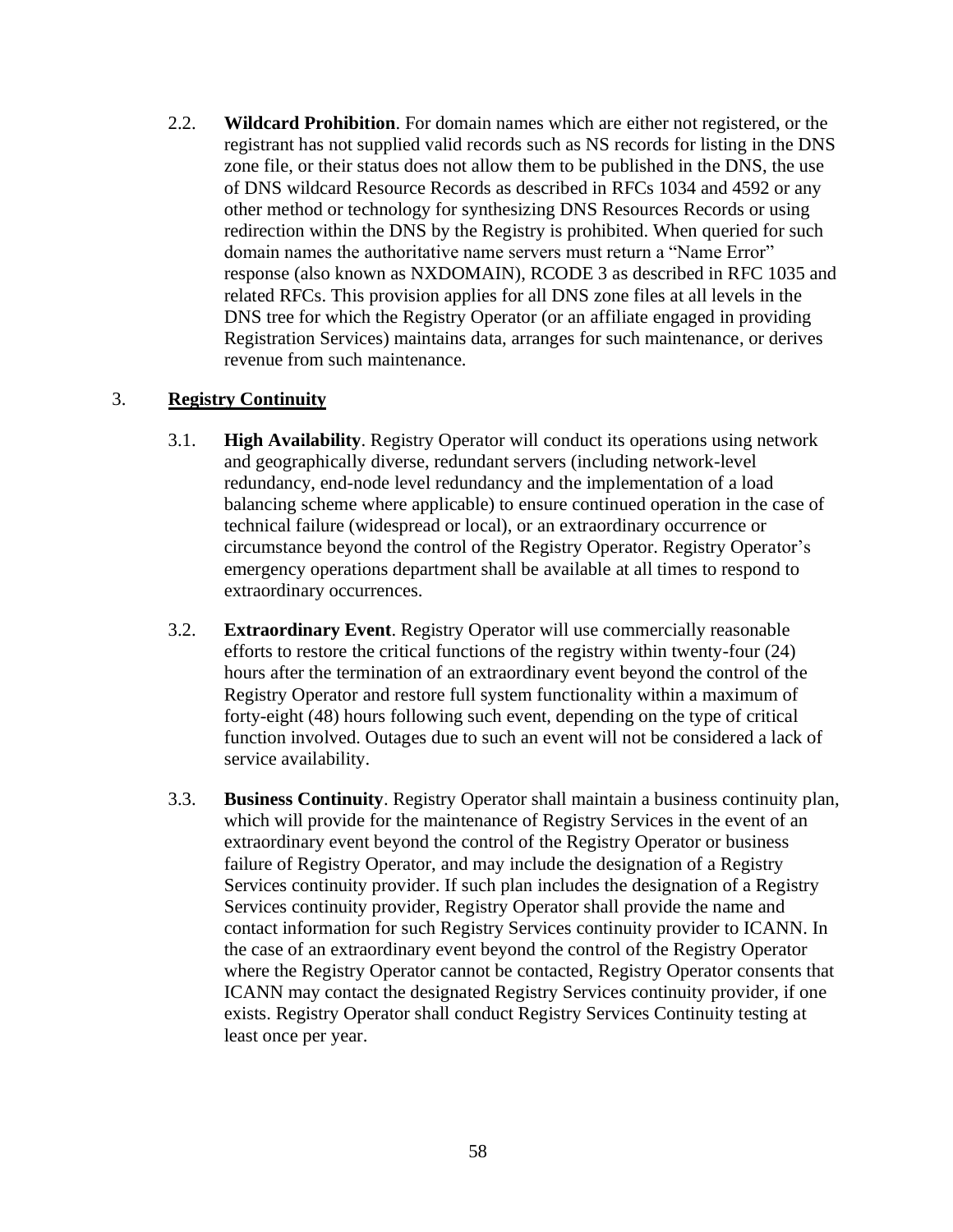# 4. **Abuse Mitigation**

- 4.1. **Abuse Contact**. Registry Operator shall provide to ICANN and publish on its website its accurate contact details including a valid email and mailing address as well as a primary contact for handling inquiries related to malicious conduct in the TLD, and will provide ICANN with prompt notice of any changes to such contact details.
- 4.2. **Malicious Use of Orphan Glue Records**. Registry Operator shall take action to remove orphan glue records (as defined at http://www.icann.org/en/committees/security/sac048.pdf) when provided with evidence in written form that such records are present in connection with malicious conduct.

# 5. **Supported Initial and Renewal Registration Periods**

- 5.1. **Initial Registration Periods**. Initial registrations of registered names may be made in the registry in one (1) year increments for up to a maximum of ten (10) years. For the avoidance of doubt, initial registrations of registered names may not exceed ten (10) years.
- 5.2. **Renewal Periods**. Renewal of registered names may be made in one (1) year increments for up to a maximum of ten (10) years. For the avoidance of doubt, renewal of registered names may not extend their registration period beyond ten (10) years from the time of the renewal.

# 6. **[RESERVED]**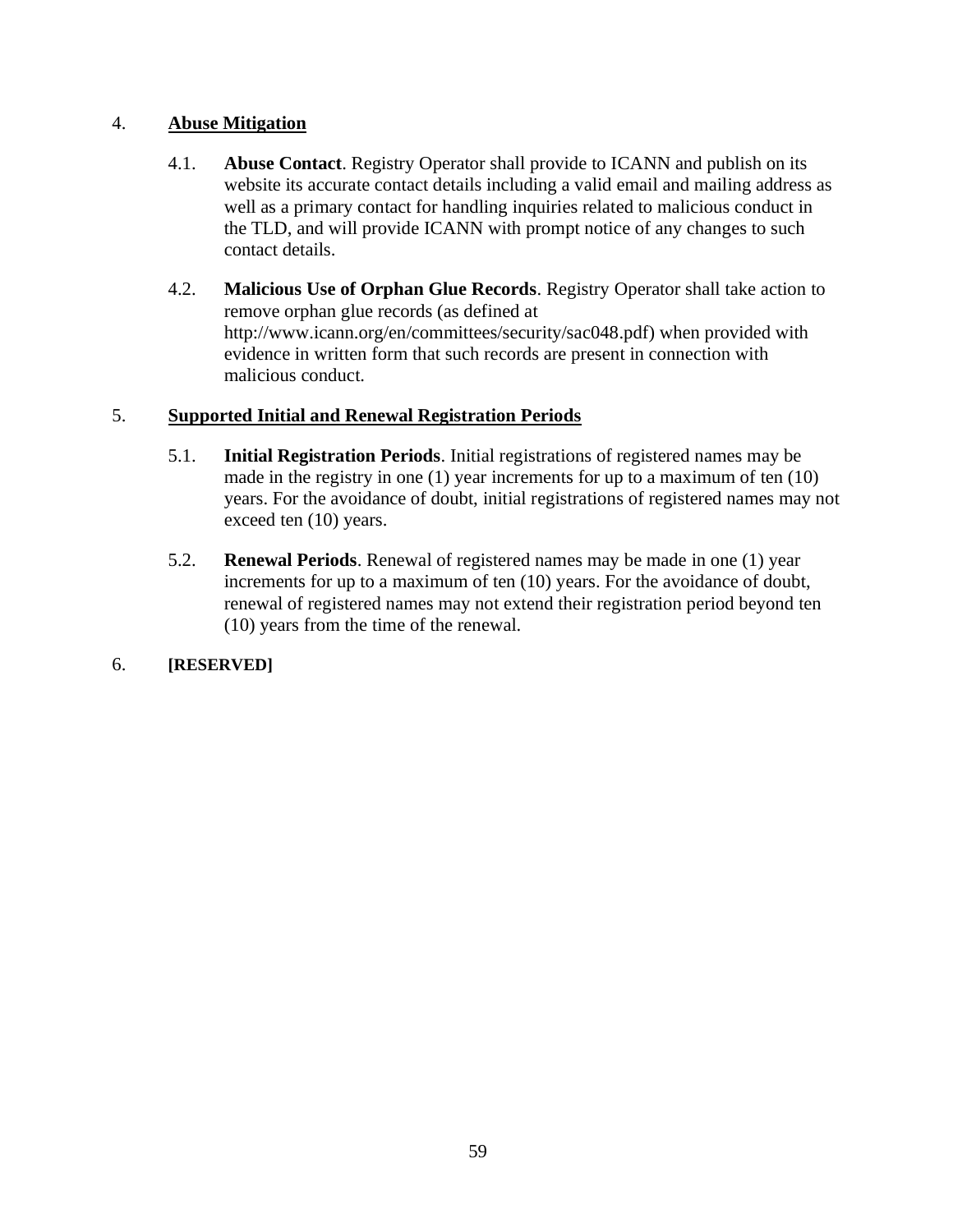## **MINIMUM REQUIREMENTS FOR RIGHTS PROTECTION MECHANISMS**

- 1. **Rights Protection Mechanisms**. Registry Operator may develop and implement rights protection mechanisms ("RPMs") that discourage or prevent registration of domain names that violate or abuse another party's legal rights. Registry Operator will include all RPMS required by this Specification 7 and any additional RPMs developed and implemented by Registry Operator in the registry-registrar agreement entered into by ICANN-accredited registrars authorized to register names in the TLD.
- 2. **Dispute Resolution Mechanisms**. Registry Operator will comply with the following dispute resolution mechanisms as they may be revised from time to time:
	- a. the Trademark Post-Delegation Dispute Resolution Procedure (PDDRP) and the Registration Restriction Dispute Resolution Procedure (RRDRP) adopted by ICANN (posted at<http://www.icann.org/en/resources/registries/pddrp> and http://www.icann.org/en/resources/registries/rrdrp, respectively). Registry Operator agrees to implement and adhere to any remedies ICANN imposes (which may include any reasonable remedy, including for the avoidance of doubt, the termination of the Registry Agreement pursuant to Section 6.1(c) of the Agreement) following a determination by any PDDRP panel or RRDRP and to be bound by any such determination; and
	- b. the Uniform Rapid Suspension system ("URS") adopted by ICANN (posted at http://www.icann.org/en/resources/registries/urs), including the implementation of determinations issued by URS examiners.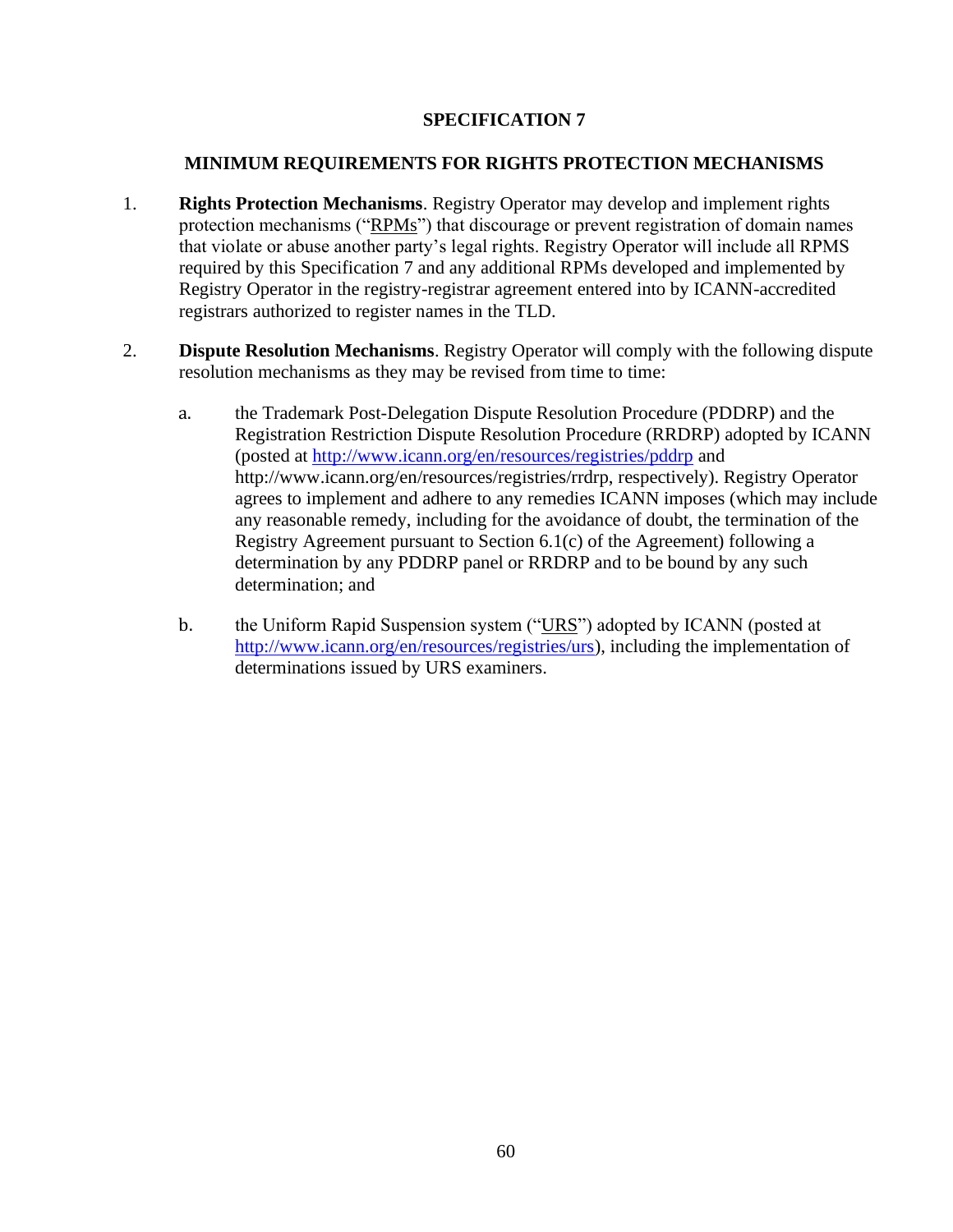# **[INTENTIONALLY OMITTED]**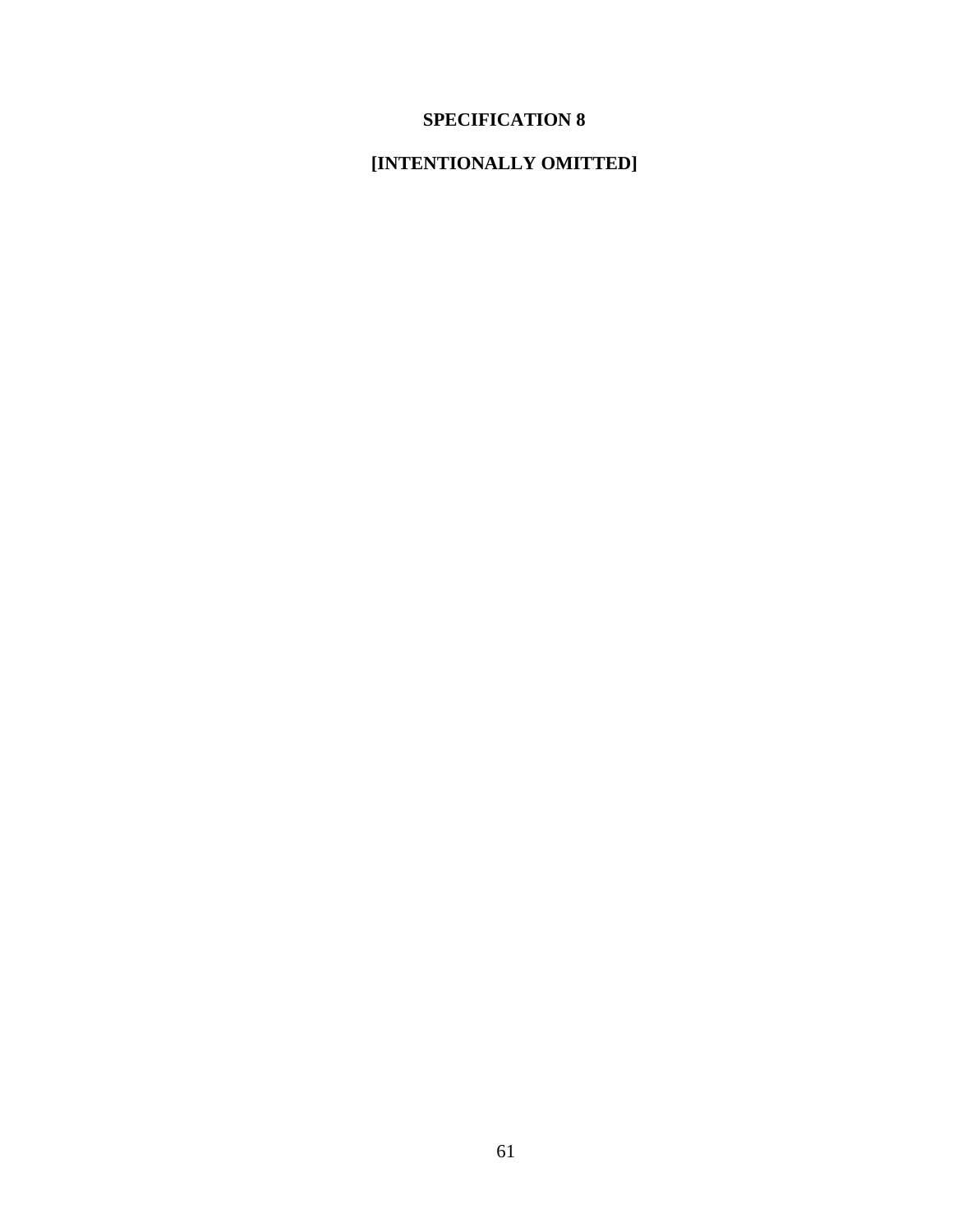# **REGISTRY OPERATOR CODE OF CONDUCT**

- 1. In connection with the operation of the registry for the TLD, Registry Operator will not, and will not allow any parent, subsidiary, Affiliate, subcontractor or other related entity, to the extent such party is engaged in the provision of Registry Services with respect to the TLD (each, a "Registry Related Party"), to:
	- a. directly or indirectly show any preference or provide any special consideration to any registrar with respect to operational access to registry systems and related registry services, unless comparable opportunities to qualify for such preferences or considerations are made available to all registrars on substantially similar terms and subject to substantially similar conditions;
	- b. register domain names in its own right, except for names registered through an ICANN accredited registrar; provided, however, that Registry Operator may reserve names from registration pursuant to Section  $3.1(c)(i)(B)$  of the Agreement;
	- c. register names in the TLD or sub-domains of the TLD based upon proprietary access to information about searches or resolution requests by consumers for domain names not yet registered (commonly known as, "front-running"); or
	- d. allow any Affiliated registrar to disclose Personal Data about registrants to Registry Operator or any Registry Related Party, except as reasonably necessary for the management and operations of the TLD, unless all unrelated third parties (including other registry operators) are given equivalent access to such user data on substantially similar terms and subject to substantially similar conditions.
- 2. If Registry Operator or a Registry Related Party also operates as a provider of registrar or registrar-reseller services, Registry Operator will, or will cause such Registry Related Party to, ensure that such services are offered through a legal entity separate from Registry Operator, and maintain separate books of accounts with respect to its registrar or registrarreseller operations.
- 3. If Registry Operator or a Registry Related Party also operates as a provider of registrar or registrar-reseller services, Registry Operator will conduct internal reviews at least once per calendar year to ensure compliance with this Code of Conduct. Within twenty (20) calendar days following the end of each calendar year, Registry Operator will provide the results of the internal review, along with a certification executed by an executive officer of Registry Operator certifying as to Registry Operator's compliance with this Code of Conduct, via email to an address to be provided by ICANN. (ICANN may specify in the future the form and contents of such reports or that the reports be delivered by other reasonable means.) Registry Operator agrees that ICANN may publicly post such results and certification.
- 4. Nothing set forth herein shall: (i) limit ICANN from conducting investigations of claims of Registry Operator's non-compliance with this Code of Conduct; or (ii) provide grounds for Registry Operator to refuse to cooperate with ICANN investigations of claims of Registry Operator's non-compliance with this Code of Conduct.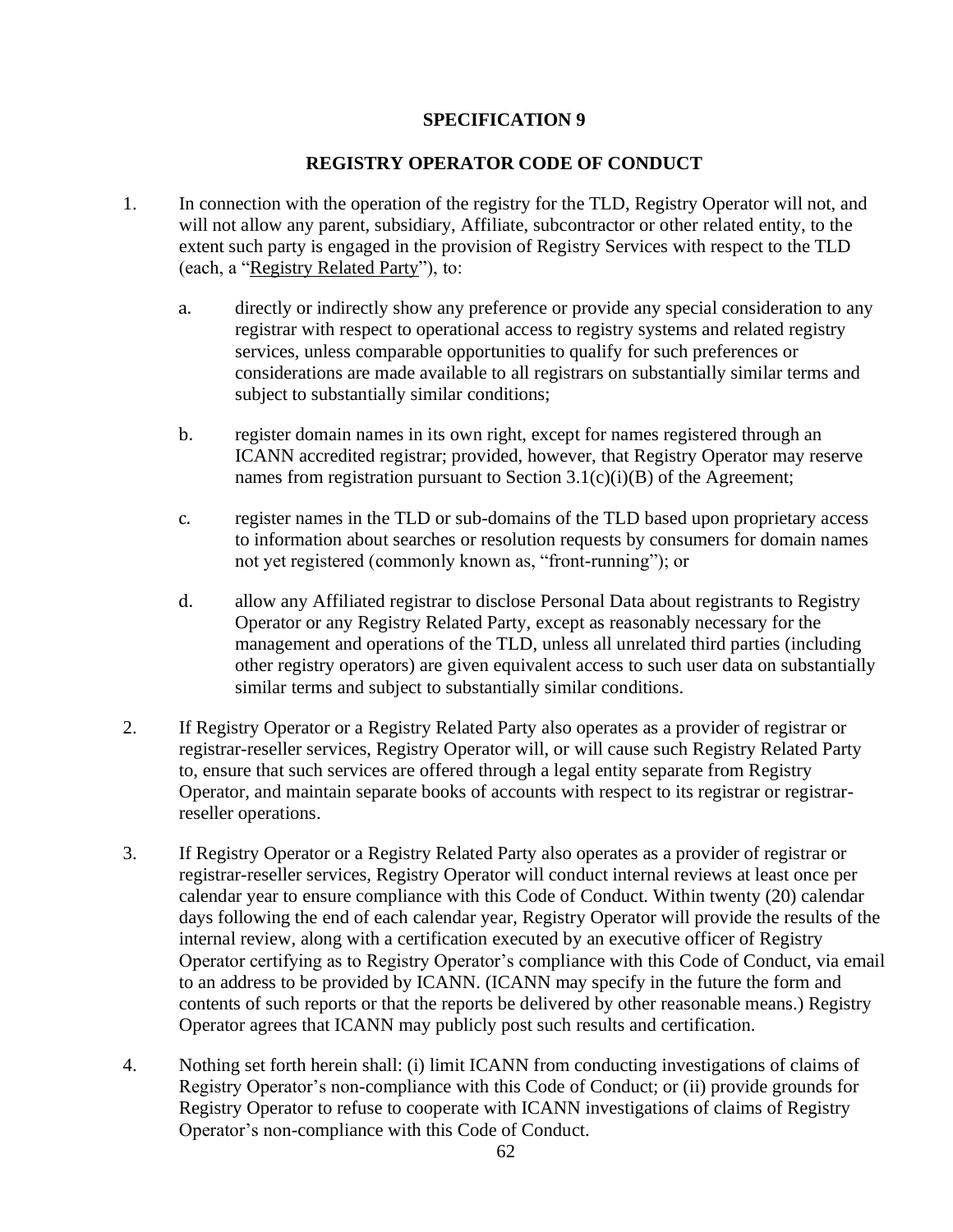- 5. Nothing set forth herein shall limit the ability of Registry Operator or any Registry Related Party, to enter into arms-length transactions in the ordinary course of business with a registrar or reseller with respect to products and services unrelated in all respects to the TLD.
- 6. Registry Operator may request an exemption to this Code of Conduct, and such exemption may be granted by ICANN in ICANN's reasonable discretion, if Registry Operator demonstrates to ICANN's reasonable satisfaction that (i) all domain name registrations in the TLD are registered to, and maintained by, Registry Operator for the exclusive use of Registry Operator or its Affiliates, (ii) Registry Operator does not sell, distribute or transfer control or use of any registrations in the TLD to any third party that is not an Affiliate of Registry Operator, and (iii) application of this Code of Conduct to the TLD is not necessary to protect the public interest.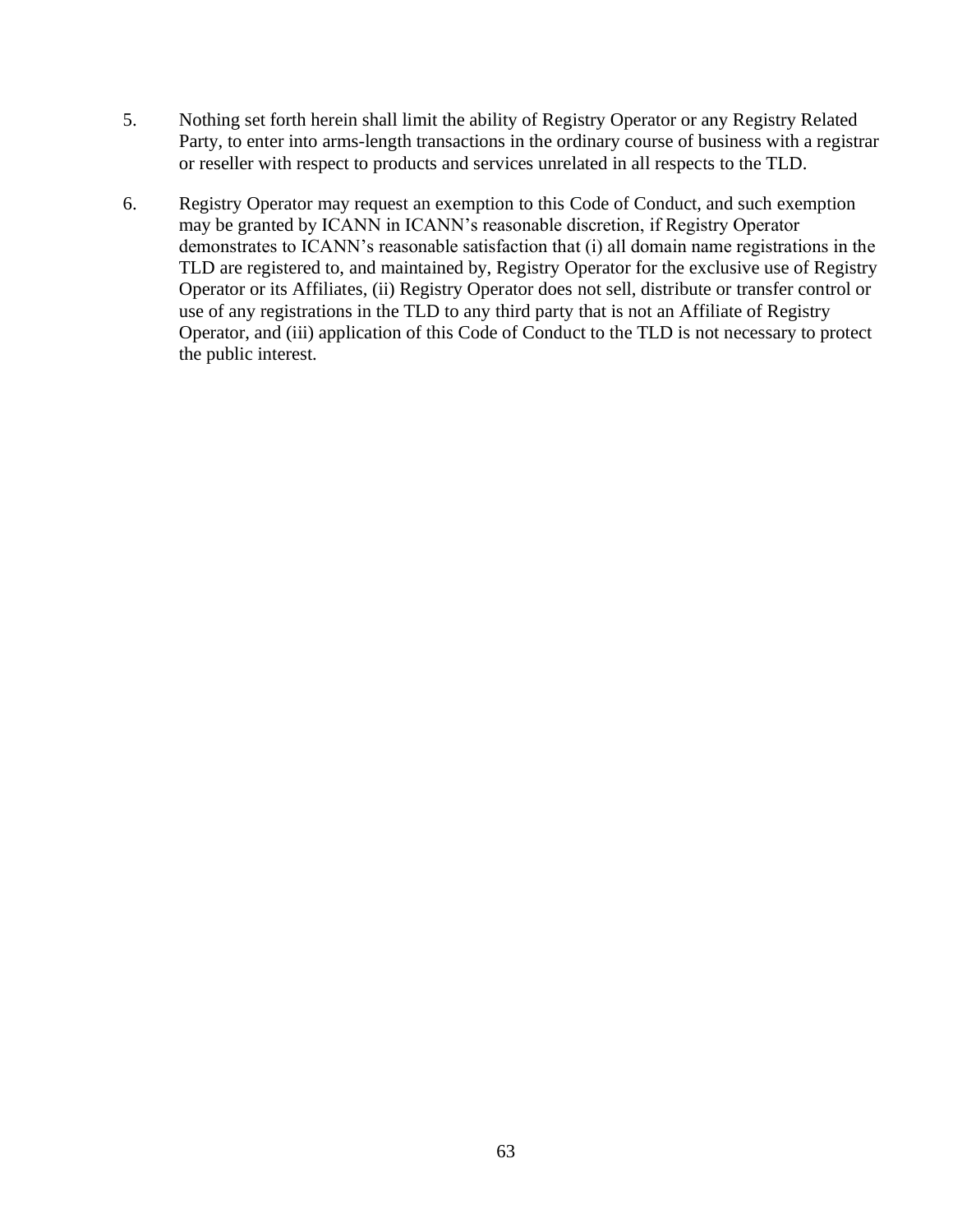# **REGISTRY PERFORMANCE SPECIFICATIONS**

#### 1. **Definitions**

- 1.1. **DNS**. Refers to the Domain Name System as specified in RFCs 1034, 1035, and related RFCs.
- 1.2. **DNSSEC proper resolution**. There is a valid DNSSEC chain of trust from the root trust anchor to a particular domain name, e.g., a TLD, a domain name registered under a TLD, etc.
- 1.3. **EPP**. Refers to the Extensible Provisioning Protocol as specified in RFC 5730 and related RFCs.
- 1.4. **IP address**. Refers to IPv4 or IPv6 addresses without making any distinction between the two. When there is need to make a distinction, IPv4 or IPv6 is used.
- 1.5. **Probes**. Network hosts used to perform (DNS, EPP, etc.) tests (see below) that are located at various global locations.
- 1.6. **RDDS**. Registration Data Directory Services refers to the collective of WHOIS and Web-based WHOIS services as defined in Specification 4 of this Agreement.
- 1.7. **RTT**. Round-Trip Time or RTT refers to the time measured from the sending of the first bit of the first packet of the sequence of packets needed to make a request until the reception of the last bit of the last packet of the sequence needed to receive the response. If the client does not receive the whole sequence of packets needed to consider the response as received, the request will be considered unanswered.
- 1.8. **SLR**. Service Level Requirement is the level of service expected for a certain parameter being measured in a Service Level Agreement (SLA).

#### 2. **Service Level Agreement Matrix**

|             | <b>Parameter</b>                                                                | <b>SLR</b> (monthly basis)                    |  |
|-------------|---------------------------------------------------------------------------------|-----------------------------------------------|--|
| <b>DNS</b>  | DNS service availability                                                        | 0 min downtime $= 100\%$ availability         |  |
|             | DNS name server availability                                                    | $\leq$ 432 min of downtime ( $\approx$ 99%)   |  |
|             | TCP DNS resolution RTT<br>$\leq$ 1500 ms, for at least 95% of the queries       |                                               |  |
|             | <b>UDP DNS</b> resolution RTT<br>$\leq$ 500 ms, for at least 95% of the queries |                                               |  |
|             | DNS update time<br>$\leq 60$ min, for at least 95% of the probes                |                                               |  |
| <b>RDDS</b> | RDDS availability                                                               | $\leq$ 864 min of downtime ( $\approx$ 98%)   |  |
|             | RDDS query RTT<br>$\leq$ 2000 ms, for at least 95% of the queries               |                                               |  |
|             | RDDS update time                                                                | $\leq 60$ min, for at least 95% of the probes |  |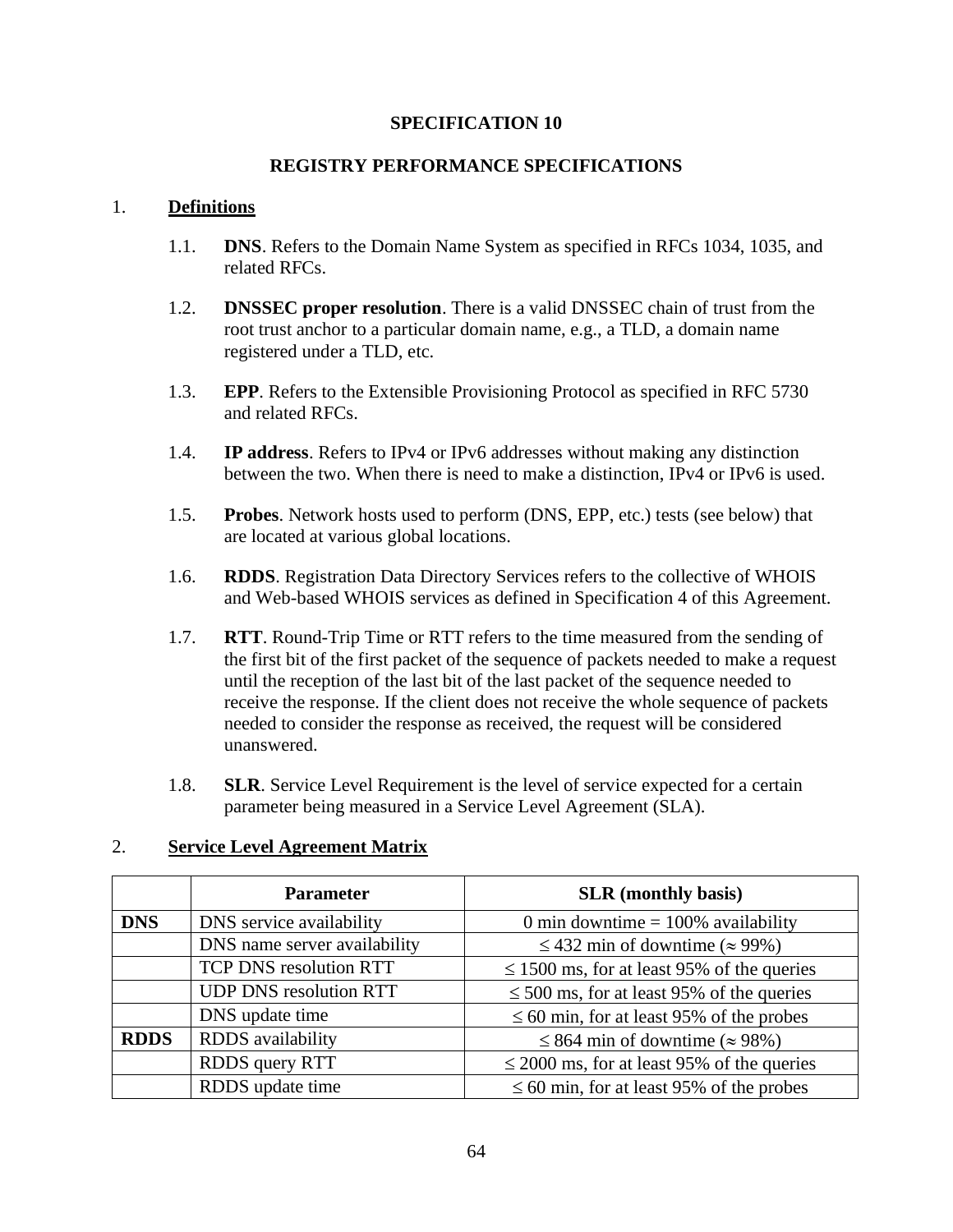| <b>EPP</b> | EPP service availability  | $\leq$ 864 min of downtime ( $\approx$ 98%)      |  |
|------------|---------------------------|--------------------------------------------------|--|
|            | EPP session-command RTT   | $\leq 4000$ ms, for at least 90% of the commands |  |
|            | EPP query-command RTT     | $\leq$ 2000 ms, for at least 90% of the commands |  |
|            | EPP transform-command RTT | $\leq 4000$ ms, for at least 90% of the commands |  |

Registry Operator is encouraged to do maintenance for the different services at the times and dates of statistically lower traffic for each service. However, note that there is no provision for planned outages or similar periods of unavailable or slow service; any downtime, be it for maintenance or due to system failures, will be noted simply as downtime and counted for SLA purposes.

# 3. **DNS**

- 3.1. **DNS service availability**. Refers to the ability of the group of listed-asauthoritative name servers of a particular domain name (e.g., a TLD), to answer DNS queries from DNS probes. For the service to be considered available at a particular moment, at least, two of the delegated name servers registered in the DNS must have successful results from "**DNS tests**" to each of their public-DNS registered "**IP addresses**" to which the name server resolves. If 51% or more of the DNS testing probes see the service as unavailable during a given time, the DNS service will be considered unavailable.
- 3.2. **DNS name server availability**. Refers to the ability of a public-DNS registered "**IP address**" of a particular name server listed as authoritative for a domain name, to answer DNS queries from an Internet user. All the public DNSregistered "**IP address**" of all name servers of the domain name being monitored shall be tested individually. If 51% or more of the DNS testing probes get undefined/unanswered results from "**DNS tests**" to a name server "**IP address**" during a given time, the name server "**IP address**" will be considered unavailable.
- 3.3. **UDP DNS resolution RTT**. Refers to the **RTT** of the sequence of two packets, the UDP DNS query and the corresponding UDP DNS response. If the **RTT** is 5 times greater than the time specified in the relevant **SLR**, the **RTT** will be considered undefined.
- 3.4. **TCP DNS resolution RTT**. Refers to the **RTT** of the sequence of packets from the start of the TCP connection to its end, including the reception of the DNS response for only one DNS query. If the **RTT** is 5 times greater than the time specified in the relevant **SLR**, the **RTT** will be considered undefined.
- 3.5. **DNS resolution RTT**. Refers to either "**UDP DNS resolution RTT**" or "**TCP DNS resolution RTT**".
- 3.6. **DNS update time**. Refers to the time measured from the reception of an EPP confirmation to a transform command on a domain name, until the name servers of the parent domain name answer "**DNS queries**" with data consistent with the change made. This only applies for changes to DNS information.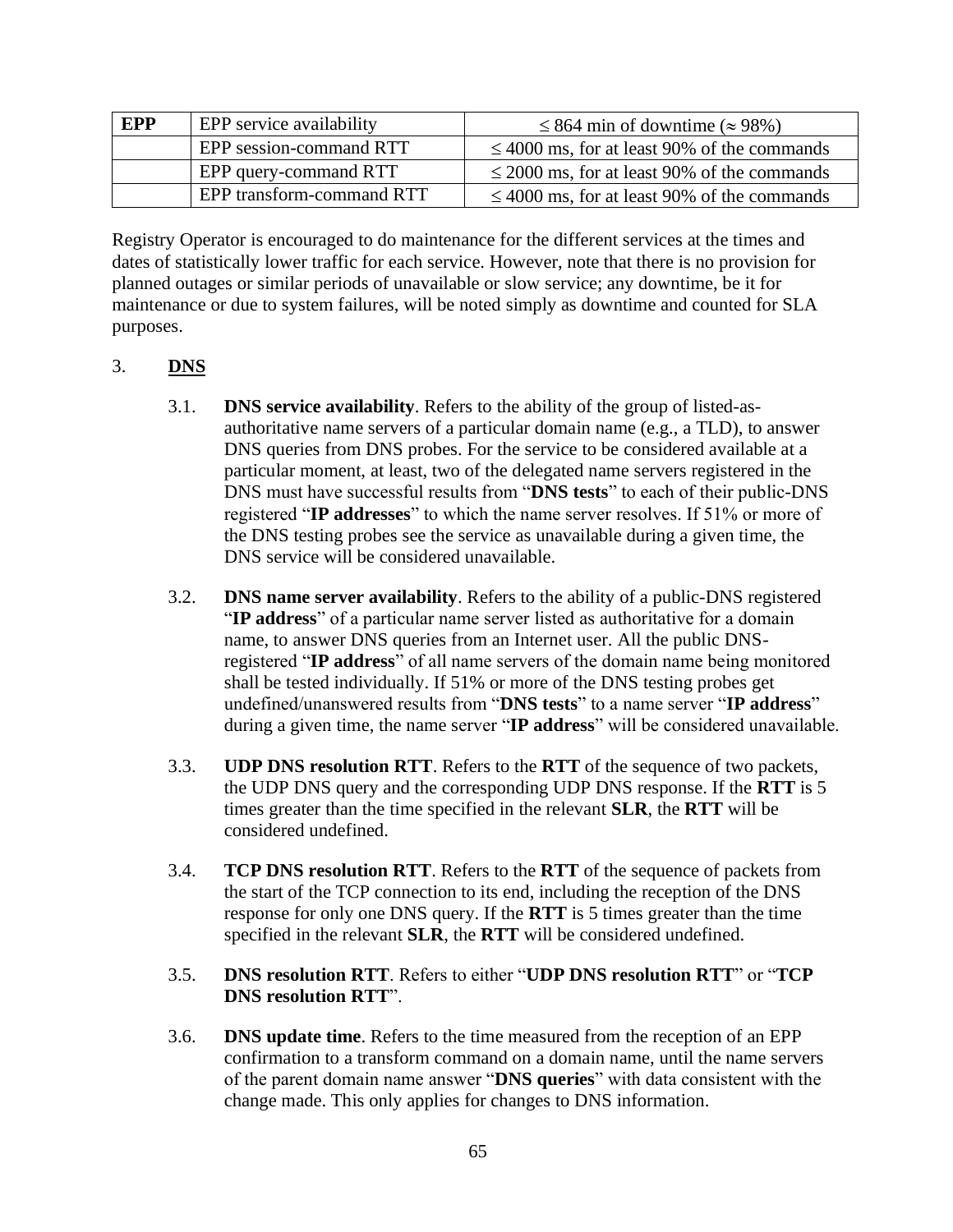- 3.7. **DNS test**. Means one non-recursive DNS query sent to a particular "**IP address**" (via UDP or TCP). If DNSSEC is offered in the queried DNS zone, for a query to be considered answered, the signatures must be positively verified against a corresponding DS record published in the parent zone or, if the parent is not signed, against a statically configured Trust Anchor. The answer to the query must contain the corresponding information from the Registry System, otherwise the query will be considered unanswered. A query with a "**DNS resolution RTT**" 5 times higher than the corresponding SLR, will be considered unanswered. The possible results to a DNS test are: a number in milliseconds corresponding to the "**DNS resolution RTT**" or, undefined/unanswered.
- 3.8. **Measuring DNS parameters**. Every minute, every DNS probe will make an UDP or TCP "**DNS test**" to each of the public-DNS registered "**IP addresses**" of the name servers of the domain name being monitored. If a "**DNS test**" result is undefined/unanswered, the tested IP will be considered unavailable from that probe until it is time to make a new test.
- 3.9. **Collating the results from DNS probes**. The minimum number of active testing probes to consider a measurement valid is 20 at any given measurement period, otherwise the measurements will be discarded and will be considered inconclusive; during this situation no fault will be flagged against the SLRs.
- 3.10. **Distribution of UDP and TCP queries**. DNS probes will send UDP or TCP "**DNS test**" approximating the distribution of these queries.
- 3.11. **Placement of DNS probes**. Probes for measuring DNS parameters shall be placed as near as possible to the DNS resolvers on the networks with the most users across the different geographic regions; care shall be taken not to deploy probes behind high propagation-delay links, such as satellite links.

# 4. **RDDS**

- 4.1. **RDDS availability**. Refers to the ability of all the RDDS services for the TLD, to respond to queries from an Internet user with appropriate data from the relevant Registry System. If 51% or more of the RDDS testing probes see any of the RDDS services as unavailable during a given time, the RDDS will be considered unavailable.
- 4.2. **WHOIS query RTT**. Refers to the **RTT** of the sequence of packets from the start of the TCP connection to its end, including the reception of the WHOIS response. If the **RTT** is 5-times or more the corresponding SLR, the **RTT** will be considered undefined.
- 4.3. **Web-based-WHOIS query RTT**. Refers to the **RTT** of the sequence of packets from the start of the TCP connection to its end, including the reception of the HTTP response for only one HTTP request. If Registry Operator implements a multiple-step process to get to the information, only the last step shall be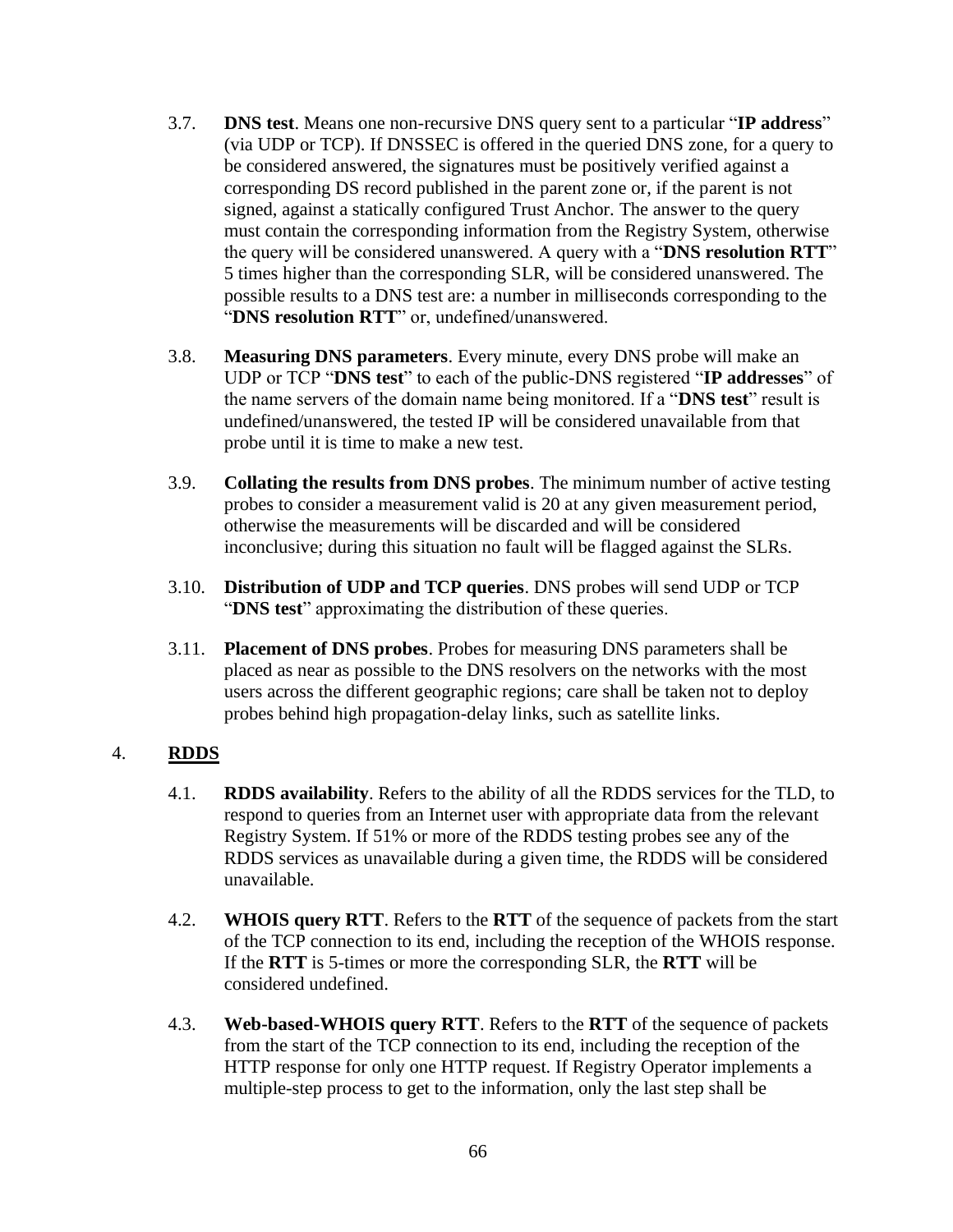measured. If the **RTT** is 5-times or more the corresponding SLR, the **RTT** will be considered undefined.

- 4.4. **RDDS query RTT**. Refers to the collective of "**WHOIS query RTT**" and "**Web-based- WHOIS query RTT**".
- 4.5. **RDDS update time**. Refers to the time measured from the reception of an EPP confirmation to a transform command on a domain name, host or contact, up until the servers of the RDDS services reflect the changes made.
- 4.6. **RDDS test**. Means one query sent to a particular "**IP address**" of one of the servers of one of the RDDS services. Queries shall be about existing objects in the Registry System and the responses must contain the corresponding information otherwise the query will be considered unanswered. Queries with an **RTT** 5 times higher than the corresponding SLR will be considered as unanswered. The possible results to an RDDS test are: a number in milliseconds corresponding to the **RTT** or undefined/unanswered.
- 4.7. **Measuring RDDS parameters**. Every 5 minutes, RDDS probes will select one IP address from all the public-DNS registered "**IP addresses**" of the servers for each RDDS service of the TLD being monitored and make an "**RDDS test**" to each one. If an "**RDDS test**" result is undefined/unanswered, the corresponding RDDS service will be considered as unavailable from that probe until it is time to make a new test.
- 4.8. **Collating the results from RDDS probes**. The minimum number of active testing probes to consider a measurement valid is 10 at any given measurement period, otherwise the measurements will be discarded and will be considered inconclusive; during this situation no fault will be flagged against the SLRs.
- 4.9. **Placement of RDDS probes**. Probes for measuring RDDS parameters shall be placed inside the networks with the most users across the different geographic regions; care shall be taken not to deploy probes behind high propagation-delay links, such as satellite links.

# 5. **EPP**

- 5.1. **EPP service availability**. Refers to the ability of the TLD EPP servers as a group, to respond to commands from the Registry accredited Registrars, who already have credentials to the servers. The response shall include appropriate data from the Registry System. An EPP command with "**EPP command RTT**" 5 times higher than the corresponding SLR will be considered as unanswered. If 51% or more of the EPP testing probes see the EPP service as unavailable during a given time, the EPP service will be considered unavailable.
- 5.2. **EPP session-command RTT**. Refers to the **RTT** of the sequence of packets that includes the sending of a session command plus the reception of the EPP response for only one EPP session command. For the login command it will include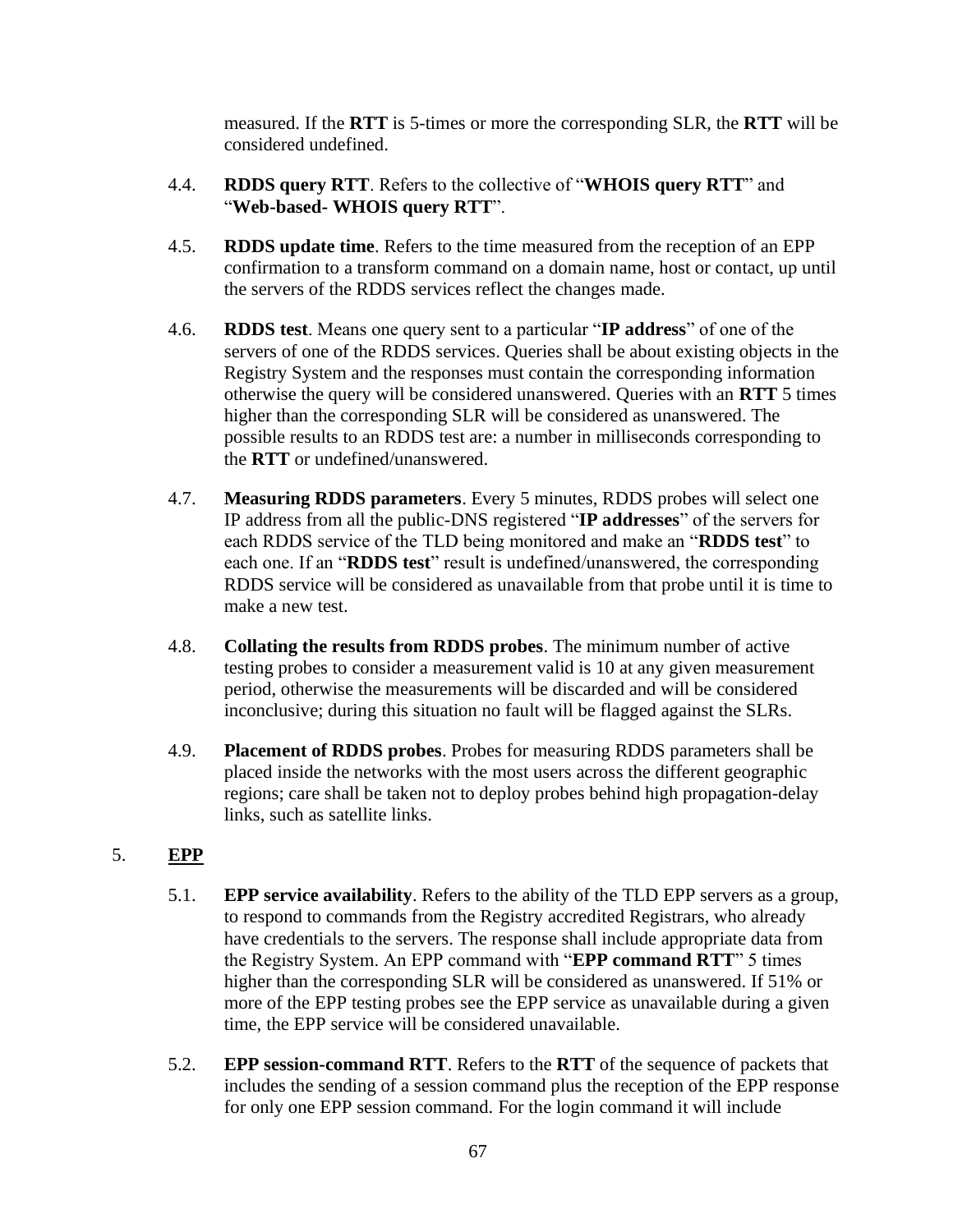packets needed for starting the TCP session. For the logout command it will include packets needed for closing the TCP session. EPP session commands are those described in section 2.9.1 of EPP RFC 5730. If the **RTT** is 5 times or more the corresponding SLR, the **RTT** will be considered undefined.

- 5.3. **EPP query-command RTT**. Refers to the **RTT** of the sequence of packets that includes the sending of a query command plus the reception of the EPP response for only one EPP query command. It does not include packets needed for the start or close of either the EPP or the TCP session. EPP query commands are those described in section 2.9.2 of EPP RFC 5730. If the **RTT** is 5-times or more the corresponding SLR, the **RTT** will be considered undefined.
- 5.4. **EPP transform-command RTT**. Refers to the **RTT** of the sequence of packets that includes the sending of a transform command plus the reception of the EPP response for only one EPP transform command. It does not include packets needed for the start or close of either the EPP or the TCP session. EPP transform commands are those described in section 2.9.3 of EPP RFC 5730. If the **RTT** is 5 times or more the corresponding SLR, the **RTT** will be considered undefined.

## 5.5. **EPP command RTT**. Refers to "**EPP session-command RTT**", "**EPP querycommand RTT**" or "**EPP transform-command RTT**".

- 5.6. **EPP test**. Means one EPP command sent to a particular "**IP address**" for one of the EPP servers. Query and transform commands, with the exception of "create", shall be about existing objects in the Registry System. The response shall include appropriate data from the Registry System. The possible results to an EPP test are: a number in milliseconds corresponding to the "**EPP command RTT**" or undefined/unanswered.
- 5.7. **Measuring EPP parameters**. Every 5 minutes, EPP probes will select one "**IP address**" of the EPP servers of the TLD being monitored and make an "**EPP test**"; every time they should alternate between the 3 different types of commands and between the commands inside each category. If an "**EPP test**" result is undefined/unanswered, the EPP service will be considered as unavailable from that probe until it is time to make a new test.
- 5.8. **Collating the results from EPP probes**. The minimum number of active testing probes to consider a measurement valid is 5 at any given measurement period, otherwise the measurements will be discarded and will be considered inconclusive; during this situation no fault will be flagged against the SLRs.
- 5.9. **Placement of EPP probes**. Probes for measuring EPP parameters shall be placed inside or close to Registrars points of access to the Internet across the different geographic regions; care shall be taken not to deploy probes behind high propagation-delay links, such as satellite links.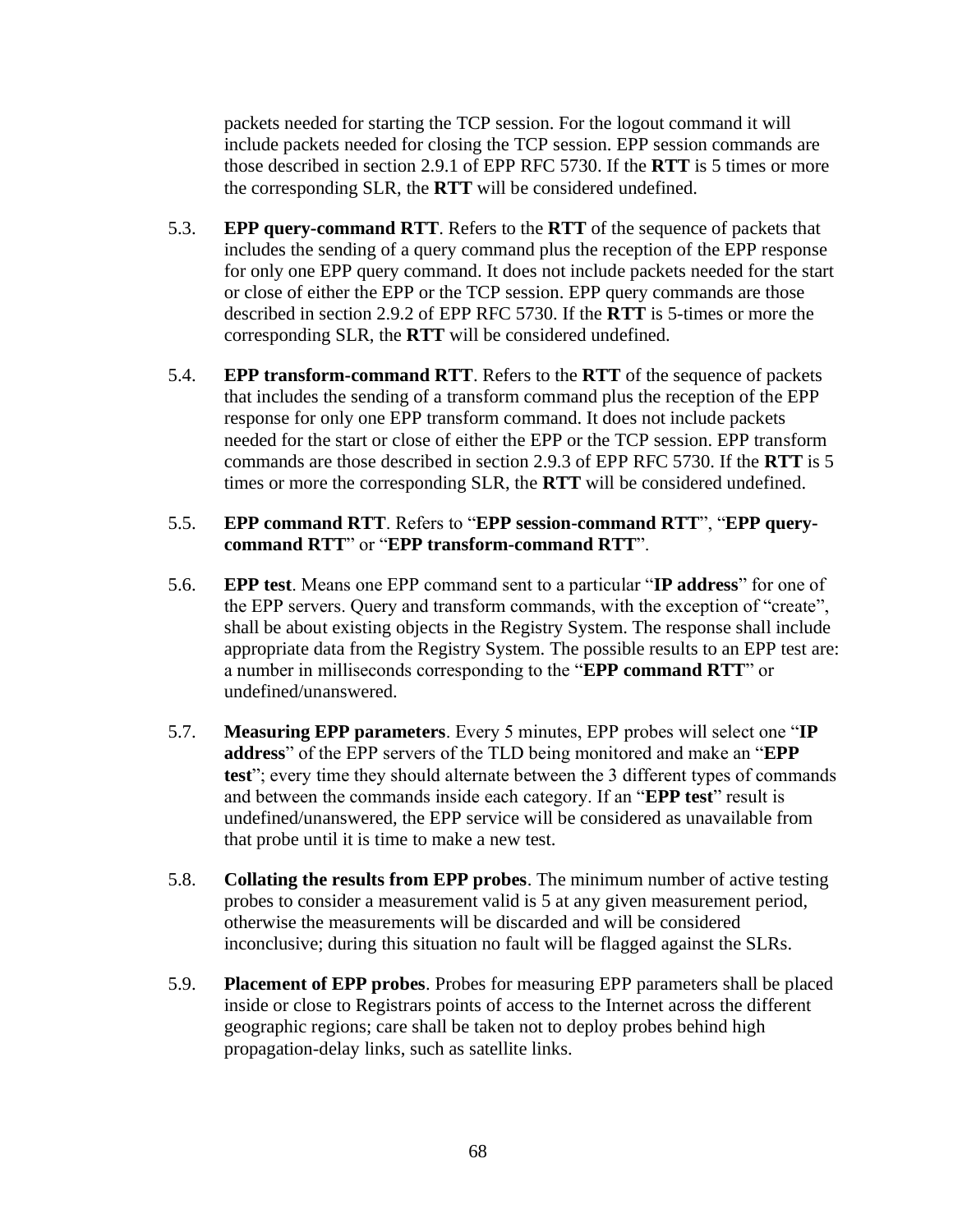# 6. **Emergency Thresholds**

The following matrix presents the emergency thresholds that, if reached by any of the services mentioned above for a TLD, would cause the emergency transition of the Registry for the TLD as specified in Section  $3.1(c)(ix)$  of this Agreement.

| <b>Critical Function</b>    | <b>Emergency Threshold</b>                                                                                                         |
|-----------------------------|------------------------------------------------------------------------------------------------------------------------------------|
| <b>DNS</b> Service          | 4-hour total downtime / week                                                                                                       |
| DNSSEC proper<br>resolution | 4-hour total downtime / week                                                                                                       |
| EPP                         | 24-hour total downtime / week                                                                                                      |
| <b>RDDS</b>                 | 24-hour total downtime / week                                                                                                      |
| Data Escrow                 | Reaching any of the criteria for the release of deposits described in<br>Specification 2, Part B, Section 6.2 through Section 6.6. |

# 7. **Emergency Escalation**

Escalation is strictly for purposes of notifying and investigating possible or potential issues in relation to monitored services. The initiation of any escalation and the subsequent cooperative investigations do not in themselves imply that a monitored service has failed its performance requirements.

Escalations shall be carried out between ICANN and Registry Operators, Registrars and Registry Operator, and Registrars and ICANN. Registry Operators and ICANN must provide said emergency operations departments. Current contacts must be maintained between ICANN and Registry Operators and published to Registrars, where relevant to their role in escalations, prior to any processing of an Emergency Escalation by all related parties, and kept current at all times.

# 7.1. **Emergency Escalation initiated by ICANN**

Upon reaching 10% of the Emergency thresholds as described in Section 6 of this Specification, ICANN's emergency operations will initiate an Emergency Escalation with the relevant Registry Operator. An Emergency Escalation consists of the following minimum elements: electronic (i.e., email or SMS) and/or voice contact notification to the Registry Operator's emergency operations department with detailed information concerning the issue being escalated, including evidence of monitoring failures, cooperative trouble-shooting of the monitoring failure between ICANN staff and the Registry Operator, and the commitment to begin the process of rectifying issues with either the monitoring service or the service being monitoring.

# 7.2. **Emergency Escalation initiated by Registrars**

Registry Operator will maintain an emergency operations department prepared to handle emergency requests from registrars. In the event that a registrar is unable to conduct EPP transactions with the registry for the TLD because of a fault with the Registry Service and is unable to either contact (through ICANN mandated methods of communication) the Registry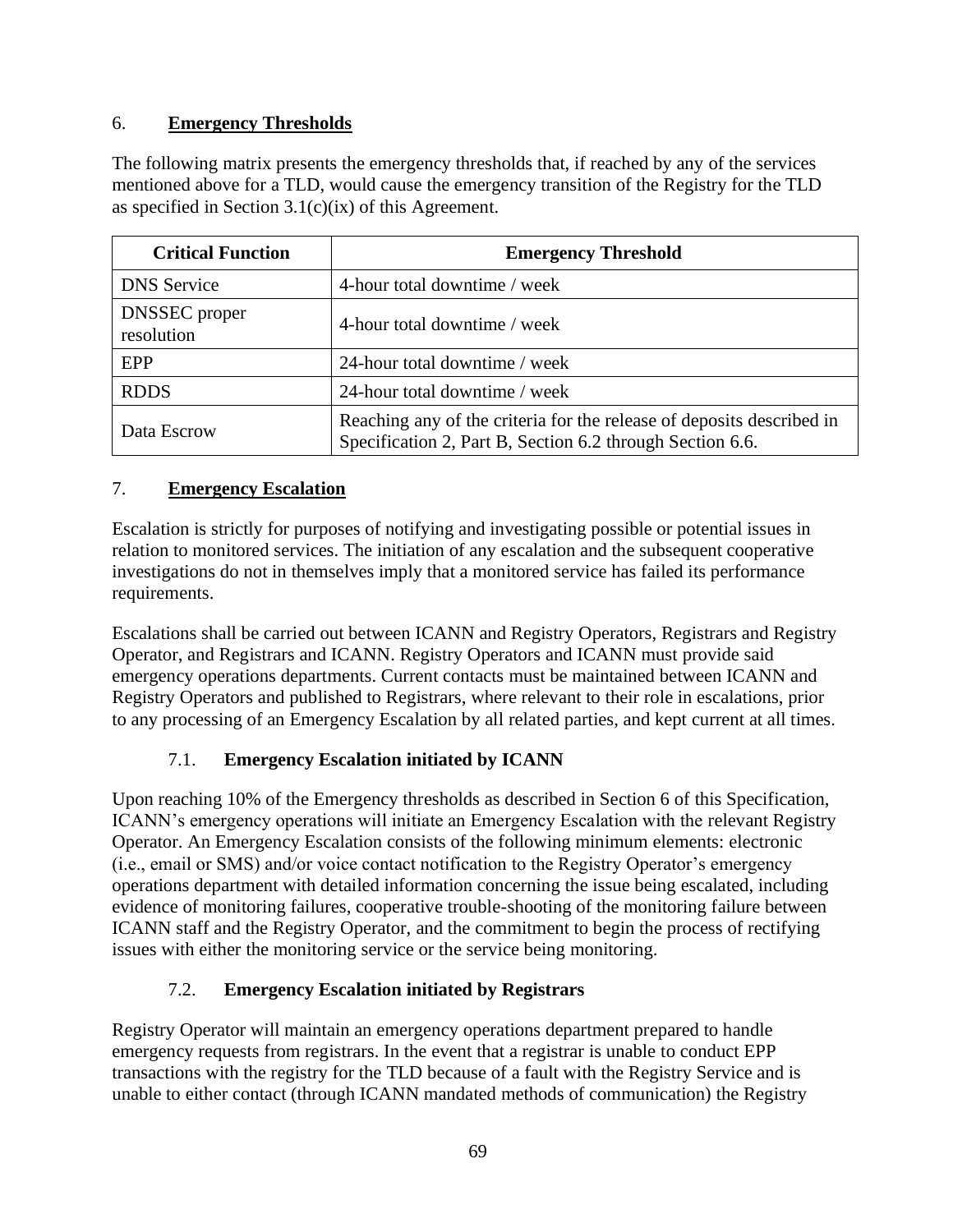Operator, or the Registry Operator is unable or unwilling to address the fault, the registrar may initiate an emergency escalation to the emergency operations department of ICANN. ICANN then may initiate an emergency escalation with the Registry Operator as explained above.

# 7.3. **Notifications of Outages and Maintenance**

In the event that a Registry Operator plans maintenance, it will provide notice to the ICANN emergency operations department, at least, twenty-four (24) hours ahead of that maintenance. ICANN's emergency operations department will note planned maintenance times, and suspend Emergency Escalation services for the monitored services during the expected maintenance outage period.

If Registry Operator declares an outage, as per its contractual obligations with ICANN, on services under a service level agreement and performance requirements, it will notify the ICANN emergency operations department. During that declared outage, ICANN's emergency operations department will note and suspend emergency escalation services for the monitored services involved.

# 8. **Covenants of Performance Measurement**

- 8.1. **No interference**. Registry Operator shall not interfere with measurement **Probes**, including any form of preferential treatment of the requests for the monitored services. Registry Operator shall respond to the measurement tests described in this Specification as it would to any other request from an Internet user (for DNS and RDDS) or registrar (for EPP).
- 8.2. **ICANN testing registrar**. Registry Operator agrees that ICANN will have a testing registrar used for purposes of measuring the **SLR**s described above. Registry Operator agrees to not provide any differentiated treatment for the testing registrar other than no billing of the transactions. ICANN shall not use the registrar for registering domain names (or other registry objects) for itself or others, except for the purposes of verifying contractual compliance with the conditions described in this Agreement. Registry Operator shall identify these transactions using Registrar ID 9997.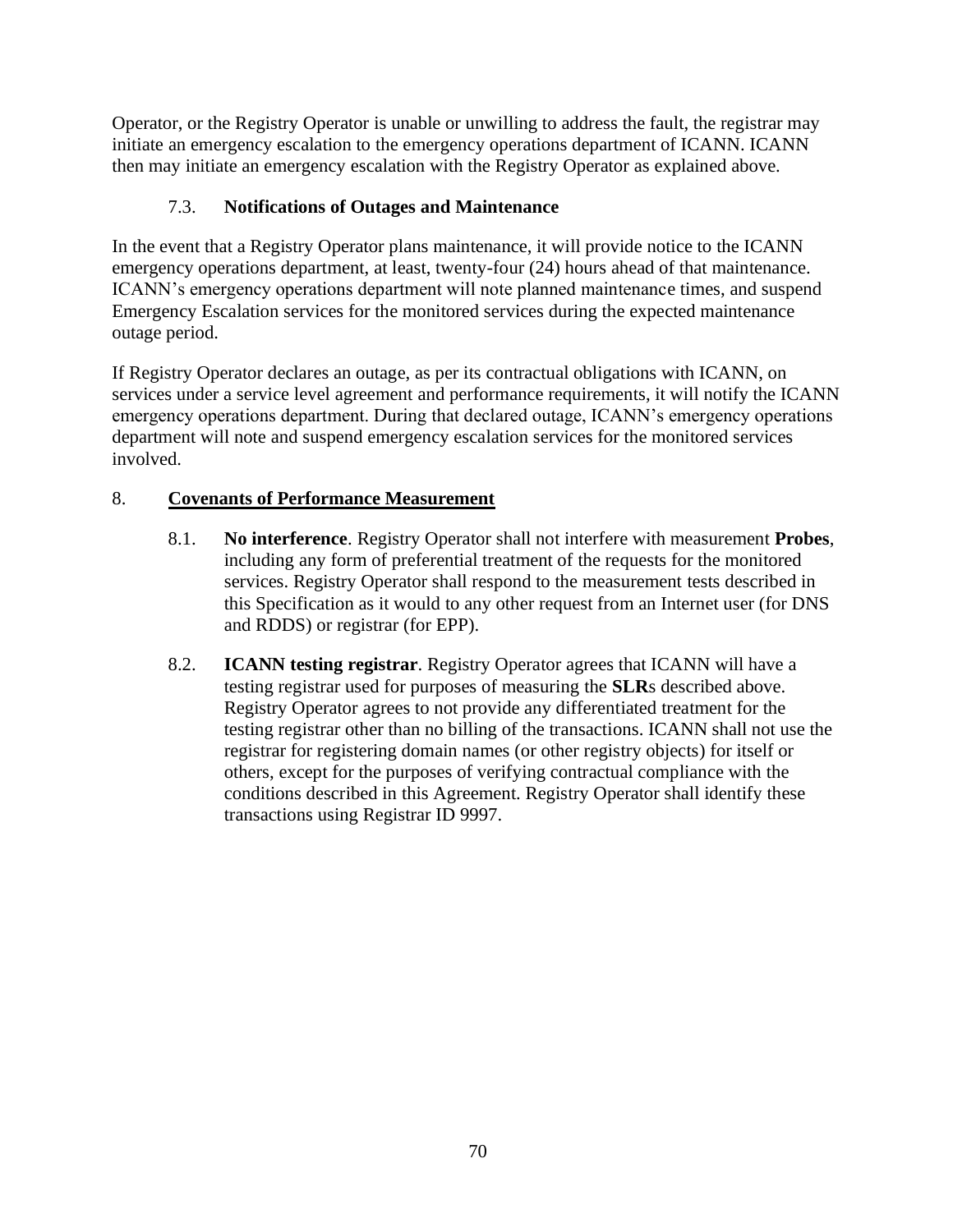# **PUBLIC INTEREST COMMITMENTS**

- 1. Registry Operator will use only ICANN accredited registrars that are party to the Registrar Accreditation Agreement approved by the ICANN Board of Directors on 27 June 2013 in registering domain names. A list of such registrars shall be maintained by ICANN on ICANN's website.
- 2. [RESERVED]
- 3. Registry Operator agrees to perform the following specific public interest commitments, which commitments shall be enforceable by ICANN and through the Public Interest Commitment Dispute Resolution Process established by ICANN (posted at [http://www.icann.org/en/resources/registries/picdrp\)](http://www.icann.org/en/resources/registries/picdrp), which may be revised in immaterial respects by ICANN from time to time (the "PICDRP"). Registry Operator shall comply with the PICDRP. Registry Operator agrees to implement and adhere to any remedies ICANN imposes (which may include any reasonable remedy, including for the avoidance of doubt, the termination of the Registry Agreement pursuant to Section 6.1(c) of the Agreement) following a determination by any PICDRP panel and to be bound by any such determination.
	- a. Registry Operator will include a provision in its Registry-Registrar Agreement that requires Registrars to include in their Registration Agreements a provision prohibiting Registered Name Holders from distributing malware, abusively operating botnets, phishing, piracy, trademark or copyright infringement, fraudulent or deceptive practices, counterfeiting or otherwise engaging in activity contrary to applicable law, and providing (consistent with applicable law and any related procedures) consequences for such activities including suspension of the domain name.
	- b. Registry Operator will periodically conduct a technical analysis to assess whether domains in the TLD are being used to perpetrate security threats, such as pharming, phishing, malware, and botnets. Registry Operator will maintain statistical reports on the number of security threats identified and the actions taken as a result of the periodic security checks. Registry Operator will maintain these reports for the term of the Agreement unless a shorter period is required by law or approved by ICANN, and will provide them to ICANN upon request.
	- c. Registry Operator will operate the TLD in a transparent manner consistent with general principles of openness and non-discrimination by establishing, publishing and adhering to clear registration policies.
	- d. Registry Operator of a "Generic String" TLD may not impose eligibility criteria for registering names in the TLD that limit registrations exclusively to a single person or entity and/or that person's or entity's "Affiliates" (as defined in Section 7.1(c) of this Agreement). "Generic String" means a string consisting of a word or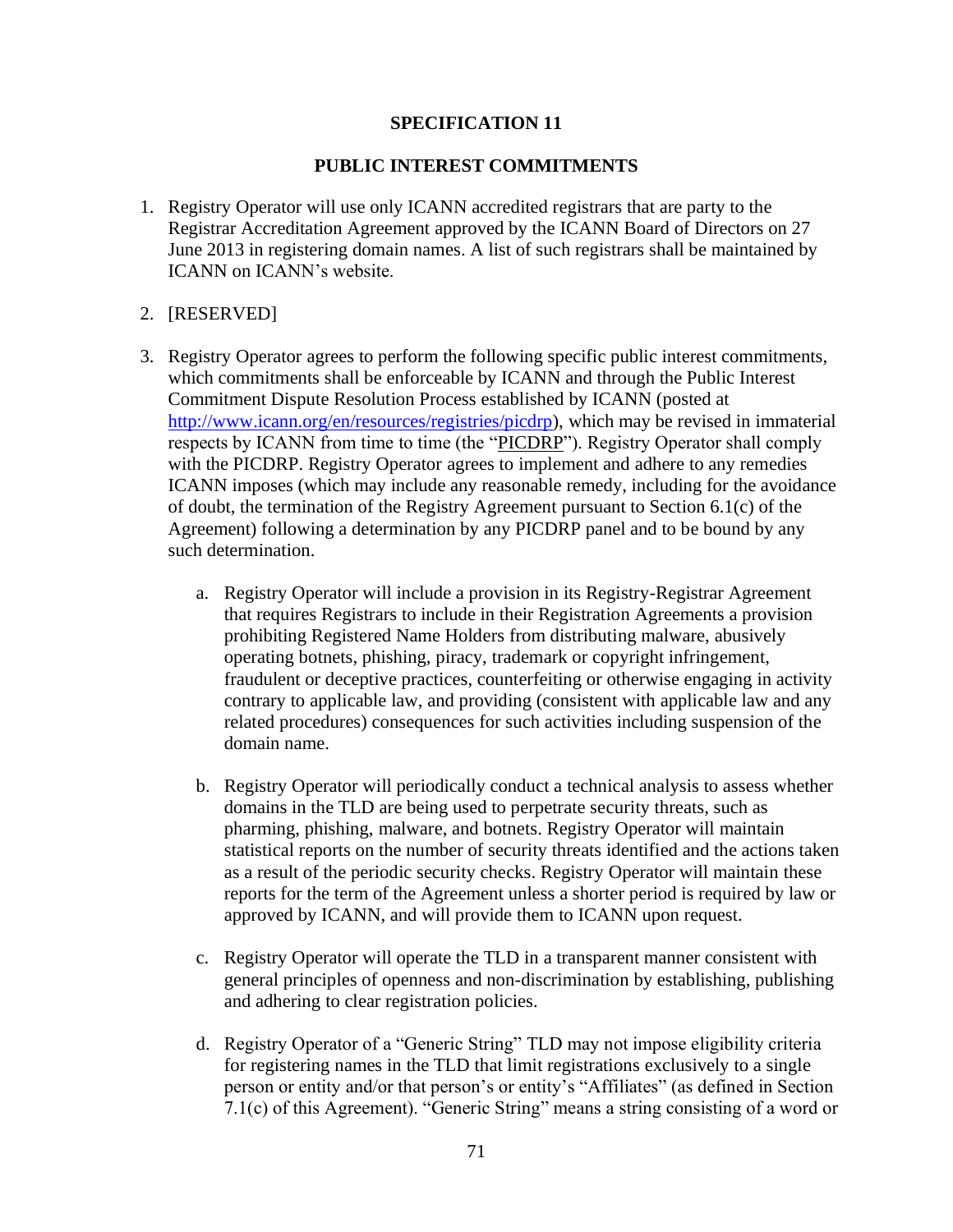term that denominates or describes a general class of goods, services, groups, organizations or things, as opposed to distinguishing a specific brand of goods, services, groups, organizations or things from those of others.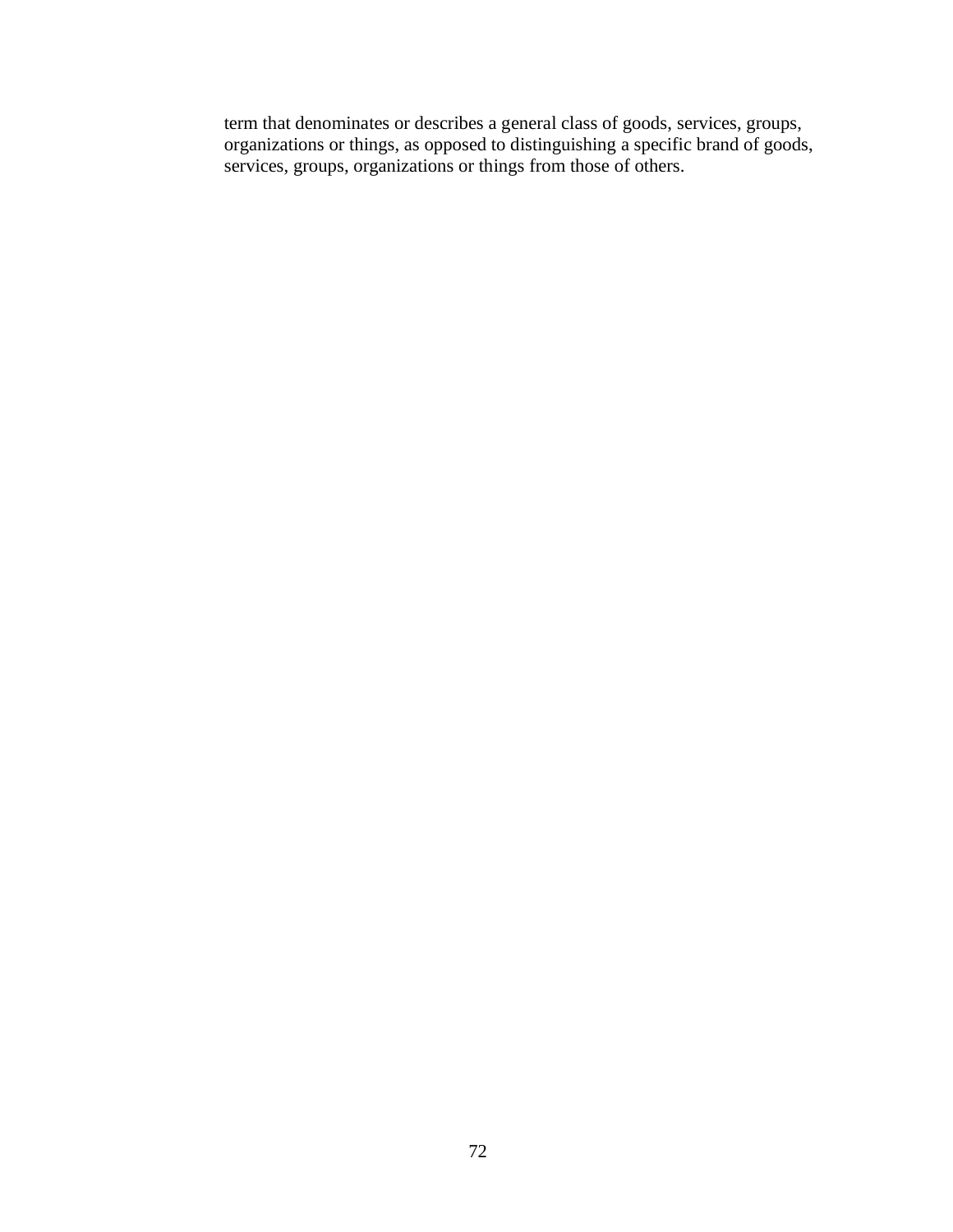## **SPECIFICATION 12**

## **COMMUNITY REGISTRATION POLICIES**

Registry Operator shall implement and comply with all community registration policies described below and/or attached to this Specification 12. In the event this Specification 12 conflicts with the requirements of any other provision of the Registry Agreement, such other provision of the Registry Agreement shall govern.

#### **Contents**

Part I. TLD Charter Part II. Delegated Authority Part III. Description of Sponsored TLD Community Part IV. Selection of Registrars

## **Part I –TLD Charter**

#### **.aero Charter**

The TLD is intended to serve the global aviation community. In accordance with its Articles of Association, the Sponsor will manage the .aero TLD pursuant to the provisions of this charter ("Charter") and in the interests of the global aviation community. Sponsor will be responsible for establishing registration requirements for the TLD consistent with this Charter.

The TLD is restricted to people, entities and government agencies which: (1) provide for and support the efficient, safe, and secure transport of people and cargo by air; and (2) facilitate or perform the necessary transactions to transport people and cargo by air.

The Sponsor, with the advice of relevant government and industry representative bodies, may establish stricter requirements for registrants according to the delegation of authority described in Part II of this Specification 12.

Without being exhaustive, Sponsor's policies may permit registrations within the global aviation community by the following:

- aerospace industry
- airlines
- airport authorities and airport / aerodrome operators
- air freight industry
- air logistics companies
- air traffic service providers
- air crews
- air crew and air transport unions
- aviation clubs (aero clubs) and their members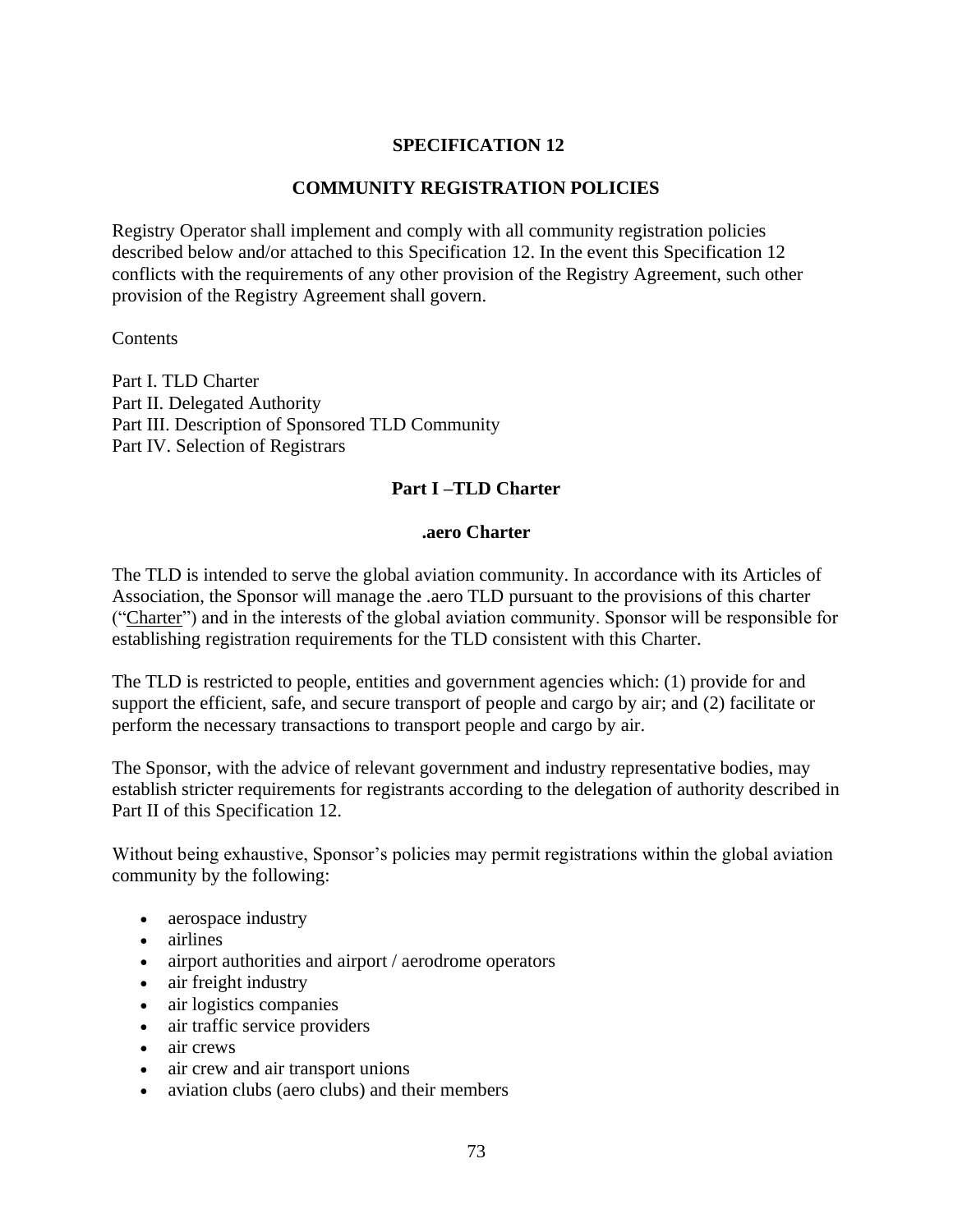- aviation consultants
- aviation education and information providers
- aviation industry associations and other representative bodies
- aviation insurance associations
- aviation law associations
- aviation media
- aviation suppliers and service providers
- charter and private aircraft operators
- civil aviation authorities
- computer reservations systems
- general aviation
- global distribution systems
- government agencies responsible for providing aviation, facilitation and meteorological services
- ground handling operators
- licensed aircraft maintenance and engineering professionals
- pilots

The Sponsor may extend the bulleted list above if petitioned to do so by a recognized organization within the global aviation community, provided that any such extension is (1) in accordance with the global aviation community's perceptions about the prevailing scope of the community, and (2) is restricted to people, entities, and government agencies which (a) provide for and support efficient, safe, and secure transport of people and cargo by air, and (b) facilitate or perform the necessary transactions to transport people and cargo by air.

# **Part II**

## **Delegated Authority**

The following areas of responsibility for development of policies for the TLD are delegated to the Sponsor, provided the other provisions of the Agreement and its specifications are followed:

1. Establishment of naming conventions to be used in the TLD.

2. Restrictions on what types of people or entities may register registered names (which need not be uniform for all names within the TLD), provided the scope of the Charter (Part I) is not exceeded.

3. Restrictions on how registered names may be used (which need not be uniform for all names within the TLD), provided the scope of the Charter (Part I) is not exceeded.

4. Performance of Eligibility and Name-Selection Services ("ENS Services"), either directly by the Sponsor or by one or more organizations or individuals to which it delegates the responsibility for performing ENS Services, provided that (1) revenues received in connection with ENS Services are used solely to defray the cost of providing ENS Services or otherwise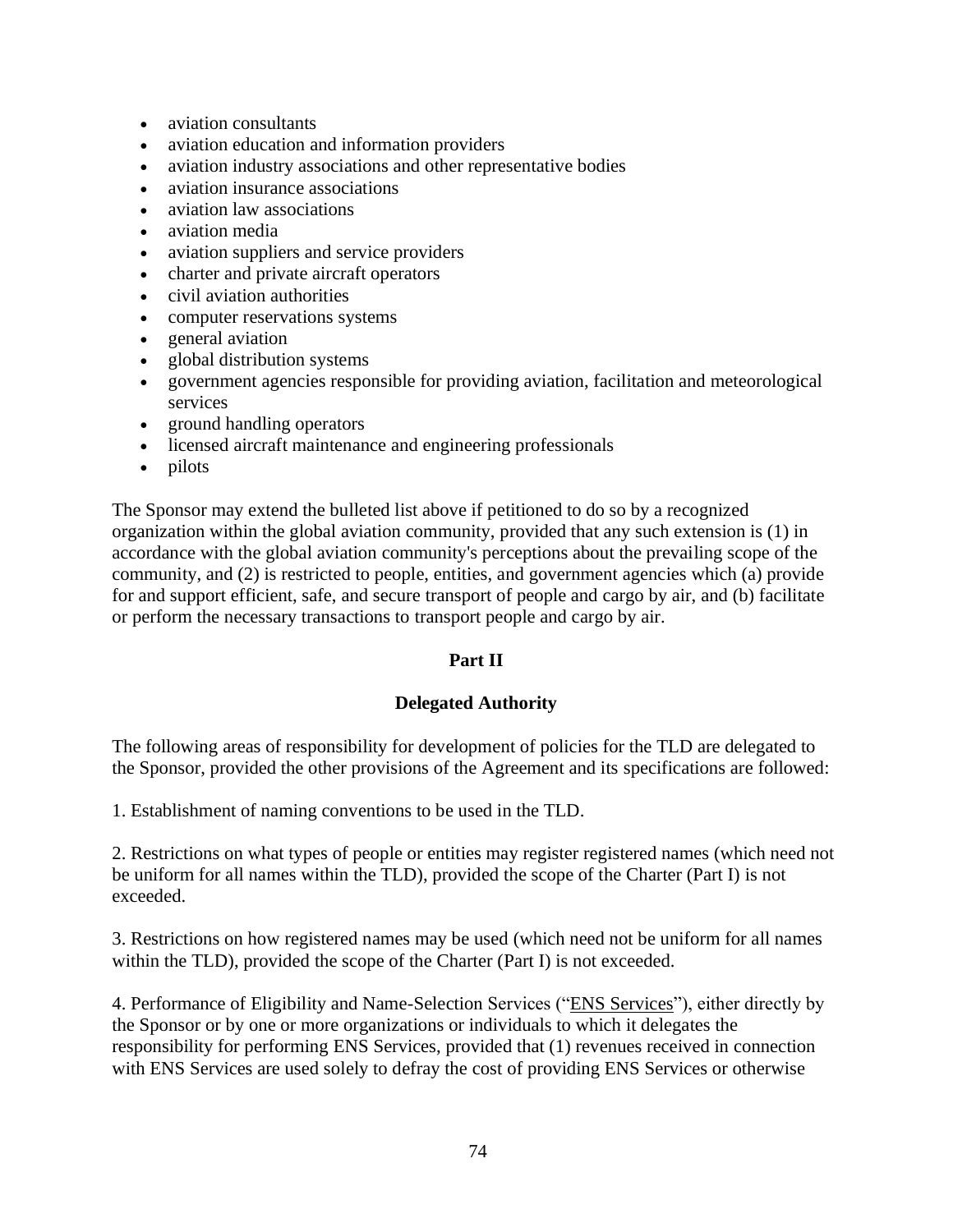sponsoring the TLD, with allowance for accumulation of reasonable operating reserves, or (2) ENS Services are outsourced on a competitive basis.

5. Mechanisms for enforcement of the policies in items 1, 2 and 3, including procedures for cancellation of registrations.

6. Mechanisms for resolution of disputes between owners of rights in names (such as trademarks) and registrants that do not supplant ICANN's dispute-resolution policies or remedies that may be available under law

7. Functional and performance specifications for, and pricing of, Registry Services providing the minimum requirements specified in Specification 10 are met.

8. Matters concerning the operation of the registry for the TLD.

9. Selection of ICANN-accredited registrars to act as registrars for the TLD, consistent with Specification 12, Part IV.

10. Terms of agreement to be offered by the Registry Operator to ICANN-accredited registrars selected by Sponsor pursuant to Specification 12, Part IV, including provisions for fair treatment by the Registry Operator of those registrars.

11. Practices and performance of ICANN-accredited registrars selected by Sponsor pursuant to Specification 12, Part IV with respect to registered names and their registration.

12. Terms of agreement between Sponsor and registrants and registrars and registrants under which registered names are registered.

13. Uses and practices by registrants with respect to registered names.

14. Provisions for publication of registry and registrar data consistent with the Agreement and registrar accreditation agreements.

15. Terms of agreement between or among Sponsor, registrars, other relevant entities and registrants necessary to give effect to the above.

# **Part III**

# **Description of TLD Community**

The TLD is intended to serve the needs of the global aviation community (the "Community"), which includes those people, entities and government agencies which: (1) provide for and support the efficient, safe, and secure transport of people and cargo by air; and (2) facilitate or perform the necessary transactions to transport people and cargo by air.